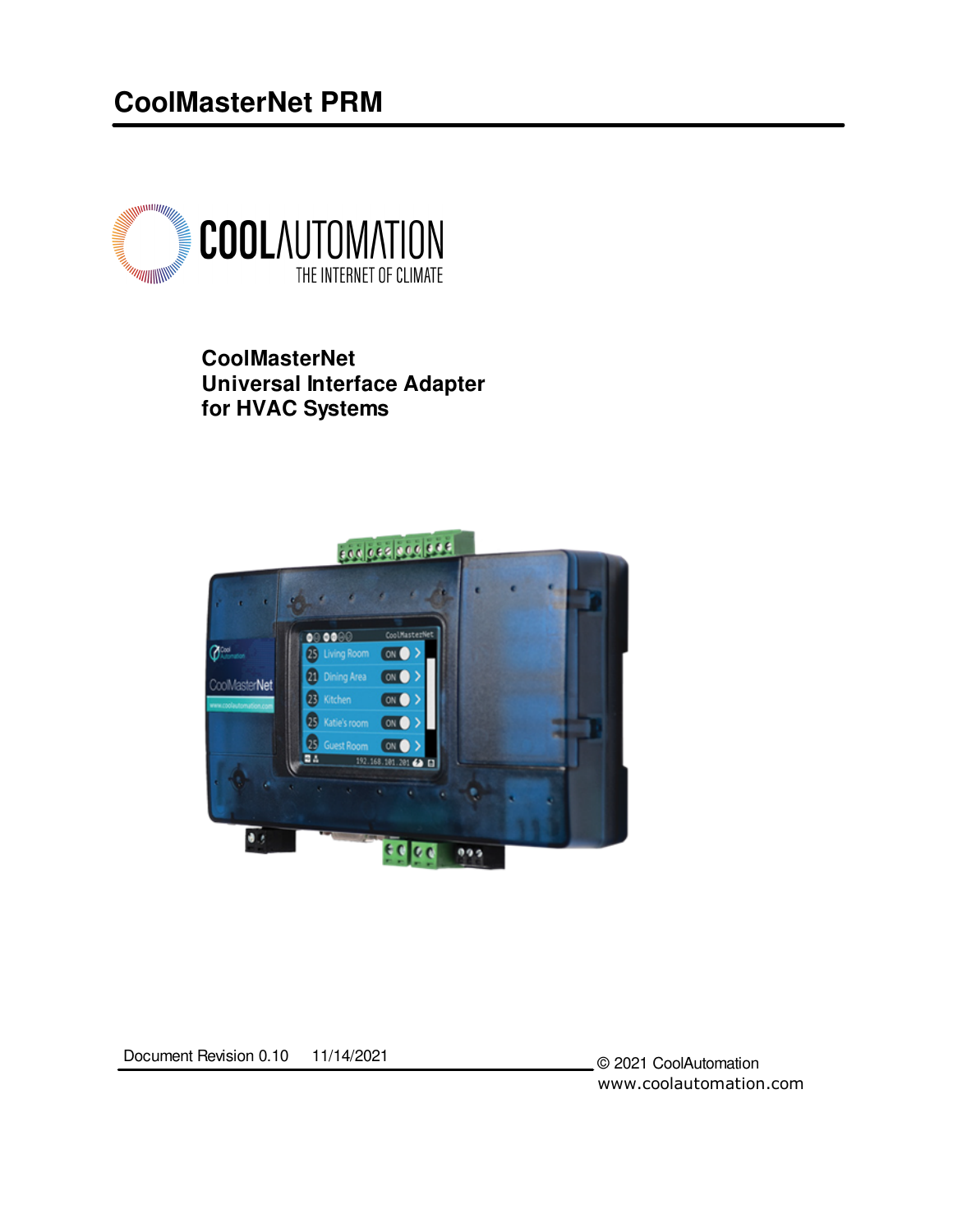

1. During the HVAC system automatic operations the CoolMasterNet must be disconnected from the system. Examples of the automatic operations are:

- · Test
- · Reset
- · Automatic charge

2. Do not change the original positions of the quadruple dip switch S inside CoolMasterNet when using it with VRV/VRF systems.

# **WEEE Directive & Product Disposal**



At the end of its serviceable life, this product should not be treated as household or general waste. It should be handed over to the applicable collection point for the recycling of electrical and electronic equipment, or returned to the supplier for disposal.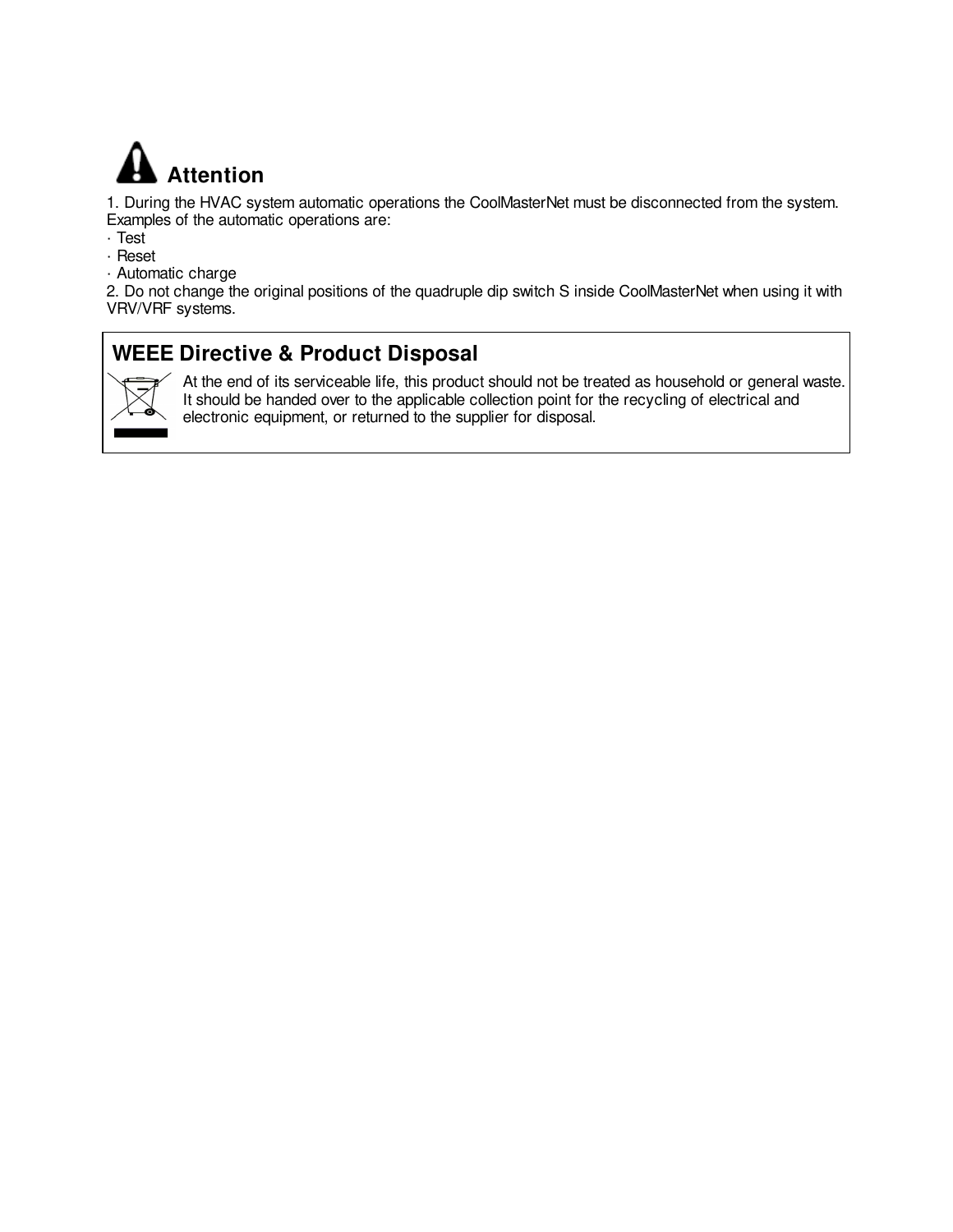$\overline{\mathbf{3}}$ 

# **Table of Contents**

| <b>1 Document Revision History</b> | 5            |
|------------------------------------|--------------|
| 2 Acronyms                         | 6            |
| 3 Layout                           |              |
| <b>4 Connections</b>               | 8            |
|                                    |              |
|                                    |              |
|                                    |              |
|                                    |              |
|                                    |              |
| <b>Modbus IP</b>                   |              |
|                                    |              |
|                                    |              |
| CG <sub>4</sub>                    |              |
| CG <sub>5</sub>                    |              |
| HDL buspro                         |              |
| <b>4.6 GPIO</b>                    |              |
| <b>4.7 USB</b>                     |              |
| 4.8 Power                          |              |
| <b>5 DIP Switches</b>              | 13           |
| <b>6 ASCIIVF</b>                   | 15           |
|                                    |              |
| Messaging                          |              |
| <b>Exit Code</b>                   |              |
| UID                                |              |
|                                    |              |
|                                    | 18           |
| set<br>line                        | 19           |
| ifconfig                           |              |
| boot                               |              |
| sddp                               | 23           |
| knx<br>props                       | . 23<br>. 25 |
| link                               | . 26         |
| plug                               | . . 27       |
| ad                                 |              |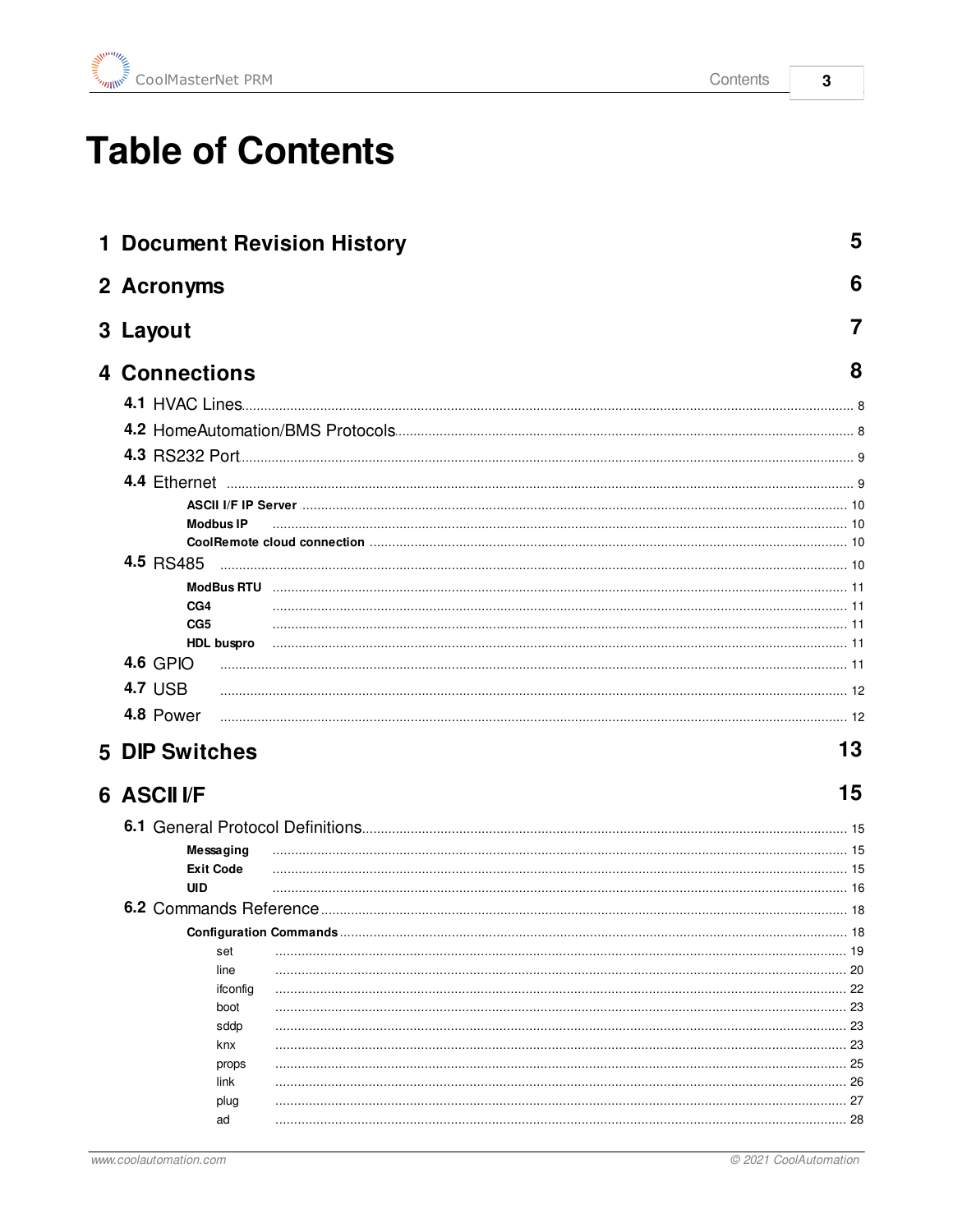| hdl             |      |
|-----------------|------|
| simul           |      |
| gpio            | 30   |
| info            |      |
| modbus          | . 32 |
|                 |      |
| on              | 33   |
| allon           | .34  |
| off             |      |
| alloff          | 34   |
| cool            |      |
| heat            | 35   |
| fan             | 35   |
| dry             |      |
| auto            | . 36 |
| temp            |      |
| feed            |      |
| fspeed          | 39   |
| swing           | .40  |
| filt            | 41   |
| stat            |      |
| ls              | . 41 |
| Is <sub>2</sub> | 42   |
| query           | 43   |
| wh              | 44   |
| main            |      |
| vam             | 46   |
| lock            | 47   |
| inhibit         | 48   |
| group           | . 49 |
| va              |      |
|                 |      |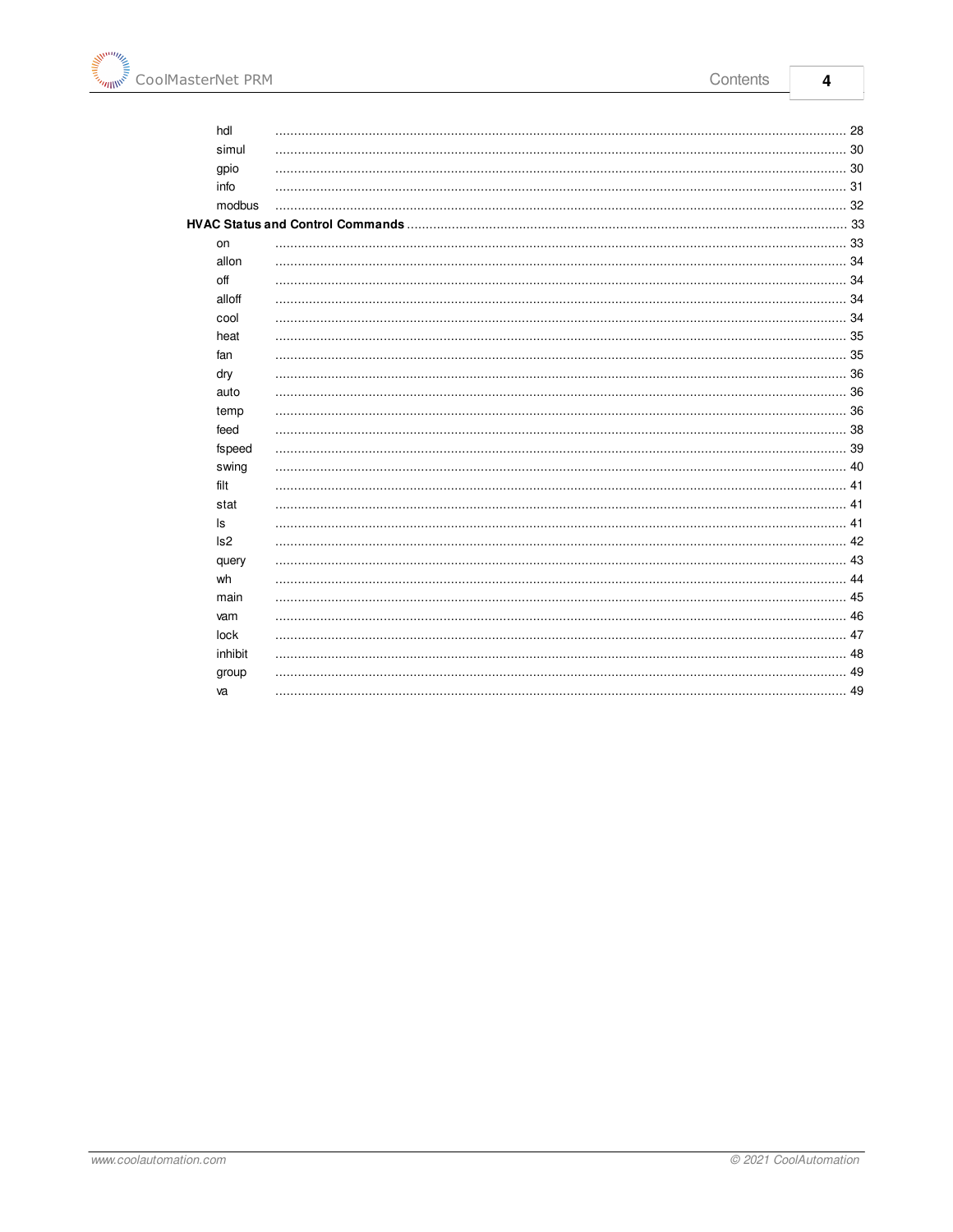# <span id="page-4-0"></span> **1 Document Revision History**

#### 0.10

- updated lock
- updated props
- added TICA
- 0.9
	- ad command
	- inhibit command
	- added Bluestar
- 0.8
	- feed command rework
	- Added UID for 4-digit systems and HT
	- CoolRemote connection
- 0.7
	- Added Haier

0.6

- Added Chigo
- 0.5
	- Added Midea, Kentatsu, Trane, Fujitsu
- 0.4 Initial
- 0.3 Preliminary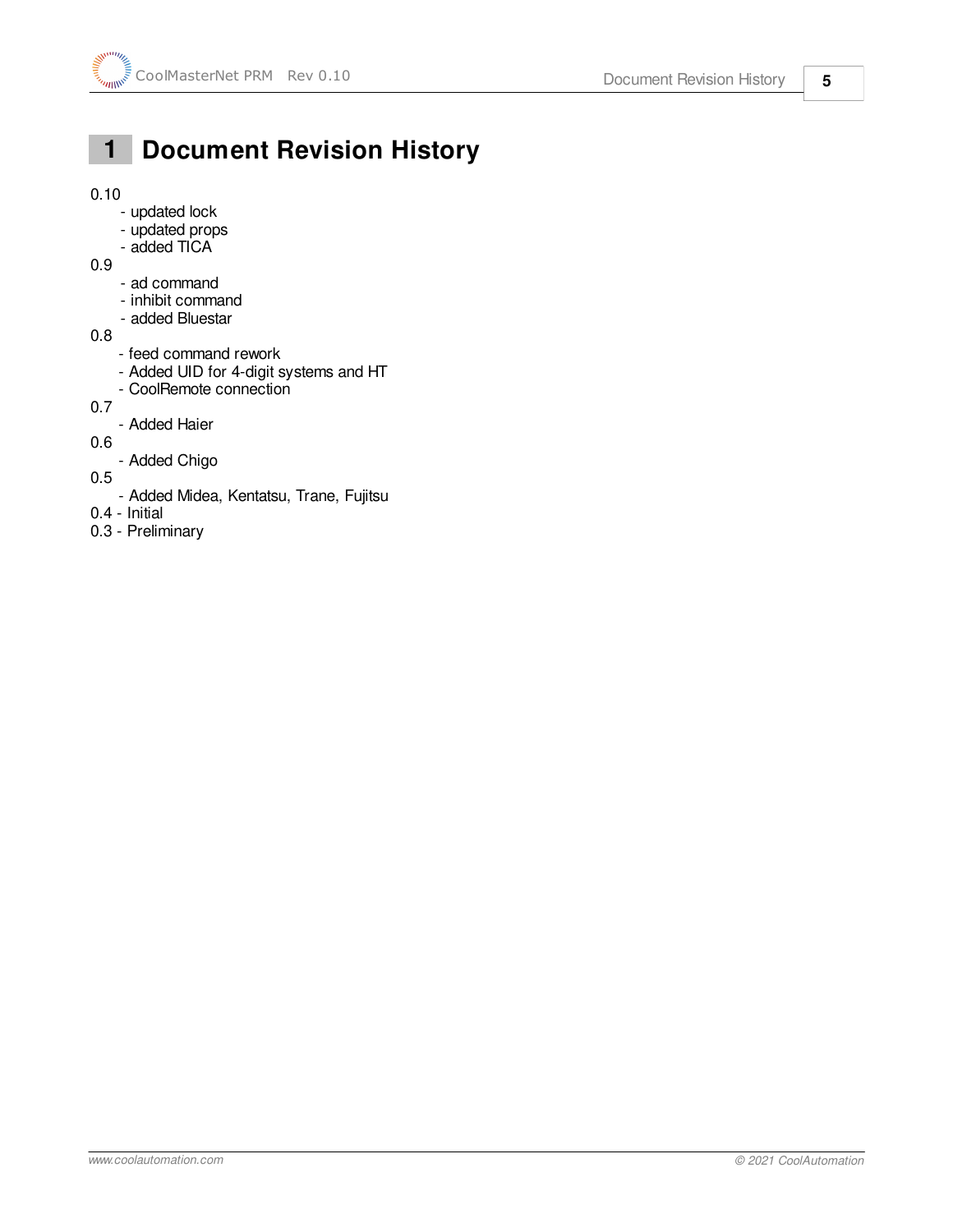# <span id="page-5-0"></span> **2 Acronyms**

DTE Data Terminal Equipment<br>ETH Ethernet

- ETH Ethernet<br>GPIO General I GPIO General Purpose Input/Output
- HVAC Heating Ventilation and Air Conditioning
- TBD To Be Defined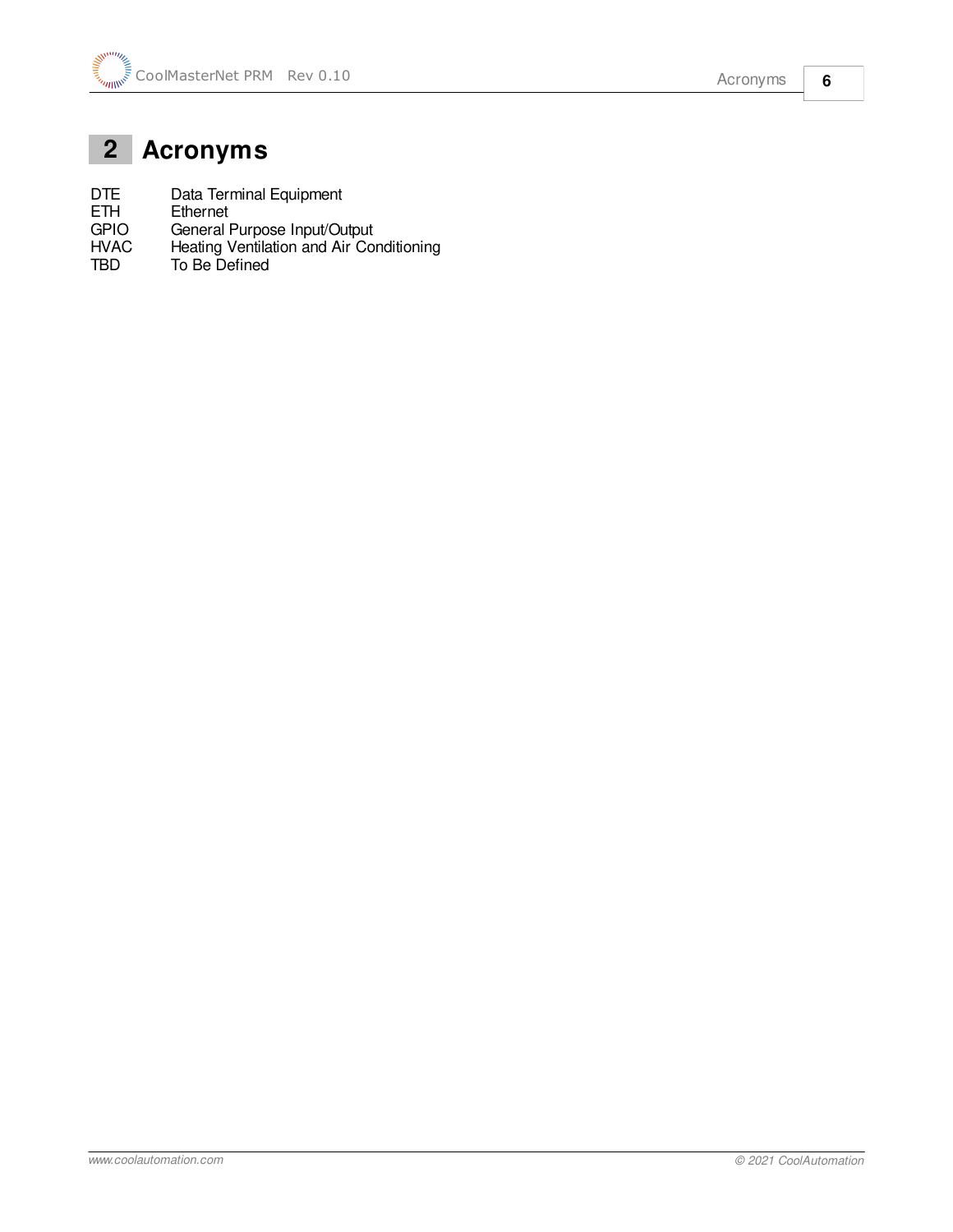# <span id="page-6-0"></span> **3 Layout**





- 1. USB Host, HVAC Line L8
- 2. Power
- 3. Power Plug 4. RS232 Port
- 5. HVAC Line L1
- 
- 6. HVAC Line L2<br>7. HVAC Line L3 HVAC Line L3 or RS485 Port
- 8. Ethernet Port
- 9. GPIO
- 10. HVAC Line L7
- 11. HVAC Line L6
- 12. HVAC Line L5
- 13. HVAC Line L4
- 14. USB Device Port
- 15. DIP Switches P,Q, R,S
- 16. LCD with Touch Screen

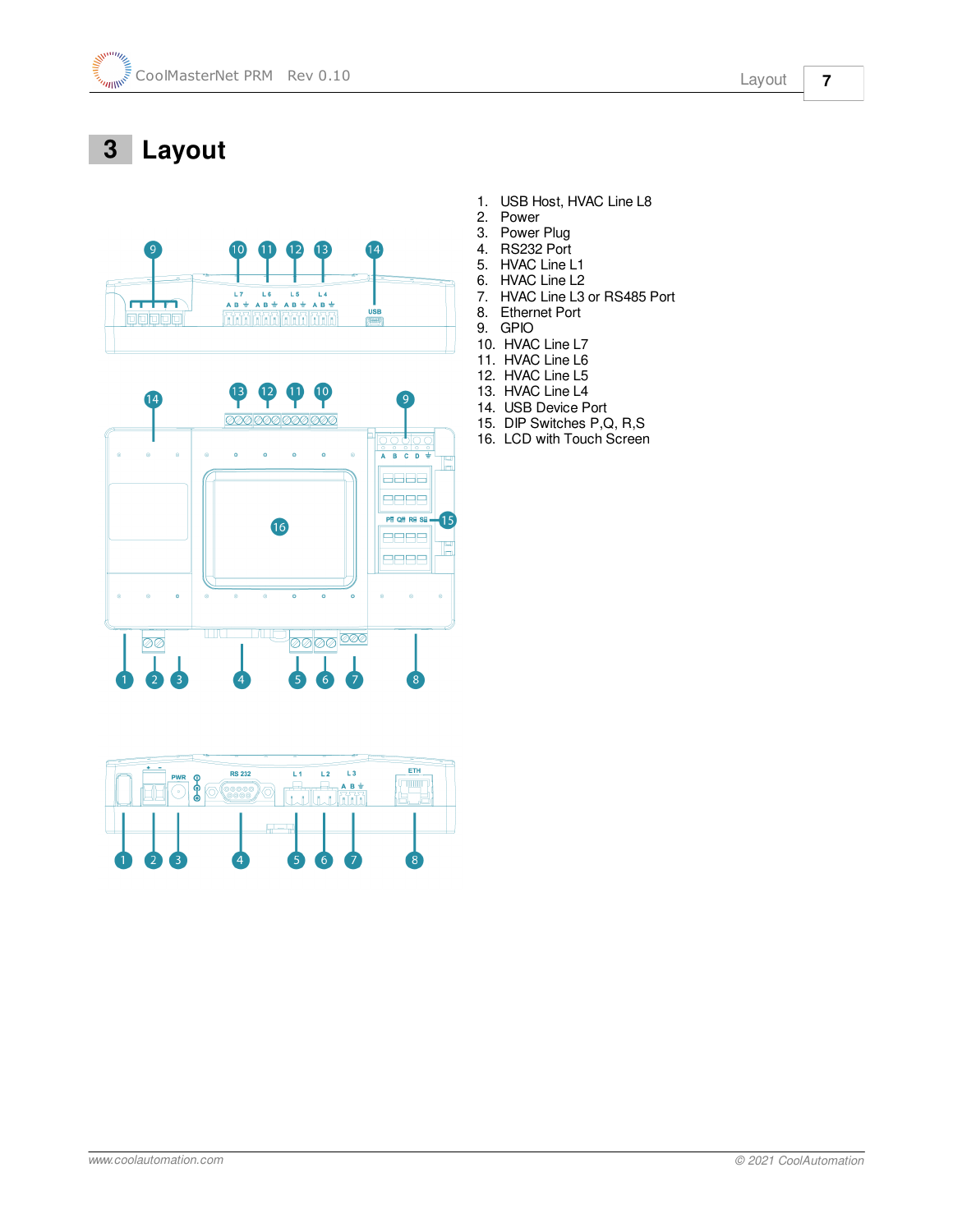# <span id="page-7-0"></span> **4 Connections**

# <span id="page-7-1"></span>**4.1 HVAC Lines**

CoolMasterNet supports eight HVAC Lines labeled as **L1** ... **L8** (see [Layout\)](#page-6-0), intended for connection to various HVAC systems. All eight HVAC Lines can be used simultaneously (except **L1** with **L5** and **L2** with **L6**) and independently according to CoolMasterNet configuration. Most of the HVAC Lines capable to support a number of HVAC Types as specified in table below, but one at time, according to configuration of the specific Line.

| <b>HVAC Manufacturer</b>    | <b>Acronym</b> | L1           | L2           | L3           | L4           | L5           | L <sub>6</sub> | L7           | L <sub>8</sub> |
|-----------------------------|----------------|--------------|--------------|--------------|--------------|--------------|----------------|--------------|----------------|
| <b>Daikin</b>               | <b>DK</b>      | $\checkmark$ | $\checkmark$ |              |              |              |                |              |                |
| Mitsubishi Electric         | <b>ME</b>      | $\checkmark$ | $\checkmark$ |              |              |              |                |              |                |
| Sanyo                       | <b>SA</b>      | $\checkmark$ | $\checkmark$ |              |              |              |                |              |                |
| Toshiba                     | <b>TO</b>      | $\checkmark$ | $\checkmark$ |              |              |              |                |              |                |
| Panasonic                   | PN             | $\checkmark$ | $\checkmark$ |              |              |              |                |              |                |
| Hitachi                     | HT             | $\checkmark$ | $\checkmark$ |              |              |              |                |              |                |
| LG                          | LG             |              |              | $\checkmark$ | $\checkmark$ | $\checkmark$ | $\checkmark$   | $\checkmark$ |                |
| Mitsubishi Heavy Industries | <b>MH</b>      |              |              | $\checkmark$ | $\checkmark$ | $\checkmark$ | $\checkmark$   | ✓            |                |
| Gree                        | <b>GR</b>      |              |              | $\checkmark$ | $\checkmark$ | $\checkmark$ | $\checkmark$   | $\checkmark$ |                |
| Midea                       | <b>MD</b>      |              |              | $\checkmark$ | $\checkmark$ | $\checkmark$ | $\checkmark$   | $\checkmark$ |                |
| Kentatsu                    | <b>KT</b>      |              |              | $\checkmark$ | $\checkmark$ | $\checkmark$ | $\checkmark$   | $\checkmark$ |                |
| Trane                       | <b>TR</b>      |              |              | $\checkmark$ | $\checkmark$ | $\checkmark$ | $\checkmark$   | $\checkmark$ |                |
| Chigo                       | CG             |              |              | $\checkmark$ | $\checkmark$ | $\checkmark$ | $\checkmark$   | $\checkmark$ |                |
| Fujitsu                     | <b>FJ</b>      |              |              |              |              |              |                |              | $\checkmark$   |
| Samsung                     | <b>SM</b>      |              |              | $\checkmark$ | $\checkmark$ | $\checkmark$ | $\checkmark$   | $\checkmark$ |                |
| Tadiran Inverter            | TI             |              |              | $\checkmark$ | $\checkmark$ | $\checkmark$ | $\checkmark$   | $\checkmark$ |                |
| Meitav                      | <b>MT</b>      |              |              | $\checkmark$ | $\checkmark$ | $\checkmark$ | $\checkmark$   | $\checkmark$ |                |
| Haier                       | HA             | $\checkmark$ | $\checkmark$ |              |              |              |                |              |                |
| <b>Bluestar</b>             | <b>BSM</b>     |              |              | $\checkmark$ | $\checkmark$ | $\checkmark$ | $\checkmark$   | $\checkmark$ |                |
| <b>TICA</b>                 | <b>TICA</b>    |              |              | $\checkmark$ | $\checkmark$ | $\checkmark$ | $\checkmark$   | $\checkmark$ |                |

Notes:

- · [DIP Switches](#page-12-0) **Q** and **R** are used to adjust lines **L1** and **L2** internal parameters to meet specific HVAC Type requirements.
- · Lines **L1** and **L5** share the same internal resources of CoolMasterNet and can not be used simultaneously.
- · Lines **L2** and **L6** share the same internal resources of CoolMasterNet and can not be used simultaneously. [DIP](#page-12-0) [Switch](#page-12-0) P3 defines which line is enabled.
- · Lines **L6** and **L7** can be linked into a single line **L7** with polarity auto-detection, by [DIP Switches](#page-12-0) P1 and P2. Line **L2** can be enabled in this case.
- · Line **L3** is by default used for ModBus RTU RS485 communication.

# <span id="page-7-2"></span>**4.2 HomeAutomation/BMS Protocols**

CoolMasterNet supports several Home Automation/BMS protocols.

| <b>Home Automation/BMS</b><br><b>Protocol</b> | Acronym    | Line(s)/Port       |
|-----------------------------------------------|------------|--------------------|
| KNX                                           | <b>KNX</b> | L3                 |
| PlugBus (CoolHub)                             | CН         | L3.L4.L5.L6.L7     |
| HDL buspro 4-wire                             | HDL        | L3, L4, L5, L6, L7 |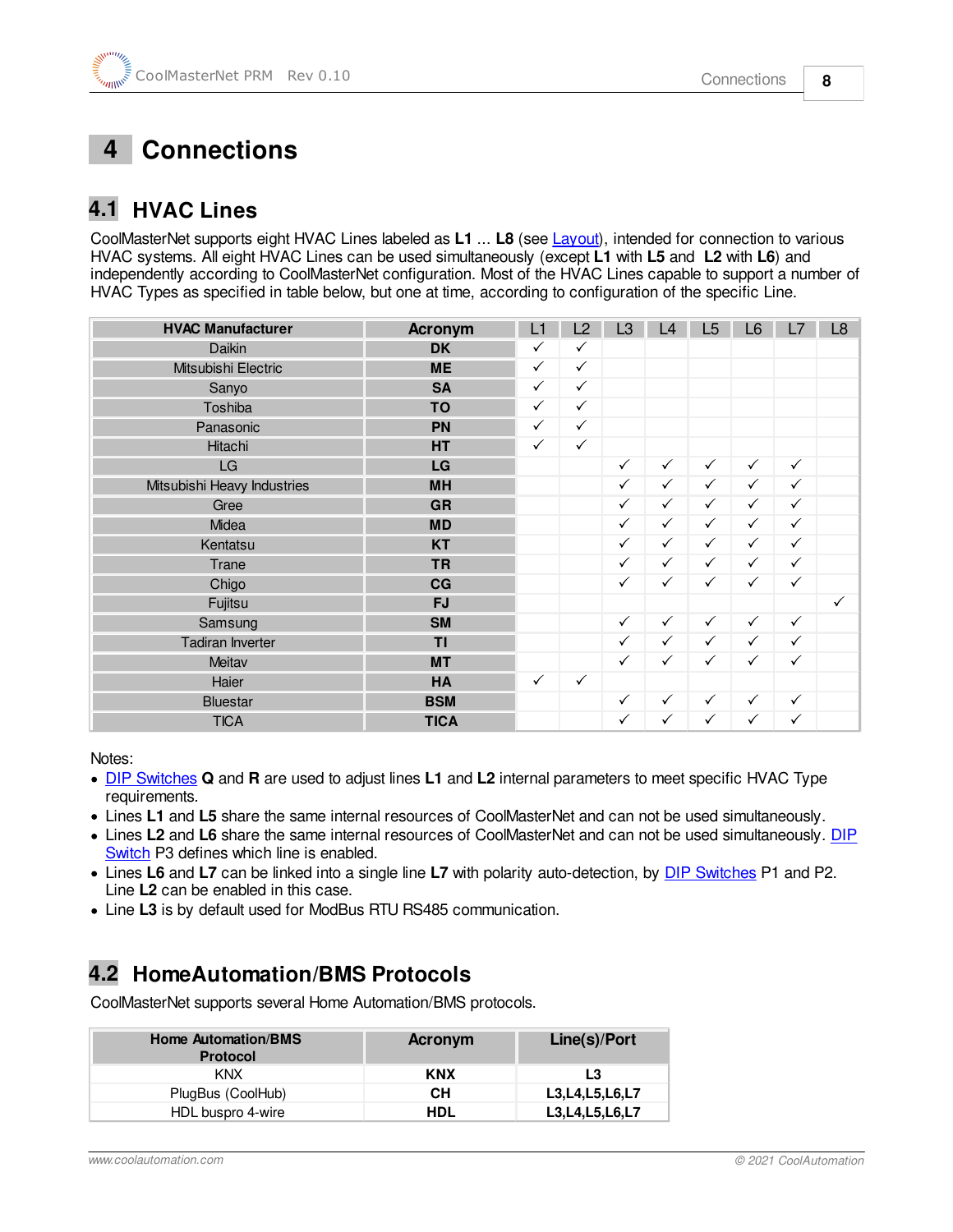| HDL buspro IP         |     | <b>Ethernet</b>        |
|-----------------------|-----|------------------------|
| ModBus RTU CoolGate 4 | CG4 | L3, L4, L5, L6, L7     |
| ModBus RTU CoolGate 5 | CG5 | L3, L4, L5, L6, L7     |
| ModBus IP             |     | <b>Ethernet</b>        |
| <b>SDDP</b>           |     | <b>Ethernet</b>        |
| <b>ASCII I/F</b>      |     | <b>RS232, Ethernet</b> |
| CoolRemote            |     | <b>Ethernet</b>        |

# <span id="page-8-0"></span>**4.3 RS232 Port**

RS232 Interface on CoolMasterNet is available from the RS232 DB9 female connector. Below is a DB9 connector front view and signals table.



| <b>DB9 Pin</b> | <b>Signal Lvel</b> | <b>Description</b>                         |  |
|----------------|--------------------|--------------------------------------------|--|
|                | ±12V               | TxD (Data from<br>CoolMasterNet to<br>DTE) |  |
| 3              | ±12V               | RxD (Data from DTE to<br>CoolMasterNet)    |  |
| 5              | GND                | Ground                                     |  |
| 1,4,6,7,8      | Not Connected      |                                            |  |

Gender and pinouts of the RS232 cable supplied with CoolMasterNet are suitable for connection to PC RS232 port directly or via standard RS232 to USB adapter. Maximal length of the RS232 Cable should not exceed 25m. By default RS232 Interface is dedicated for **ASCII I/F**. The default CoolMasterNet RS232 Port settings are:

| <b>Baud Rate</b>      | 9600 |
|-----------------------|------|
| Data Bits             | 8    |
| <b>Parity Control</b> | None |
| <b>Stop Bits</b>      |      |
| <b>Flow Control</b>   | None |
|                       |      |

# <span id="page-8-1"></span>**4.4 Ethernet**

CoolMasterNet incorporates an IEEE 802.3 compatible 10/100 Mb/s Ethernet port supported via RJ45 connector. Below are main port features.

| <b>Parameter</b>             | Value               | <b>Notes</b>            |
|------------------------------|---------------------|-------------------------|
| Max Ethernet Cable Length    | 137m                | CAT5 twisted pair cable |
| <b>Bit Rate</b>              | 10/100 Mb/s         |                         |
| Supported Ethernet Protocols | 10BASE-T/100BASE-TX |                         |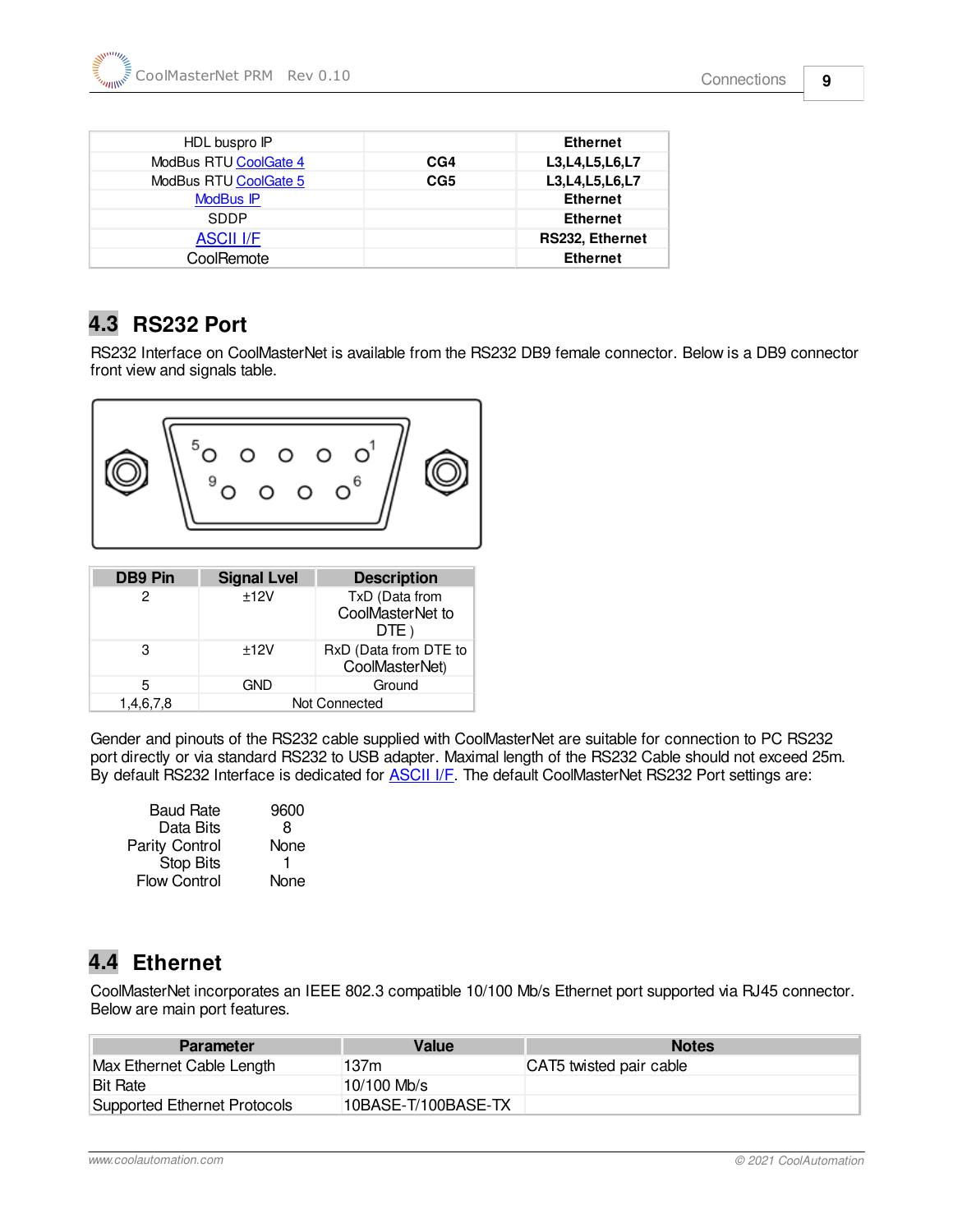| Protocol Auto-Negotiation | <b>Enabled</b> | Against Link Partner |  |
|---------------------------|----------------|----------------------|--|
|---------------------------|----------------|----------------------|--|

RJ45 connector comprises Link and Activity indication LEDs providing following statuses.

| LED          | Color  | <b>Function</b>                            |
|--------------|--------|--------------------------------------------|
| Link Led     | Green  | ON for good link<br><b>OFF</b> for no link |
| Activity Led | Orange | <b>BLINK for Tx/Rx Activity</b>            |

Ethernet port is used by a number of protocol modules available in CoolMasterNet

- · ASCII I/F (via [ASCII I/F IP Server\)](#page-9-0)
- · [ModBus IP](#page-9-1)
- HDL buspro IP
- · SDDP
- · CoolRemote

Network setting of the CoolMasterNet are controlled with *[ifconfig](#page-21-0)* command.

#### <span id="page-9-0"></span>**4.4.1 ASCII I/F IP Server**

ASCII I/F IP Server referenced as **aserver** is a classic row TCP/IP socket server. Aserver has following default characteristics:

| Maximal number of simultaneous connections |         |
|--------------------------------------------|---------|
| Default TCP/IP port                        | 10102   |
| Prompt character $>$                       | enabled |

Aserver can be configured with **[set](#page-18-0)** command.

#### <span id="page-9-1"></span>**4.4.2 Modbus IP**

See [Modbus Integration Guidlines](http://coolautomation.com/lib/doc/manual/Modbus-guidelines.pdf) document.

#### <span id="page-9-2"></span>**4.4.3 CoolRemote cloud connection**

CoolMasterNet is constantly maintaining connection with CoolRemote cloud server once TCP/IP networking with internet access is established. CoolRemote connection status is displayed on LCD screen by the cloud icon in bottom right corner of the screen.

| No cloud icon | No TCP/IP Networking           |
|---------------|--------------------------------|
|               | Connected - Idle               |
|               | Connected - Communicating      |
|               | Disconnected - with error code |

# <span id="page-9-3"></span>**4.5 RS485**

By default Line **L3** is used as an RS485 Interface line for **DTE** connection. CoolMasterNet supports the following RS485 based protocols:

- [ModBus RTU](#page-10-0) (Slave mode)
- · HDL buspro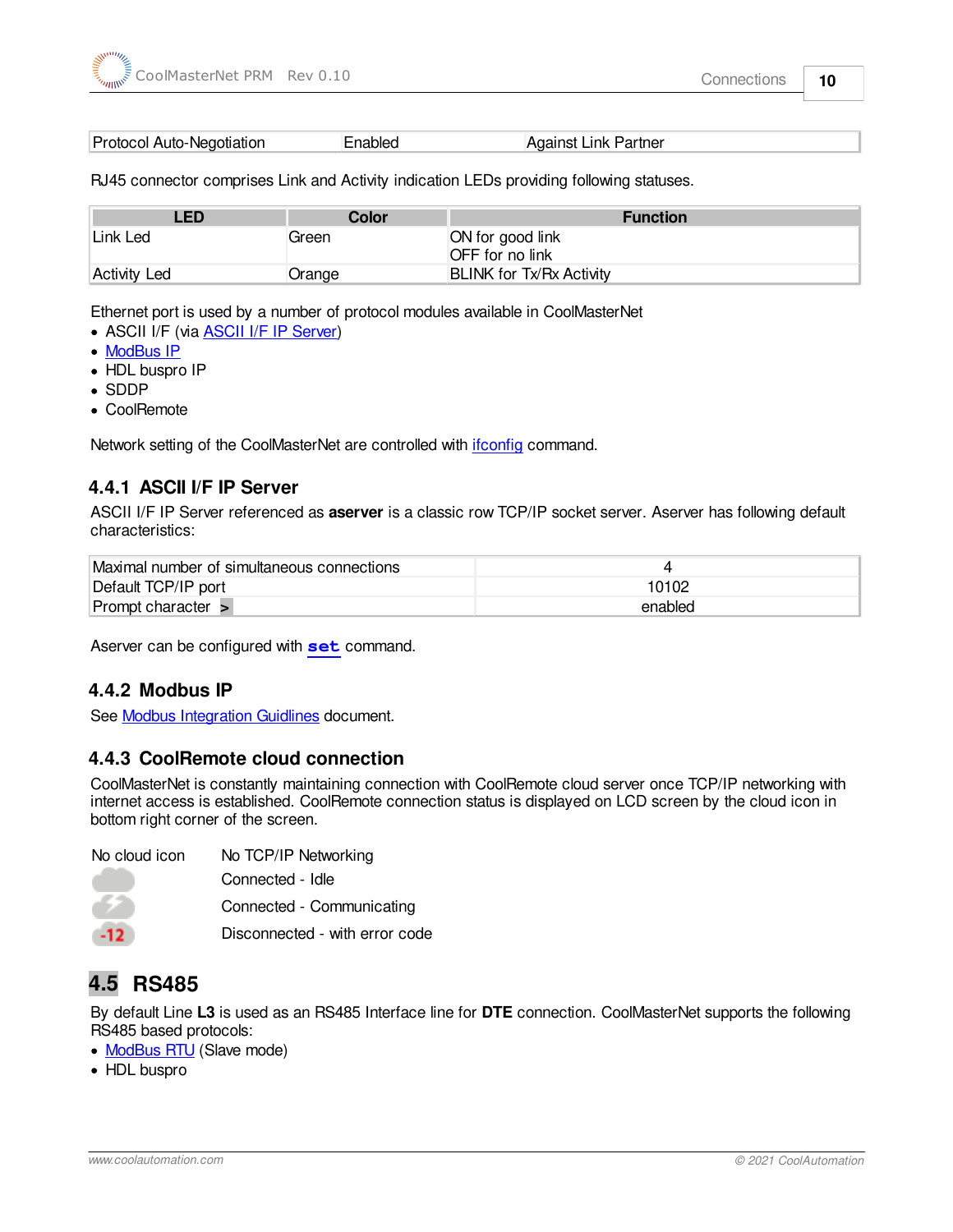

### <span id="page-10-0"></span>**4.5.1 ModBus RTU**

CoolMasterNet can be used as a ModBus RTU slave device working in accordance with Modbus-IDA.ORG "MODBUS over serial line specification and implementation guide". RS485 default frame format is

Baud Rate 9600<br>Data Bits 8 Data Bits Parity Control None Stop Bits 1 Flow Control None

### <span id="page-10-1"></span>**4.5.2 CG4**

CG4 is based on ModBus RTU protocol. Its address map is similar to CoolGate device, previously manufactured by CoolAutomation (see CoolGate PRM for more information). CG4 protocol can be used for backward compatibility.

### <span id="page-10-2"></span>**4.5.3 CG5**

See [Modbus Integration Guidlines](http://coolautomation.com/lib/doc/manual/Modbus-guidelines.pdf) document.

#### <span id="page-10-3"></span>**4.5.4 HDL buspro**

See [HDL Integration Guidelines](http://coolautomation.com/lib/doc/manual/HDL-guidelines.pdf) document.

# <span id="page-10-4"></span>**4.6 GPIO**

CoolMasterNet supports four GPIO marked as **A B C D** (see [Layout](#page-6-0) ). GPIO can be in Input or Output mode depending on it's functionality

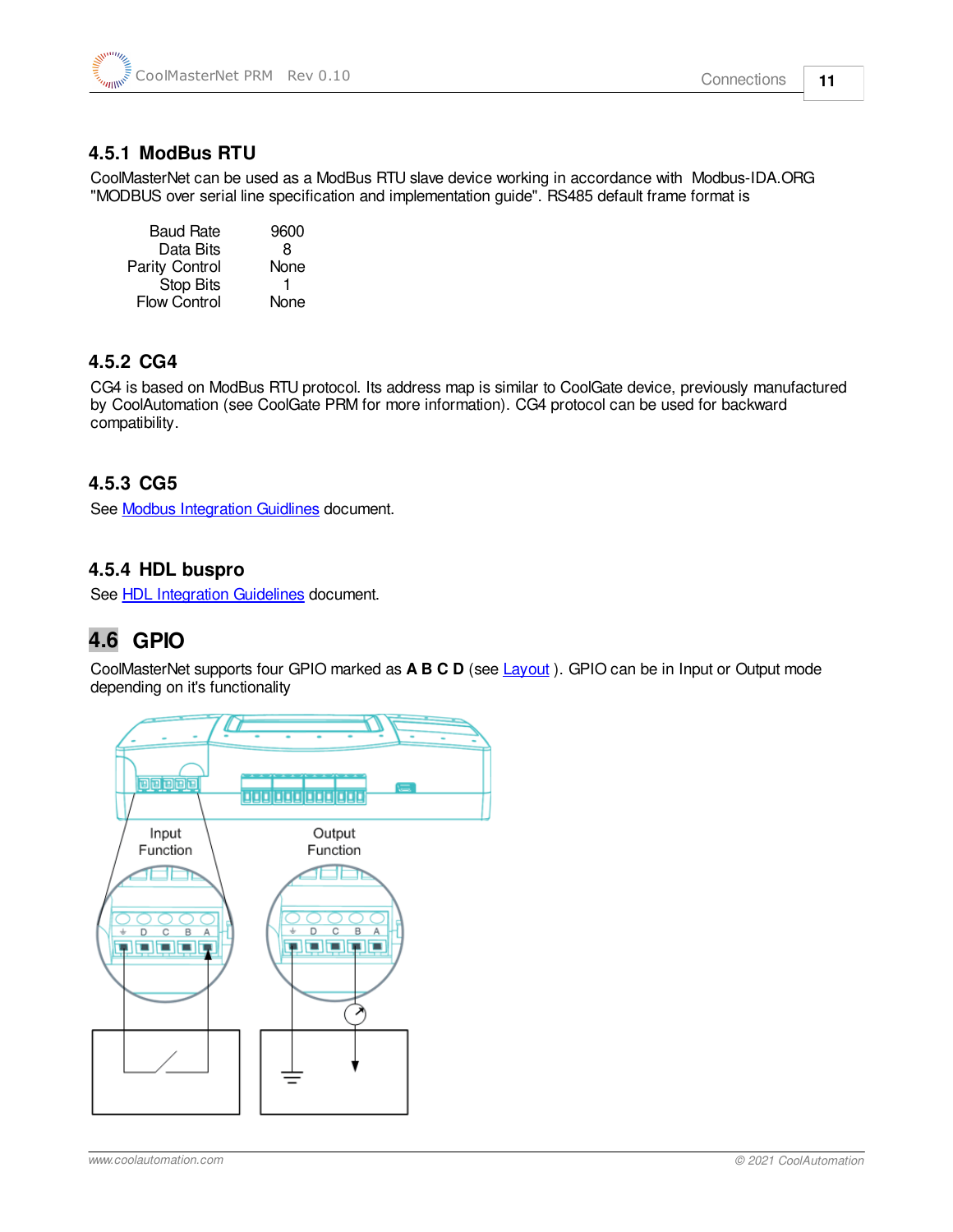| Parameter                                      | <b>GPIO A</b> | <b>GPIO B</b> | <b>GPIO C</b>     | <b>GPIOD</b> |
|------------------------------------------------|---------------|---------------|-------------------|--------------|
| <b>Input Low Voltage</b><br>(VIL)              | $<1$ V        | 1<            | $<1$ V            | <b>ADC</b>   |
| <b>Input High Voltage</b><br>(H <sub>I</sub> ) | >2.4V         | >2.4V         | >2.4V             | ADC          |
| <b>Output High</b><br>Voltage (V OUT HI)       | 3.3V          | 3.3V          | 3.3V              | 3.3V         |
| <b>Max Output Current</b><br>(I OUT)           | 20mA          | 20mA          | 20 <sub>m</sub> A | 20mA         |
| <b>Pull Up</b>                                 | 5.6K          | 5.6K          | 5.6K              | N.A.         |

Control of the GPIO functionality is done with **[gpio](#page-29-1)** command.

# <span id="page-11-0"></span>**4.7 USB**

CoolMasterNet incorporate USB Device and USB Host ports. USB Device port is used for maintenance operations.

# <span id="page-11-1"></span>**4.8 Power**

CoolMasterNet can be powered from different power sources:

- · AC/DC adapter supplied with CoolMasterNet
- · 12-24V DC from HVAC or other equipment
- · USB Device port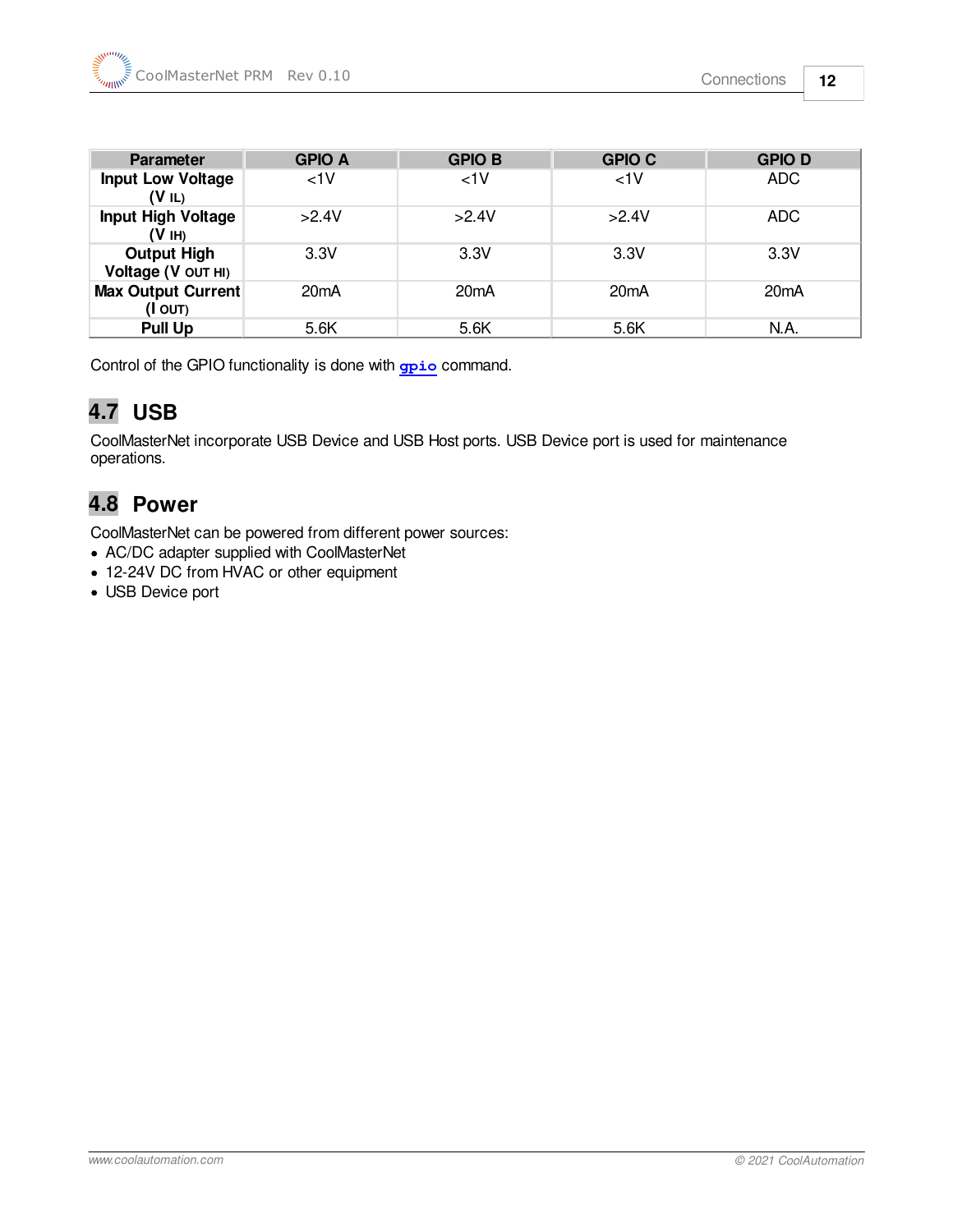# <span id="page-12-0"></span> **5 DIP Switches**

DIP Switches are located behind the small access door at the upper right side of the CoolMasterNet.



#### **DIP Switch P**

| <b>Switch</b>                 | ΟN                                                   | <b>OFF</b>              |
|-------------------------------|------------------------------------------------------|-------------------------|
| P <sub>1</sub> P <sub>2</sub> | Link L6, L7 and enable polarity auto-detection on L7 | Separate L6.L7          |
| P3                            | L6 Enabled, L2 Disabled                              | L2 Enabled. L6 Disabled |
| P4                            | <b>Production Mode</b>                               | Normal Operation Mode   |

Notes:

- · Switches P1 and P2 should be in the same position. If they are both in ON position, HVAC Lines L6 and L7 are linked into one line with option to auto-detect line polarity. Otherwise, if both P1 and P2 are in OFF position HVAC Lines L6 and L7 are separate independent lines.
- · If L6 and L7 are linked into L7, enabling of the L2 with P3 will not influence on L7 operation.
- · Switch P4 must be in OFF position for normal operation of CoolMasterNet.

#### **DIP Switches Q,R**

DIP Switched Q and R are used to adjust HVAC Lines L1 and L2 internal parameters to meet specific HVAC type requirements.

| <b>HVAC Type</b> | <b>DIP Switch Q - HVAC Line L1</b> |            |            |     |  |
|------------------|------------------------------------|------------|------------|-----|--|
|                  | Q1                                 | Q2         | Q3         | Q4  |  |
| DK               | ΟN                                 | OFF        | <b>ON</b>  | OFF |  |
| <b>ME</b>        | <b>OFF</b>                         | OFF        | <b>OFF</b> | OFF |  |
| ΤО               | OFF                                | ON         | <b>OFF</b> | ΟN  |  |
| <b>SA</b>        | OFF                                | ON         | <b>OFF</b> | ON  |  |
| <b>PN</b>        | <b>OFF</b>                         | ON         | <b>OFF</b> | ΟN  |  |
| HT               | <b>OFF</b>                         | ΟN         | <b>OFF</b> | ON  |  |
| HA               | OFF                                | <b>JIC</b> | <b>OFF</b> | OΝ  |  |

|                  | DIP Switch R - HVAC Line L2 |            |            |                |  |
|------------------|-----------------------------|------------|------------|----------------|--|
| <b>HVAC Type</b> | R1                          | R2         | R3         | R <sub>4</sub> |  |
| DK               | ОN                          | <b>NFF</b> | ON         | 7EF            |  |
| MЕ               | )FF                         | <b>DEE</b> | <b>DFF</b> | )FF            |  |
|                  | )FF                         | ٦N         | 7FF        | JN.            |  |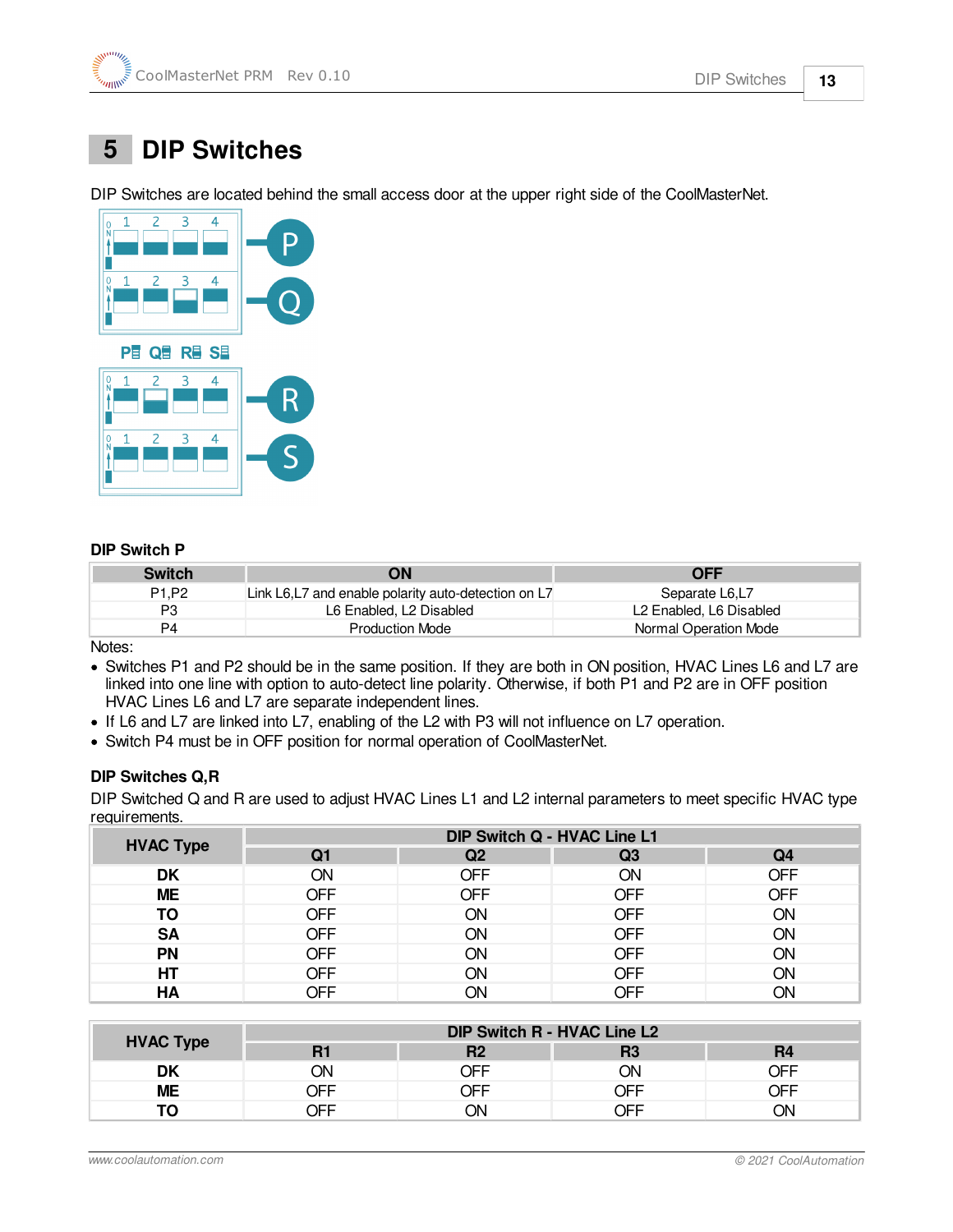| <b>SA</b> | OFF        | ON | OFF        | ON |
|-----------|------------|----|------------|----|
| <b>PN</b> | OFF        | ON | <b>OFF</b> | ЮC |
| HT        | <b>JFF</b> | ON | OFF        | ЮC |
| ΗA        | <b>DEE</b> | ON | OFF        | ٦N |

Notes:

· If all four Dip Switches R1, R2, R3, R4 are in ON position during CoolMasterNet power reset, CoolMasterNet will be forced to enter BOOT Mode.

#### **Dip Switch S**

| <b>Switch</b> | ЭN                               | <b>OFF</b>                        |
|---------------|----------------------------------|-----------------------------------|
| S1.S2         | Enable DC Output on HVAC Line L1 | Disable DC Output on HVAC Line L1 |
| S3.S4         | Enable DC Output on HVAC Line L2 | Disable DC Output on HVAC Line L2 |

Notes:

- · Switches S1 and S2 should be in the same position.
- · Switches S3 and S4 should be in the same position.
- · DC Output on HVAC Line L1 or L2 is required only in case when the line is configured as DK or ME and non VRF equipment is connected to this line (via KRP, MAC or similar adapter). **And only if no other DC source is present on this line**.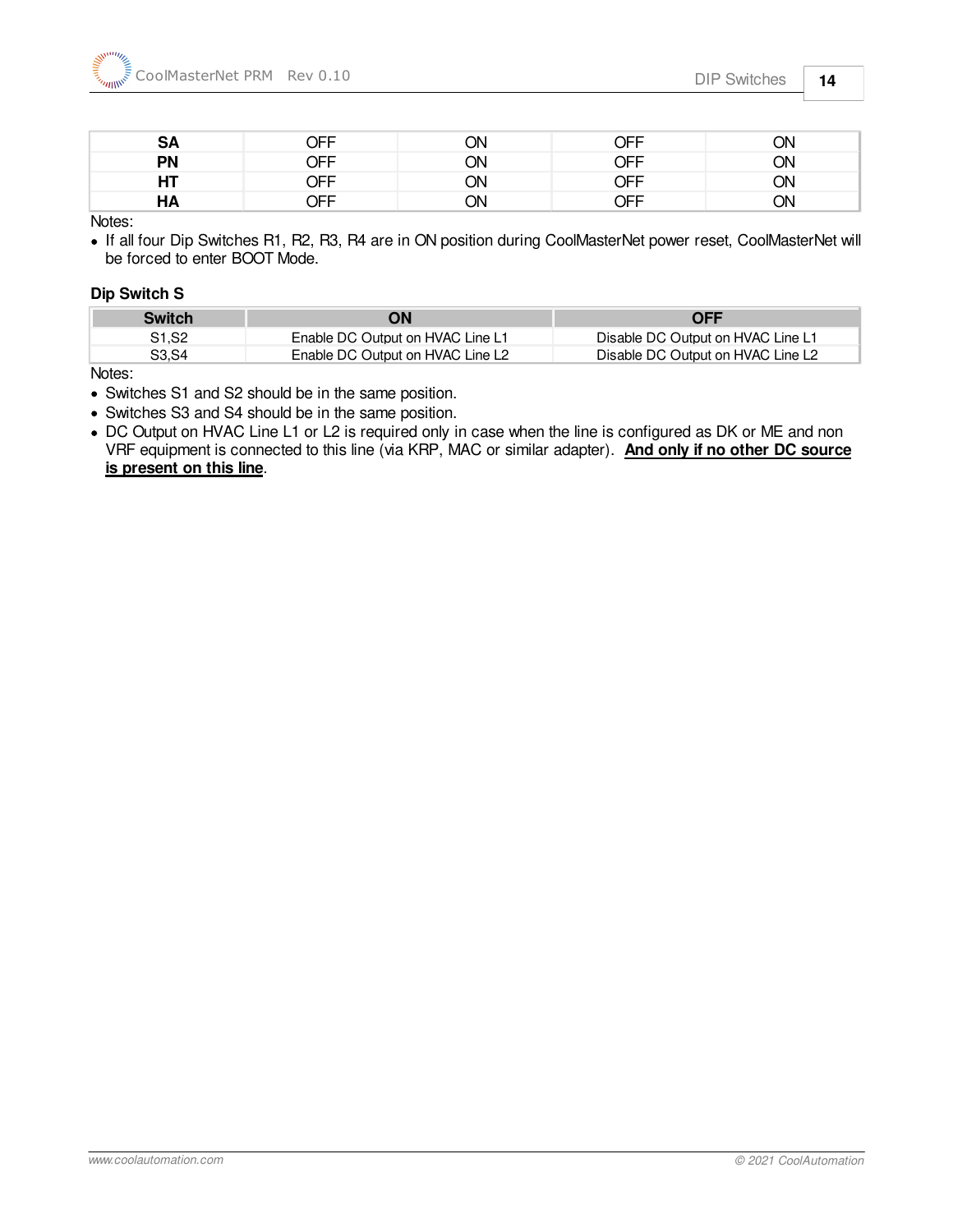# <span id="page-14-0"></span> **6 ASCII I/F**

CoolMasterNet provides a simple and comprehensive ASCII I/F Protocol, based on text (ASCII) strings, representing verbal commands and responses . ASCII I/F implemented in CoolMasterNet is fully backward compatible with previous versions of CoolAutomation products, but has a number of significant extensions and improvements mainly aimed to support additional CoolMasterNet functionality. ASCII I/F can be utilized via RS232 interface (see [RS232 Port](#page-8-0)) or TCP/IP [Server](#page-9-0).

# <span id="page-14-1"></span>**6.1 General Protocol Definitions**

### <span id="page-14-2"></span>**6.1.1 Messaging**

Communication between DTE and CooLinkNet via ASCII I/F is based on text (ASCII) strings. Communication example is shown below

| $>$ 1s L2                                                                          | $\epsilon$ command   | <b>DTE to CooLinkNet</b> |
|------------------------------------------------------------------------------------|----------------------|--------------------------|
| L2.102 OFF 20C 27C Auto Cool OK<br>$- 0$<br>L2.103 OFF 20C 24C Low Auto OK<br>$-0$ | ← response           |                          |
| <b>OK</b>                                                                          | $\epsilon$ exit code | <b>CooLinkNet to DTE</b> |
| ▶                                                                                  | $\epsilon$ prompt    |                          |

Command string sent to CooLinkNet must be terminated with <CR> (carriage return 0x0D) <LF> (line feed 0x0A) sequence or a single <CR> character. Strings from CooLinkNet (except prompt character) are always terminated with <CR> <LF>. Commands are case sensitive and should not contain leading or trailing spaces. The only separator between command name and command parameter(s) is space (0x20) character. Configuration parameter **echo** (see [set](#page-18-0) command), defines if characters sent to CooLinkNet via RS232 interface are echoed back or not. If **echo** is not zero - characters are echoed.

In case of RS232 interface, prompt character '**>**' is unconditionally sent by CooLinkNet. In case of [ASCII Server](#page-9-0) prompt sending is configurable.

## <span id="page-14-3"></span>**6.1.2 Exit Code**

CoolMasterNet provides Exit Code in verbose or numeric form. Numeric form format is

#### **ERROR:N**

where N is a number in range 0...999. If verbose format is not specified in table below it means error has only numeric format.

| <b>Numeric</b> | <b>Verbose</b>         | <b>Description</b>                               |
|----------------|------------------------|--------------------------------------------------|
| 0              | OK                     | Command executed successfully                    |
|                | No UID                 | UID not found                                    |
| $\mathfrak{p}$ | Not Strict UID         | UID must be precise                              |
| 3              | <b>Bad Format</b>      | Command format is wrong                          |
| 4              | Failed                 | Command execution failed                         |
| 5              | Line Unused            | Line is unused                                   |
| 6              | Unknown Command        | Command is unknown                               |
| 7              | Bad HVAC Line          | Line number is wrong                             |
| 8              | <b>Bad Function</b>    | Wrong function                                   |
| 9              | <b>Bad Line Type</b>   | Wrong line type definition                       |
| 10             | <b>Bad Parameter</b>   | Command parameter is wrong                       |
| 11             | OK, Boot Required!     | Command execution will be effective after reboot |
| 12             | <b>Bad GPIO</b>        | Wrong GPIO                                       |
| 13             | <b>SDDP Disabled</b>   | SDDP module is disabled, enable it to proceed    |
| 14             | Virtual Address In Use | Virtual address already in use                   |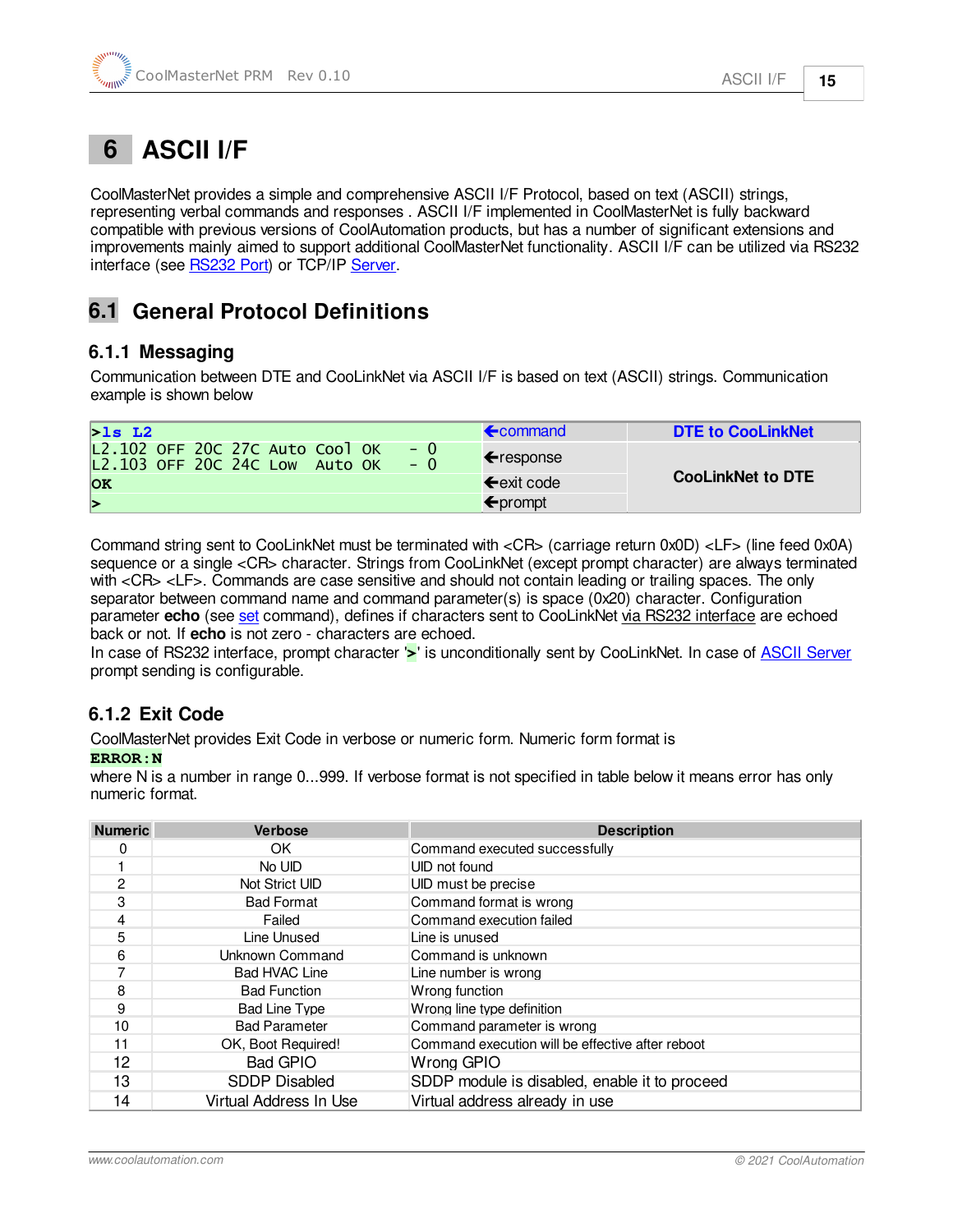| 15  | <b>Bad Property</b>          | Wrong property                                                                             |
|-----|------------------------------|--------------------------------------------------------------------------------------------|
| 16  | Number of lines exceeded     | Can't define more line types                                                               |
| 17  |                              | Warning! Dip Switch State Incorrect Dip swith state is incorrect for defined line type     |
| 18  | <b>SDDP Not Initialized</b>  | SDDP is enabled, but Ethernet link is still down                                           |
| 80  | ModBus Error:80              | No response from the addressee                                                             |
| 81  | ModBus Error:81              | Big timeout between bytes in received message                                              |
| 82  | ModBus Error:82              | Small timeout between bytes in received message                                            |
| 83  | ModBus Error:83              | Received message with internal timeout                                                     |
| 84  | ModBus Error:84              | Received message is too big                                                                |
| 85  | ModBus Error:85              | CRC error in received message                                                              |
| 86  | ModBus Error:86              | ModBus exception in response                                                               |
| 100 | Collision                    | Collision in sent command on HVAC line                                                     |
| 101 | <b>Unsupported Feature</b>   | Unsupported command or command's parameter for this HVAC<br>line                           |
| 102 | Incorrect Indoor Type        | Chosen Indoor Unit doesn't support this command or command's<br>parameter                  |
| 103 | No ACK From Indoor           | Indoor Unit didn't acknowledged sent command                                               |
| 104 | Time Out on Receive          | No response from Indoor Unit                                                               |
| 105 | CS Error In Received Message | Check Sum error in received message                                                        |
| 106 | Line Init In Progress        | Can't show lines status due to initialization process                                      |
| 107 | Line Error                   | Some error on the HVAC line                                                                |
| 108 | <b>Feed Disabled</b>         | Indoor Unit can't receive measured ambient temperature due to its<br>switch position       |
| 150 | <b>HDL Not Initialized</b>   | HDL line was not defined or ethernet cable is unplugged                                    |
| 151 | <b>HDL DB Overflow</b>       | HDL Data Base is full, can't add new configuration                                         |
| 152 | <b>HDL Eth Disabled</b>      | HDL over ethernet disabled                                                                 |
| 200 | <b>UID Not Found</b>         | Specified Indoor Unit not found in Data Base                                               |
| 201 | Strict UID Not Found         | Specified Indoor Unit by uid strict not found in Data Base                                 |
| 202 | <b>Indoor Removed</b>        | Indoor Unit removed from Data Base                                                         |
| 203 | <b>DB</b> Overflow           | Indoor Units Data Base is full, can't add new one                                          |
| 204 | Group DB Overflow            | Group Data Base is full, can't add new group                                               |
| 205 | <b>VA DB Overflow</b>        | Virtual address Data Base is full, can't associate Indoor Unit with<br>new virtual address |
| 206 | FDB5 Overflow                | Properties Data Base is full, can't add new property                                       |
| 250 | Link DB Overflow             | Link Data Base is full, can't link new CoolPlug device with Indoor<br>Unit                 |
| 251 | No CoolHub Line              | CoolHub line not defined, define it to proceed                                             |
| 252 | Auto Visibility Failed       | During link creation there was an error on adding visibility props                         |
| 253 | Link already exists          | CoolPlug device already linked, delete previous link before<br>creating the new one        |
| 307 | <b>KNX DB Overflow</b>       | KNX Data Base is full, can't add new group                                                 |
| 309 | <b>KNX Not Connected</b>     | No connection with KNX chip                                                                |
| 310 | <b>KNX Line Not Started</b>  | KNX line not defined                                                                       |

# <span id="page-15-0"></span>**6.1.3 UID**

UID is used to identify Indoor Unit or a set of Indoor Units. UID has the following format:

| Line number | n∩t | Indoor number |
|-------------|-----|---------------|
|             |     |               |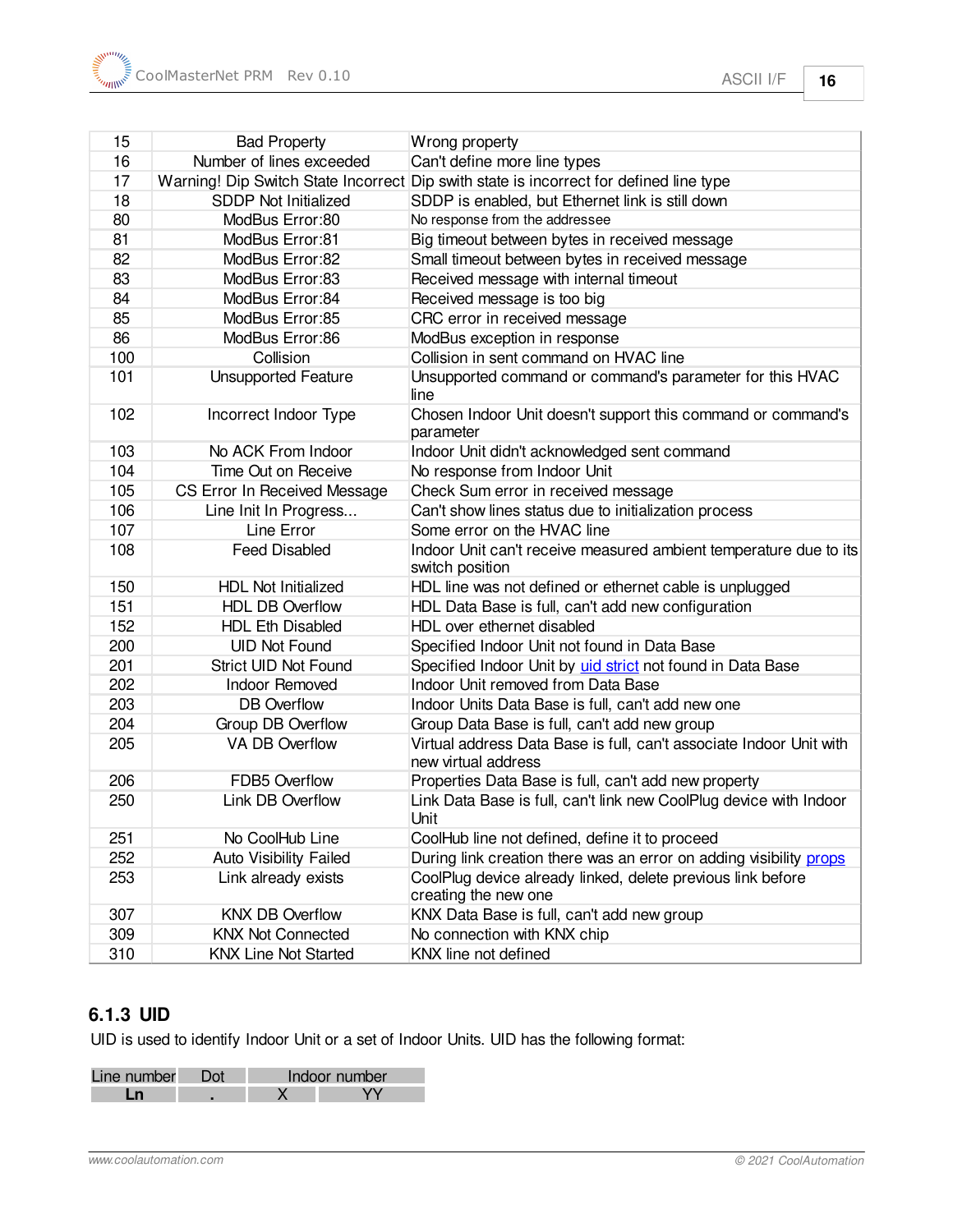- · Dot is a separator between Line number and Indoor number. If Line number is omitted or has a **L\*** form, dot must also be omitted.
- · Indoor number is an Indoor Unit number in HVAC system. Indoor number can be '\*' that means "any"

Examples:

| L1.102         | Indoor Unit 102 on line L1                            |
|----------------|-------------------------------------------------------|
| L2.003         | Indoor Unit 003 on line L2                            |
| $L*100$        | Set of Indoor Units 100 on all lines                  |
| $L3.1*$        | Set of Indoor Units 1xx on line L3 (L3.100, L3.101, ) |
| L <sub>4</sub> | All Indoors on line L4                                |
| L*             | All Indoors on all lines                              |

<span id="page-16-0"></span>**203** Similar to L\*203 (for backward compatibility only)

#### **UID\_STRICT**

In some cases only specific Indoor Unit had to be referenced by UID. In this case it is required to use UID\_STRICT in format **Ln.XYY** where '\*' usage is prohibited.

#### **HVAC systems with 4-digit Indoor unit numbers**

For HVAC systems with 4-digit Indoor unit numbers: N1N2 - N3N4, the first two digits N1 N2 in range 00-15, will be encoded into X part of the UID according to the following table. The last two digits N3 N4 will be equal to YY part of the UID.

| N <sub>1</sub> N <sub>2</sub> - N <sub>3</sub> N <sub>4</sub> | X YY   |                           | <b>Example for line L1</b>      |  |
|---------------------------------------------------------------|--------|---------------------------|---------------------------------|--|
|                                                               |        | <b>Indoor Unit number</b> | <b>UID</b>                      |  |
| 00 - N3N4                                                     | 0 N3N4 | $00-12$                   | L1.012                          |  |
| 01 - N3N4                                                     | 1 N3N4 | $01 - 12$                 | L <sub>1.112</sub>              |  |
| 02 - N3N4                                                     | 2 N3N4 | $02 - 12$                 | L <sub>1.212</sub>              |  |
| 03 - N3N4                                                     | 3 N3N4 | $03-12$                   | L <sub>1.312</sub>              |  |
| 04 - N3N4                                                     | 4 N3N4 | $04-12$                   | L <sub>1.412</sub>              |  |
| 05 - N3N4                                                     | 5 N3N4 | $05 - 12$                 | L <sub>1.512</sub>              |  |
| 06 - N3N4                                                     | 6 N3N4 | $06-12$                   | L <sub>1.612</sub>              |  |
| 07 - N3N4                                                     | 7 N3N4 | $07-12$                   | L1.712                          |  |
| 08 - N3N4                                                     | 8 N3N4 | $08-12$                   | L <sub>1.812</sub>              |  |
| 09 - N3N4                                                     | 9 N3N4 | $09-12$                   | L1.912                          |  |
| 10 - N3N4                                                     | A N3N4 | $10 - 12$                 | L <sub>1</sub> .A <sub>12</sub> |  |
| 11 - N3N4                                                     | B N3N4 | $11 - 12$                 | L1.B12                          |  |
| 12 - N3N4                                                     | C N3N4 | $12 - 12$                 | L1.C12                          |  |
| 13 - N3N4                                                     | D N3N4 | $13 - 12$                 | L1.D12                          |  |
| 14 - N3N4                                                     | E N3N4 | 14-12                     | L1.E12                          |  |
| 15 - N3N4                                                     | F N3N4 | $15 - 12$                 | L1.F12                          |  |

Besides generic UID encoding rules, described above, there are special rules applicable for specific HVAC systems.

#### **UID encoding for Hitachi (HT) HVAC system**

|           | <b>HT Indoor Unit number</b> | UID for line L1 |
|-----------|------------------------------|-----------------|
| <b>RN</b> | <b>ADDR</b>                  |                 |
| 00        | $00 - 63$                    | L1.000 - L1.063 |
| 01        | $00 - 63$                    | L1.100 - L1.163 |
| 02        | $00 - 63$                    | L1.200 - L1.263 |
| 03        | $00 - 63$                    | L1.300 - L1.363 |
| 04        | $00 - 63$                    | L1.400 - L1.463 |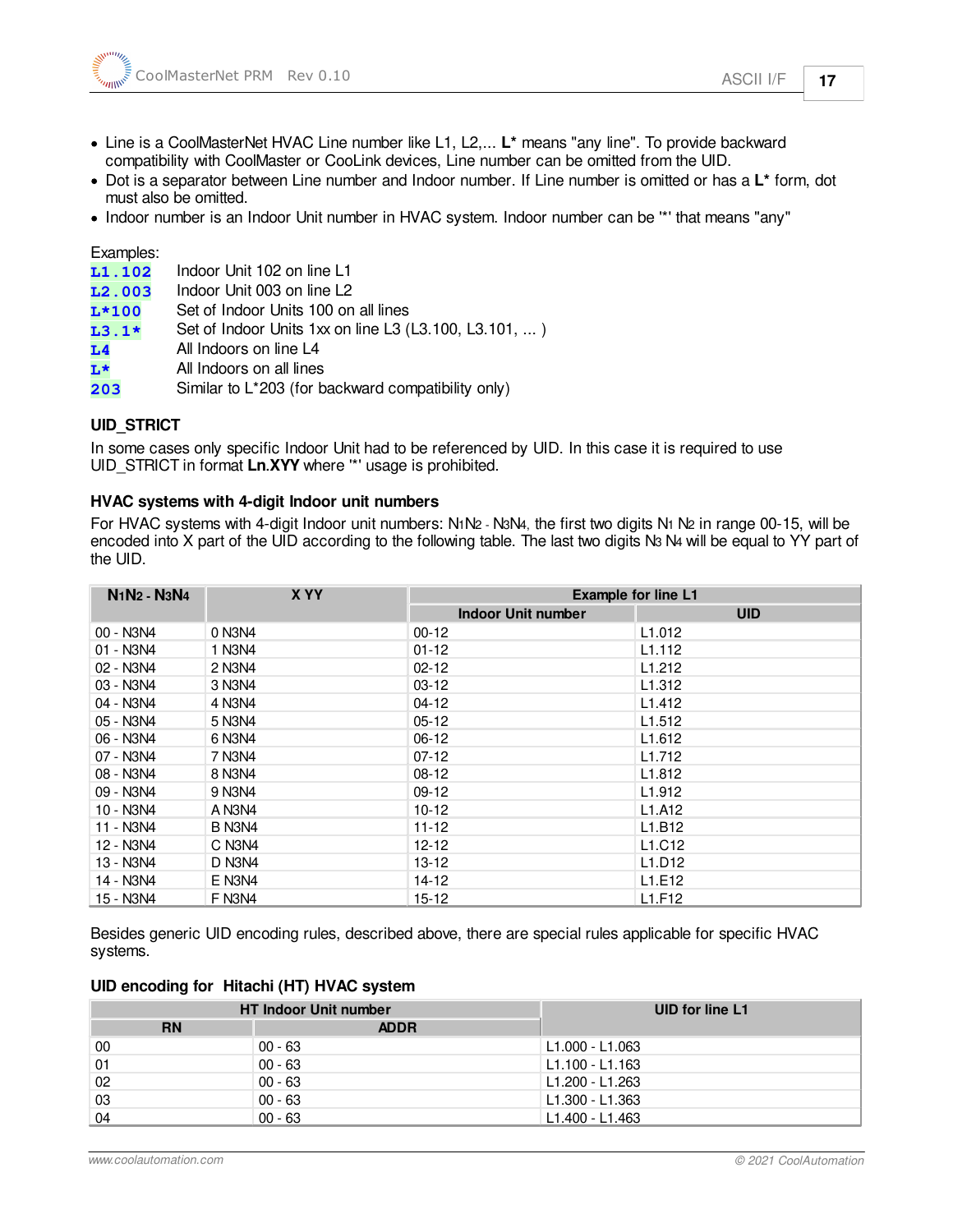| 05              | $00 - 63$ | L1.500 - L1.563 |
|-----------------|-----------|-----------------|
| 06              | $00 - 63$ | L1.600 - L1.663 |
| 07              | $00 - 63$ | L1.700 - L1.763 |
| 08              | $00 - 63$ | L1.800 - L1.863 |
| 09              | $00 - 63$ | L1.900 - L1.963 |
| 10 <sup>°</sup> | $00 - 63$ | L1.A00 - L1.A63 |
| 11              | $00 - 63$ | L1.B00 - L1.B63 |
| 12              | $00 - 63$ | L1.C00 - L1.C63 |
| 13              | $00 - 63$ | L1.D00 - L1.D63 |
| 14              | $00 - 63$ | L1.E00 - L1.E63 |
| 15              | $00 - 63$ | L1.F00 - L1.F63 |
| 16              | $00 - 35$ | L1.064 - L1.099 |
| 17              | $00 - 35$ | L1.164 - L1.199 |
| 18              | $00 - 35$ | L1.264 - L1.299 |
| 19              | $00 - 35$ | L1.364 - L1.399 |
| 20              | $00 - 35$ | L1.464 - L1.499 |
| 21              | $00 - 35$ | L1.564 - L1.599 |
| 22              | $00 - 35$ | L1.664 - L1.699 |
| 23              | $00 - 35$ | L1.764 - L1.799 |
| 24              | $00 - 35$ | L1.864 - L1.899 |
| 25              | $00 - 35$ | L1.964 - L1.999 |
| 26              | $00 - 35$ | L1.A64 - L1.A99 |
| 27              | $00 - 35$ | L1.B64 - L1.B99 |
| 28              | $00 - 35$ | L1.C64 - L1.C99 |
| 29              | $00 - 35$ | L1.D64 - L1.D99 |
| 30              | $00 - 35$ | L1.E64 - L1.E99 |
| 31              | $00 - 35$ | L1.F64 - L1.F99 |

# <span id="page-17-0"></span>**6.2 Commands Reference**

Synopsis and description of the commands listed below have the following notation:

- · Parameters or parameters group in angle brackets **< >** are mandatory.
- · Parameters or parameters group in square brackets **[ ]** are optional and can be omitted.
- · The curly braces **( )** are used to denote group inside braces
- · The **|** character between parameters inside brackets means OR.

### <span id="page-17-1"></span>**6.2.1 Configuration Commands**

| line<br>ifconfig<br>boot<br>props<br>link |
|-------------------------------------------|
| simul<br>gpio<br>info<br>modbus<br>ad     |
| plug<br>knx<br>hdl                        |

[set](#page-18-0)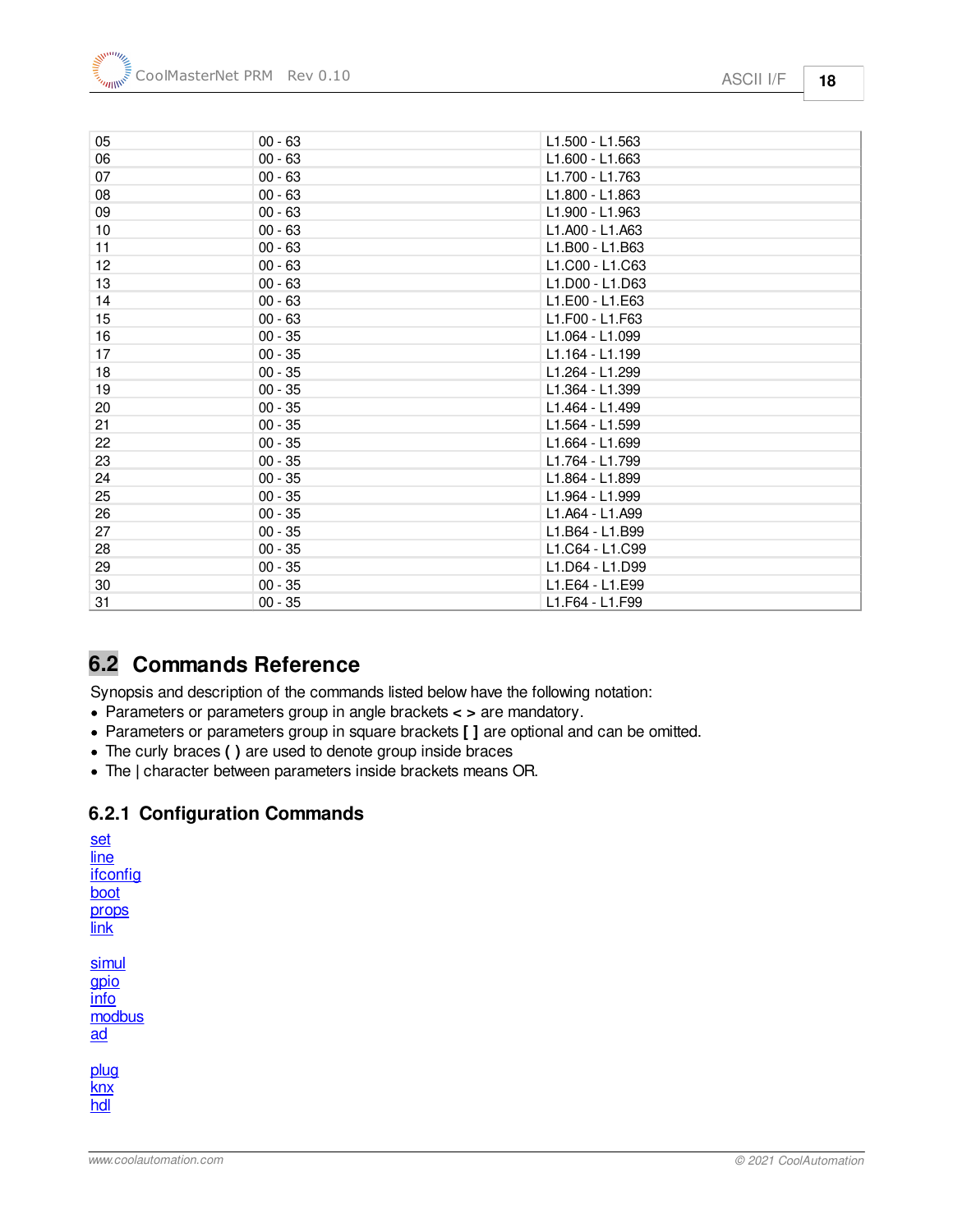[sddp](#page-22-1) luxom

#### <span id="page-18-0"></span>**set SYNOPSIS**

**set [<SETTING> <VALUE>] set defaults**

#### **DESCRIPTION**

Query or change CoolMasterNet setting(s). Without parameters **set** command will list all supported settings and their values. To change setting use format with **<SETTING>** and **<VALUE>**. Some settings are read only (RO) and can not be changed.

|  | set defaults will load default values to all settings |  |  |  |  |  |
|--|-------------------------------------------------------|--|--|--|--|--|
|--|-------------------------------------------------------|--|--|--|--|--|

| <setting></setting> | <b>Mode</b> | <b>Printed as</b> | Value*                        | <b>Description</b>                                                                                                                                                                                                                                                     |
|---------------------|-------------|-------------------|-------------------------------|------------------------------------------------------------------------------------------------------------------------------------------------------------------------------------------------------------------------------------------------------------------------|
| S/N                 | RO          | S/N               |                               | CoolMasterNet Serial Number                                                                                                                                                                                                                                            |
| version             | <b>RO</b>   | version           | XY.Z                          | CoolMasterNet Firmware Version                                                                                                                                                                                                                                         |
| app                 | R/W         | application       | string                        | CoolMasterNet Application                                                                                                                                                                                                                                              |
| baud                | R/W         | baud rate         | 1200115200                    | RS232 Interface baud rate. Default: 9600                                                                                                                                                                                                                               |
| echo                | R/W         | echo              | $0$ or $1$                    | RS232 Interface echo control, 0 - disabled, 1 - enabled                                                                                                                                                                                                                |
| verbose             | R/W         | verbose           | $0$ or $1$                    | Exit Code format. 0 - numeric, 1 - verbose                                                                                                                                                                                                                             |
| aserver port        | R/W         | aserver port      | integer                       | aserver TCP port. Default: 10102                                                                                                                                                                                                                                       |
| aserver prompt      | R/W         | aserver prompt    | $0$ or $1$                    | aserver prompt control                                                                                                                                                                                                                                                 |
| dea                 | R/W         | deg C/F           | $C/c$ or $F/f$                | Temperature scale Celsius or Fahrenheit                                                                                                                                                                                                                                |
| melody              | R?W         | melody            | string                        | Power Up melody. The value is printed as melody name, to<br>change the melody its number should be typed. set<br>melody will list supported melodies and their numbers.                                                                                                |
| filter visi         | R/W         | filter            | visi 0 or visi 1 or<br>visi - | Indoor Units visibility regarding props command. [-] - props<br>visibility applies only to LCD, [1] - props visibility applies to<br>LCD and status/control commands, [0] - props visibility logic<br>is inverted and it applies to LCD and status/control<br>commands |
| <b>HVAC</b> lines   | RO          | HVAC lines        | 08                            | Allowed number of HVAC lines. Can be changed with<br>encoded activation string.                                                                                                                                                                                        |

\* - Bold values are defaults.

#### **EXAMPLE**

Disable echo **>set echo 0 OK**  Change aserver TCP port **>set aserver port 12345 OK**  Load defaults **>set defaults OK**  Apply props visibility to status/control commands **>set filter visi 1 OK, Boot Required!**  Set RS232 Interface to 19200, 8 data bits, even parity, 1 stop bit **>set baud 19200 8E1 OK**  Set temperature scale to Fahrenheit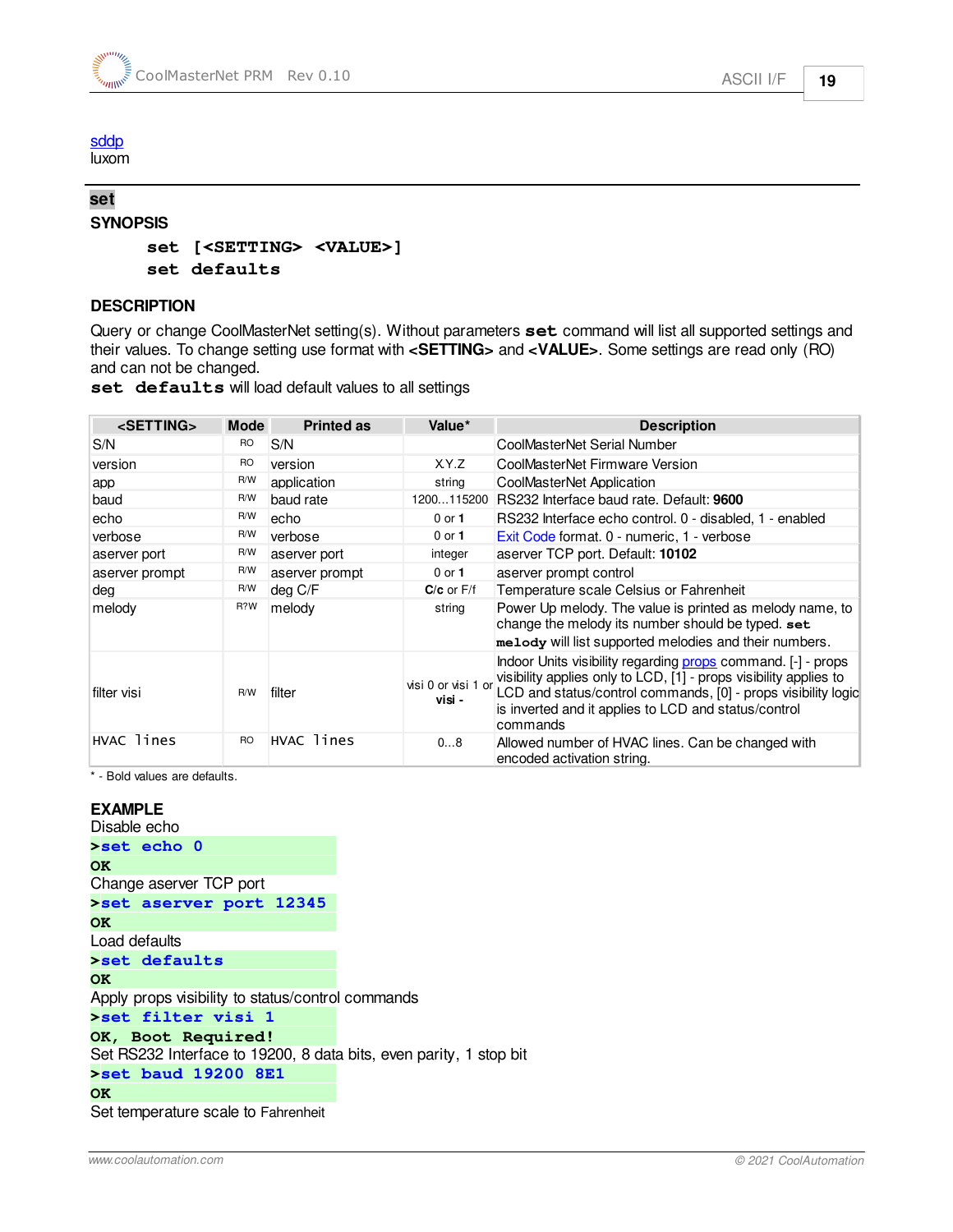**>set deg f OK**  Set PowerUp melody to 3 **>set melody 3 OK** 

#### <span id="page-19-0"></span>**line SYNOPSIS**

**line**

**line <PROPERTY> <Ln> <VAL>**

#### **DESCRIPTION**

Query or change **[HVAC Line](#page-7-1)(s)** status and configuration. In format without parameters **line** command will provide information about current Line statuses. Second format is used to change write enabled properties.

| <property></property> |           | Mode Value      | <b>Description</b>                                                                                                                                                                                                                                                                                                                                        | <b>Notes</b>                                                                                |  |  |  |  |  |                 |                                    |
|-----------------------|-----------|-----------------|-----------------------------------------------------------------------------------------------------------------------------------------------------------------------------------------------------------------------------------------------------------------------------------------------------------------------------------------------------------|---------------------------------------------------------------------------------------------|--|--|--|--|--|-----------------|------------------------------------|
| master                | R/W       | $0$ or $1$      | CoolMasterNet acts as a Master device                                                                                                                                                                                                                                                                                                                     | DK, LG, SA, TO,<br><b>PN</b><br>only                                                        |  |  |  |  |  |                 |                                    |
| simul                 | R/W       | integer         | Simulate given number of Indoor Units. To disable simulation use "0".<br>Simulation is persistent (not disabled after power reset)<br>By default the simulation model is: with failures, no ventilation units,<br>no input/output units. To enable/disable special conditions use the<br>following flags:<br>$+/-$ flr, $+/-$ vam, $+/-$ io (see example) | Input/Output units<br>for ME only<br>Ventilation units for<br>DK, ME, LG only               |  |  |  |  |  |                 |                                    |
| myid                  | R/W       | string          | CoolMasterNet Own address on given HVAC Line.<br>For ModBus RTU Line myID is a "Slave Device Address"                                                                                                                                                                                                                                                     |                                                                                             |  |  |  |  |  |                 |                                    |
| baud                  | R/W       |                 | Configure UART parameters for given Line. Value format is:<br><baud> &lt;8 9&gt;<n e o>&lt;1 2&gt;<br/>For example: 9600 8N1</n e o></baud>                                                                                                                                                                                                               | Where applicable                                                                            |  |  |  |  |  |                 |                                    |
| Tx                    | <b>RO</b> | integer         | Transmitted messages                                                                                                                                                                                                                                                                                                                                      | Printed as                                                                                  |  |  |  |  |  |                 |                                    |
| <b>Rx</b>             | <b>RO</b> |                 | counter Received messages                                                                                                                                                                                                                                                                                                                                 | Last/Total                                                                                  |  |  |  |  |  |                 |                                    |
| TO                    | <b>RO</b> |                 |                                                                                                                                                                                                                                                                                                                                                           |                                                                                             |  |  |  |  |  | Timeout errors  | Last means since<br>previous print |
| CS                    | <b>RO</b> |                 |                                                                                                                                                                                                                                                                                                                                                           |                                                                                             |  |  |  |  |  | Checksum errors |                                    |
| Col                   | <b>RO</b> |                 | Collision errors                                                                                                                                                                                                                                                                                                                                          |                                                                                             |  |  |  |  |  |                 |                                    |
| <b>NAK</b>            | <b>RO</b> |                 | <b>NAK</b> errors                                                                                                                                                                                                                                                                                                                                         |                                                                                             |  |  |  |  |  |                 |                                    |
| haux                  | R/W       | heat or<br>haux | Heat mode treated as Haux mode. This is only for situation when<br>HomeAutomation controller doesn't have Haux support, but need to<br>set Haux mode on ThermoPad(s)<br>connected to CH line.                                                                                                                                                             | For CoolHub<br>(CH) line only                                                               |  |  |  |  |  |                 |                                    |
| type                  | R/W       | string          | Define line type by <b>acronym</b> . Number of HVAC lines cannot exceed<br>the value of HVAC lines in set command. HomeAutomation/BMS<br>lines don't count as HVAC Lines.<br>To free a line use <b>Unused</b> instead of acronym.                                                                                                                         | See the full list of<br><b>HVAC and</b><br><b>HomeAutomation</b><br>/BMS lines<br>supported |  |  |  |  |  |                 |                                    |

| scan               | R/W       | 0 or 1     | Implicitly detect Indoor Units                                             | ME, HT, SA, TO,<br>PN only |
|--------------------|-----------|------------|----------------------------------------------------------------------------|----------------------------|
| DCOUT              | R/W       | $-$ or $+$ | Control DC output on L1,L2                                                 | DK, ME only                |
|                    | R/W       |            | O/o or Configure Mitsubishi Heavy SuperLink mode: O - old, N - new MH only |                            |
| slink              |           | N/n        | Configure Samsung model type: O - DVM, N - DVM-S                           | SM only                    |
| $[A B]$ or $[B A]$ | <b>RO</b> |            | Current polarity                                                           | Line L7 only               |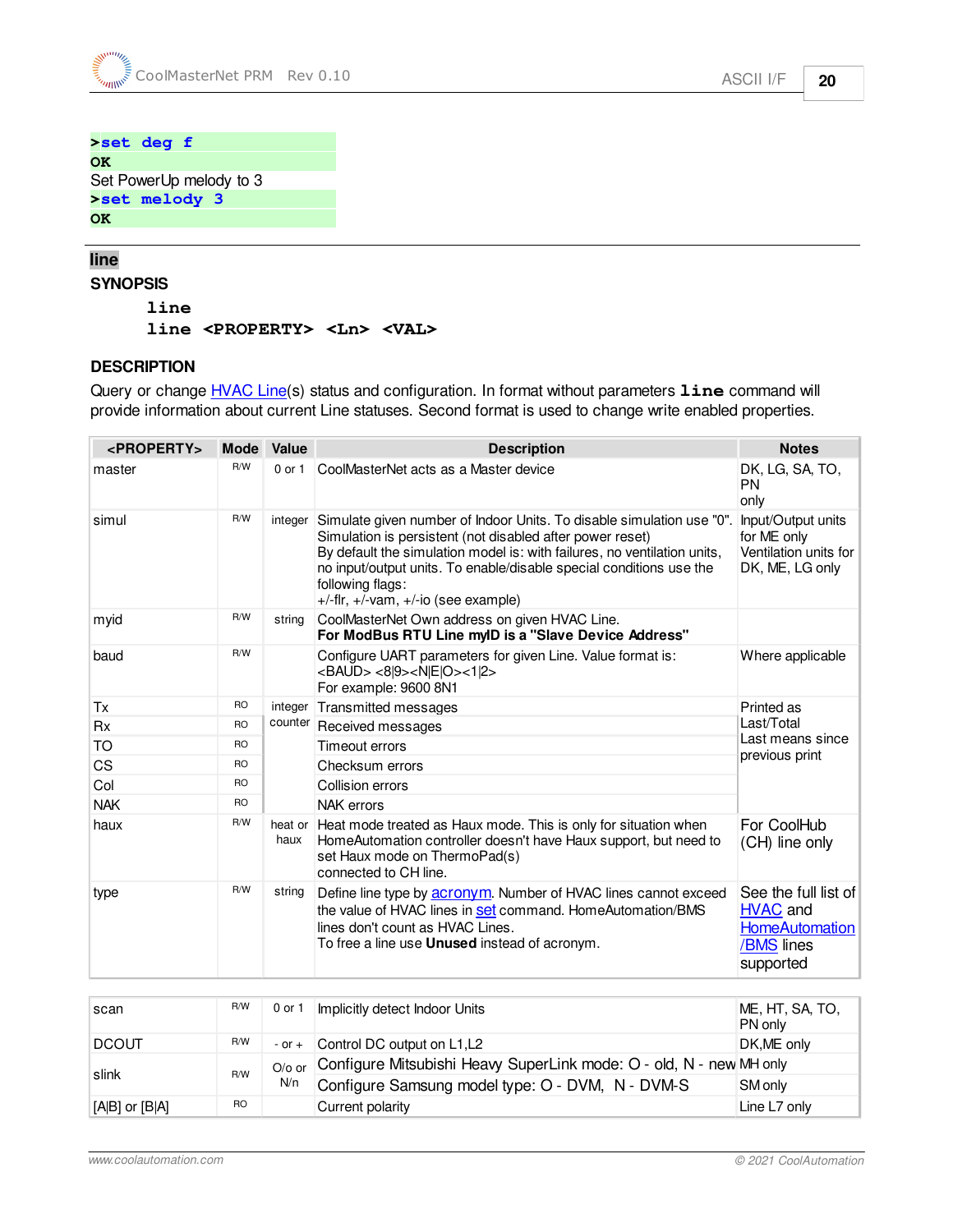#### **EXAMPLE**

**>line L1: SA U00/G02 myID:E5 Tx:732/732 Rx:47227/47227 TO:0/0 CS:0/0 Col:0/0 NAK:0/0 L2: DK Master U00/G07 myID:0B Tx:4579/4579 Rx:50633/50633 TO:3/3 CS:0/0 Col:10/10 NAK:0/0 L3: Unused Tx:0/0 Rx:0/0 TO:0/0 CS:0/0 Col:0/0 NAK:0/0 L4: Unused Tx:0/0 Rx:0/0 TO:0/0 CS:0/0 Col:0/0 NAK:0/0 L5: Unused Tx:0/0 Rx:0/0 TO:0/0 CS:0/0 Col:0/0 NAK:0/0 L6: Unused Tx:0/0 Rx:0/0 TO:0/0 CS:0/0 Col:0/0 NAK:0/0 L7: MH SLink:N U00/G02 myID:C900 [A|B] Tx:20072/20072 Rx:26989/26989 TO:25/25 CS:0/0 Col:1/1 NAK:0/0 OK** 

Become Slave on Line L4 **>line master L4 0 OK, Boot Required!** 

Set Line L3 baud rate to 19200, 8 data bits, even parity, 1 stop bit **>line baud L3 19200 8E1 OK, Boot Required!** 

Simulate 5 Units on line L2 without failures, no ventilation units and with input/output units **>line simul L2 5 -flr-vam+io OK, Boot Required!** 

Heat mode will be treated as haux for ThermoPads connected to CH line

**>line haux L3 heat OK, Boot Required!** 

Make Line L2 Unused **>line type L2 Unused OK, Boot Required!** 

Make Line L2 to work with TO HVAC type **>line type L2 TO OK, Boot Required!** 

HDL Bus Pro on Line L3 **>line type L3 HDL OK, Boot Required!**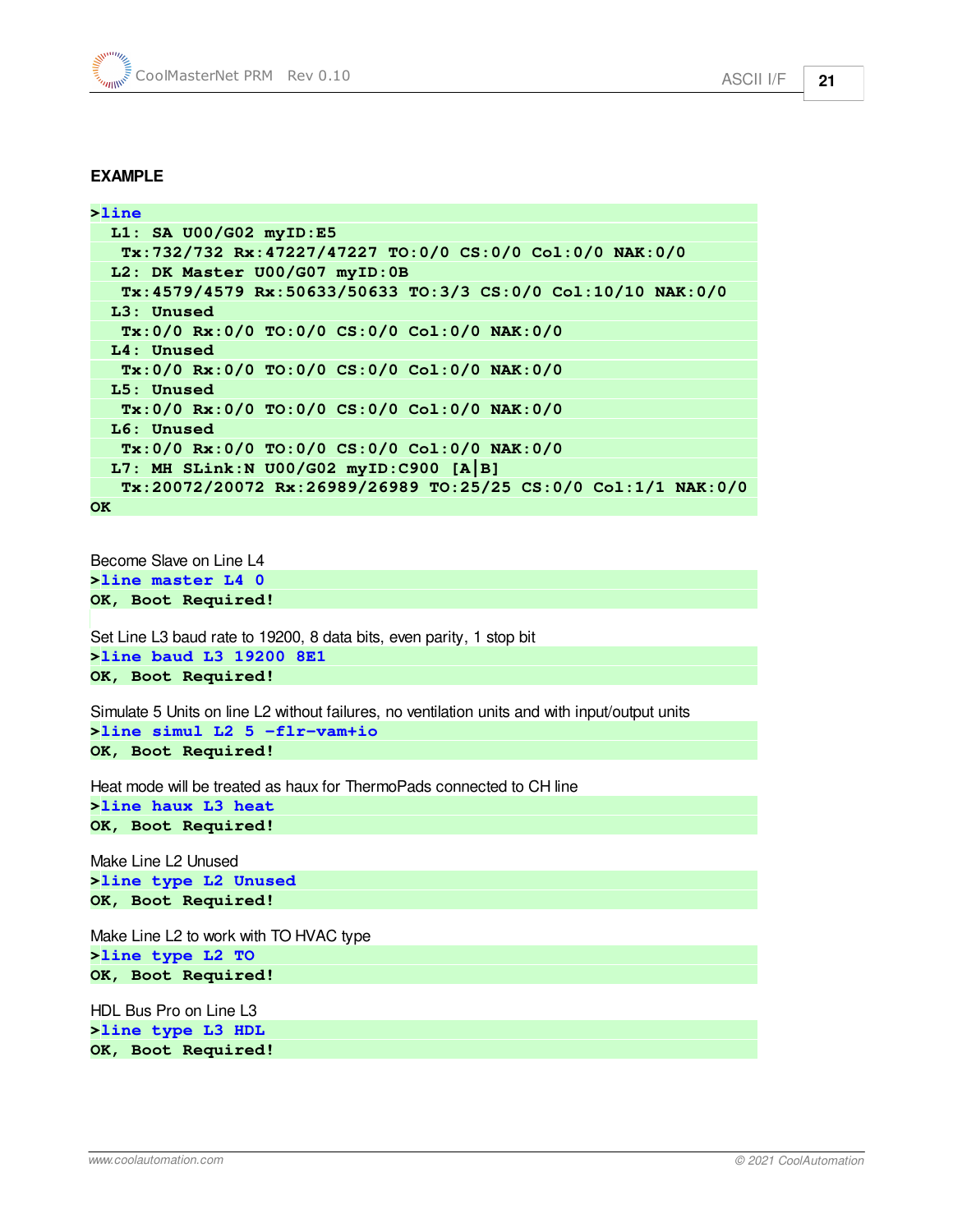#### <span id="page-21-0"></span>**ifconfig SYNOPSIS**

### **ifconfig ifconfig <PROPERTY> <VALUE> ifconfig enable|disable**

#### **DESCRIPTION**

Query or configure Ethernet network settings. Without parameters, **ifconfig** command will list current configuration. To change configuration use format with **<PROPERTY>** and **<VALUE>**. Parameter **IP** can be set to **DHCP** (DHCP client) or fixed IP number. In case of DHCP - Netmask and Gateway values are provided by DHCP server. By default CoolMasterNet is configured for DHCP client operation. CoolMasterNet Ethernet module can be enabled or disabled with corresponding command.

| $<$ PROPERTY>    | <b>Mode</b> | Value  | <b>Description</b>                                  | <b>Notes</b> |
|------------------|-------------|--------|-----------------------------------------------------|--------------|
| <b>MAC</b>       | <b>RO</b>   | string | MAC (Media Access Control) address of CoolMasterNet |              |
| Link             | <b>RO</b>   |        | Up or Down Indicate whether ethernet link is active |              |
| IP               | R/W         | string | Set fixed (static) IP address or set it to DHCP     |              |
| Netmask          | R/W         | string | Set Netmask address in case IP is static            |              |
| Gateway          | R/W         | string | Set Gateway address in case IP is static            |              |
| DNS <sub>1</sub> | R/W         | string | Set prefered DNS address                            |              |
| DNS <sub>2</sub> | R/W         | string | Set alternate DNS address                           |              |

#### **EXAMPLE**

**Query >ifconfig MAC : 28:3B:96:00:02:0F Link : Up IP : 192.168.16.108 (DHCP) Netmask: 255.255.255.0 Gateway: 192.168.16.254 DNS1 : 8.8.8.8 DNS2 : 8.8.4.4 OK**  Configure fixed IP, Gateway and Netmask **>ifconfig IP 192.168.1.102 OK, Boot Required! >ifconfig Gateway 192.168.1.0 OK, Boot Required! >ifconfig Netmask 255.255.0.0 OK, Boot Required!**  Configure DHCP client operation **>ifconfig IP DHCP OK, Boot Required!**  Disable Ethernet **>ifconfig disable OK, Boot Required!**  Change DNS prefered address **>ifconfig DN1 208.67.222.222 OK, Boot Required!**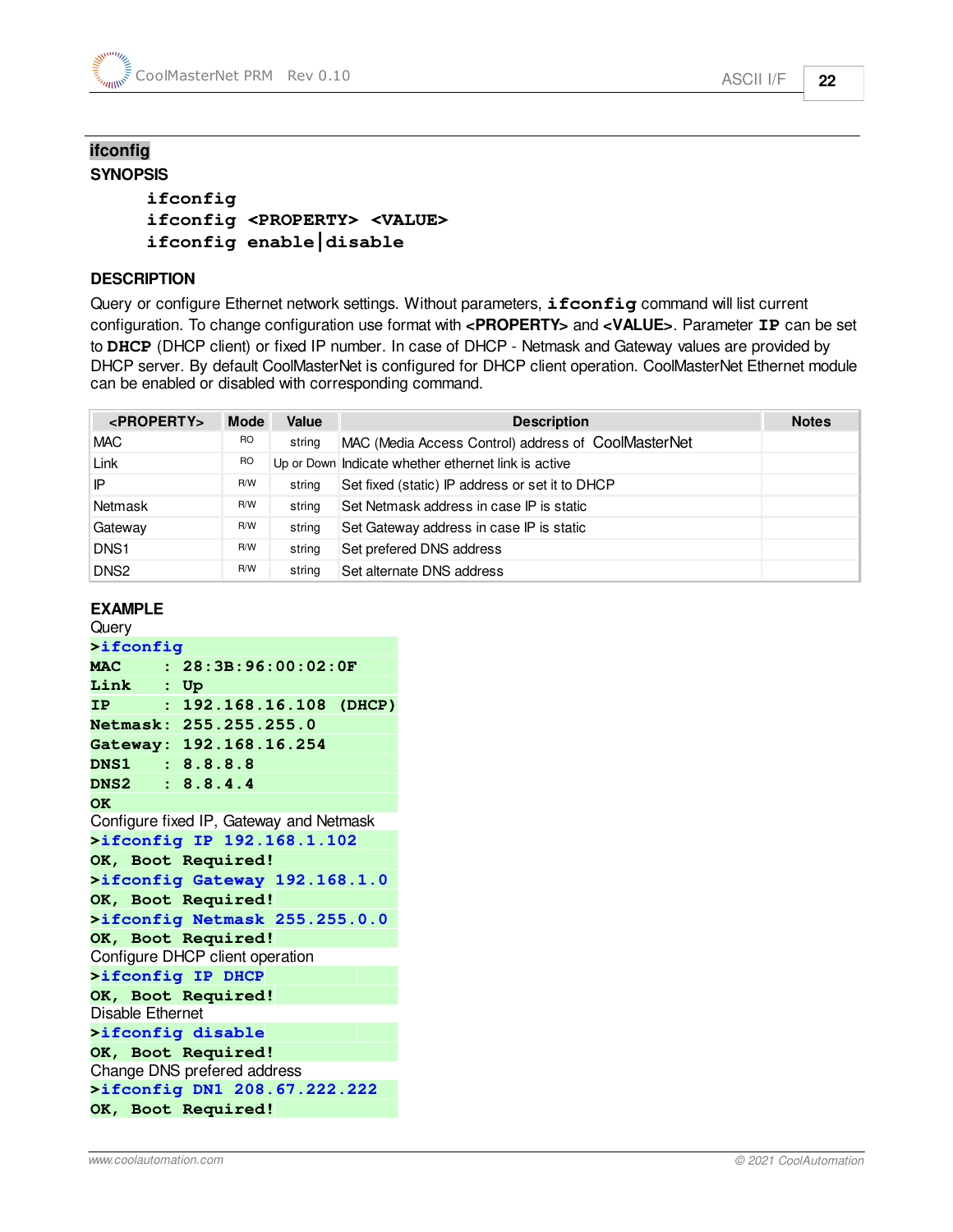# <span id="page-22-0"></span>**boot**

**SYNOPSIS**

**boot boot [N]**

#### **DESCRIPTION**

- <N> omitted Enter Boot Mode
- $\bullet$  <N $>$  = 2 Reset CoolMasterNet

## <span id="page-22-1"></span>**sddp**

**SYNOPSIS**

### **sddp sddp <enable|disable|identify|offline|alive>**

#### **DESCRIPTION**

Configure Control4® Simple Device Discovery Protocol (SDDP) module. CoolMasterNet is compliant with Control4® SDDP v1.0 specification and can act as SDDP enabled device.

- · Without parameters, if SDDP module was enabled and Ethernet cable connected, **sddp** command will list supported protocol version and packet counters.
- · **sddp enable** persistently enables SDDP module (effective after reset). Default state.
- · **sddp disable** persistently disables SDDP module (effective after reset)
- · **sddp identify** sends IDENTIFY message to Control4® Composer tool to add CoolMasterNet to the current project
- **sddp** of fline signals that CoolMasterNet is going offline
- · **sddp alive** signals that CoolMasterNet is online

#### **EXAMPLE**

```
Enable SDDP module
>sddp enable 
OK, Boot Required! 
Send IDENTIFY message
>sddp identify 
OK
```
#### <span id="page-22-2"></span>**knx**

**SYNOPSIS**

```
knx
knx addr <area/line/device> 
knx ram <R>
knx funcs
knx group
knx group <GA>[ <func> <direction> <UID>]
knx group dellall
knx group -<G>
```
#### **DESCRIPTION**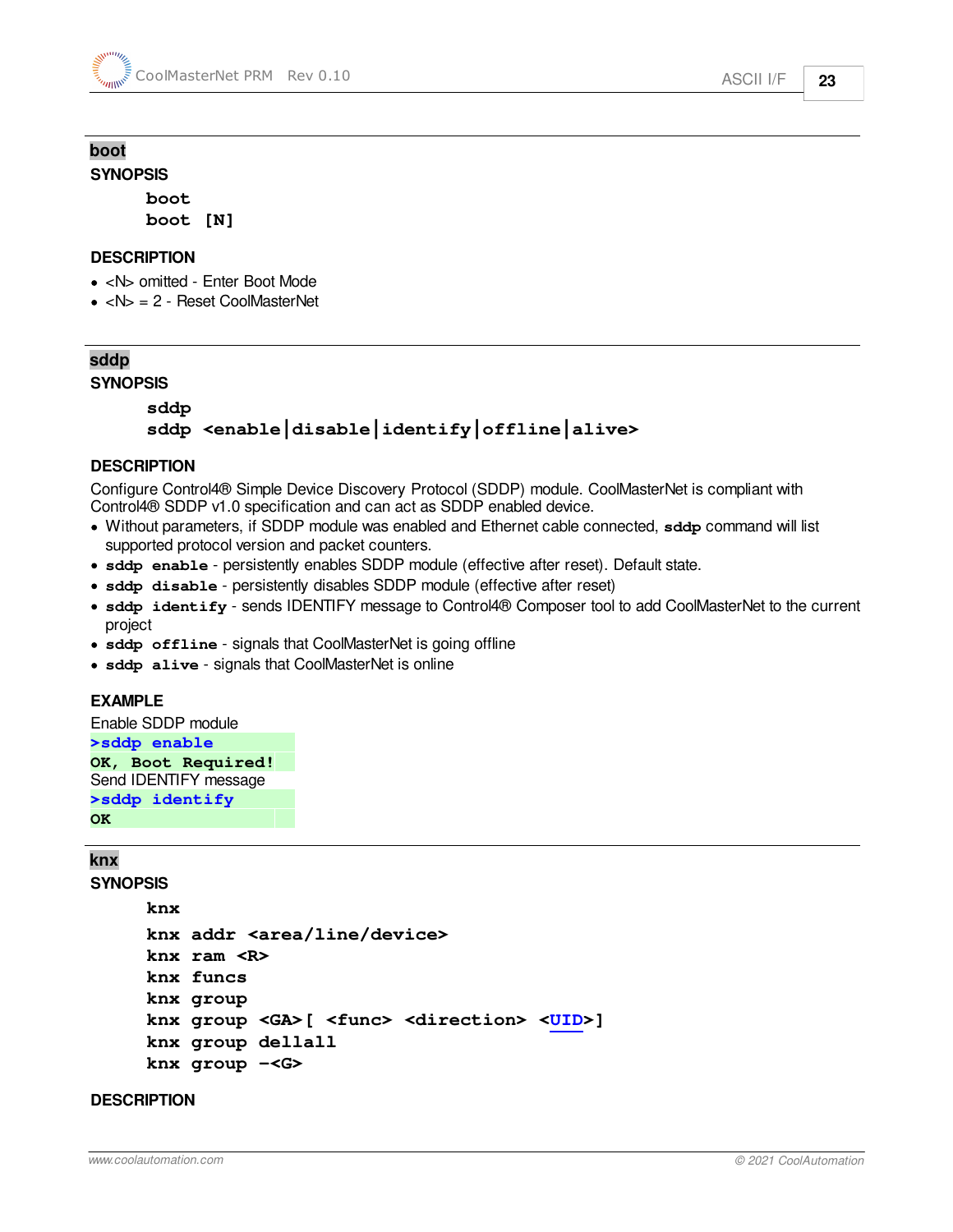- knx addr <area/line/device> Set KNX physical address in the form of area/line/device
- knx ram <R> Create group Data Base for R groups. The operation will take effect after reboot. Use this operation only if default group Data Base is too small. The current Data Base usage can be seen in **knx** command.
- · **knx funcs** Print all available group functions.
- · **knx group** List existing KNX groups (linkage status)
- knx group <GA> List existing KNX groups (linkage status) for the given group address
- · **knx group <GA> <func> <direction> <[UID](#page-15-0)>** Create new KNX group, i.e. link KNX group address <GA> with CoolMasterNet function and UID. <GA> can be in the form of Main/Mid/Sub or Main/Sub, direction: < - CoolMasterNet input, > - CoolMasterNet output.
- · **knx group dellall** Delete all KNX groups
- · **knx group -<G>** Delete KNX group number **<G>**. Group numbers displayed in the list of existing groups.

| Name used<br>in command | <b>Full name</b>  | <b>Values</b>                                                                                                                                                                       | <b>Data</b><br>type |              | Can be sent to Can be sent from<br><b>CoolMasterNet CoolMasterNet</b> |
|-------------------------|-------------------|-------------------------------------------------------------------------------------------------------------------------------------------------------------------------------------|---------------------|--------------|-----------------------------------------------------------------------|
| onoff                   | On/Off            | $0 - off, 1 - on$                                                                                                                                                                   | 1.001               |              |                                                                       |
| ST                      | Set temperature   | float value according to data<br>type                                                                                                                                               | 9.001               |              |                                                                       |
| RT                      | Room Temperature  | float value according to data<br>type                                                                                                                                               | 9.001               | ✓            | ✓                                                                     |
| Mode                    | Mode value        | 0 - cool, 1 - heat, 2 - auto, 3 -<br>$dry, 5 - fan$                                                                                                                                 | 5.010               | $\checkmark$ | ✓                                                                     |
| M                       | Mode              | $0 - \text{cool}$ , $1 - \text{heat}$                                                                                                                                               | 1.001               | ✓            | ✓                                                                     |
| Fstep                   | Fan speed step    | 0 - previous fan speed, 1 -<br>next fan speed (according to<br>fspeed properties <sup>*</sup> )                                                                                     | 1.001               |              |                                                                       |
| F8                      | Fan speed count   | value is a sequential fan<br>speed regarding allowed fan<br>speeds in fspeed properties*                                                                                            | 5.010               |              |                                                                       |
| F%                      | Fan speed scale % | the percent value is converted<br>to fan speed count (previous<br>function) and then to actual<br>fan speed, the steps are<br>inversed when fan speed is<br>sent from CoolMasterNet | 5.001               |              |                                                                       |

#### **SUPPORTED FUNCTIONS**

Notes:

\* - If properties record doesn't exist default fan speeds are used: low, medium, high, auto

#### **EXAMPLE**

Print KNX status

| $>$ knx |                                |                |  |  |                                                                       |  |
|---------|--------------------------------|----------------|--|--|-----------------------------------------------------------------------|--|
|         | <b>KNX Line</b>                | : Not Detected |  |  |                                                                       |  |
|         | <b>KNX RAM</b>                 | : 7/128        |  |  |                                                                       |  |
| OK      |                                |                |  |  |                                                                       |  |
|         |                                |                |  |  | Create KNX group: link 10/0/1 with L1.100 as CoolMasterNet Mode input |  |
|         | >knx group $10/0/1$ M < L1.100 |                |  |  |                                                                       |  |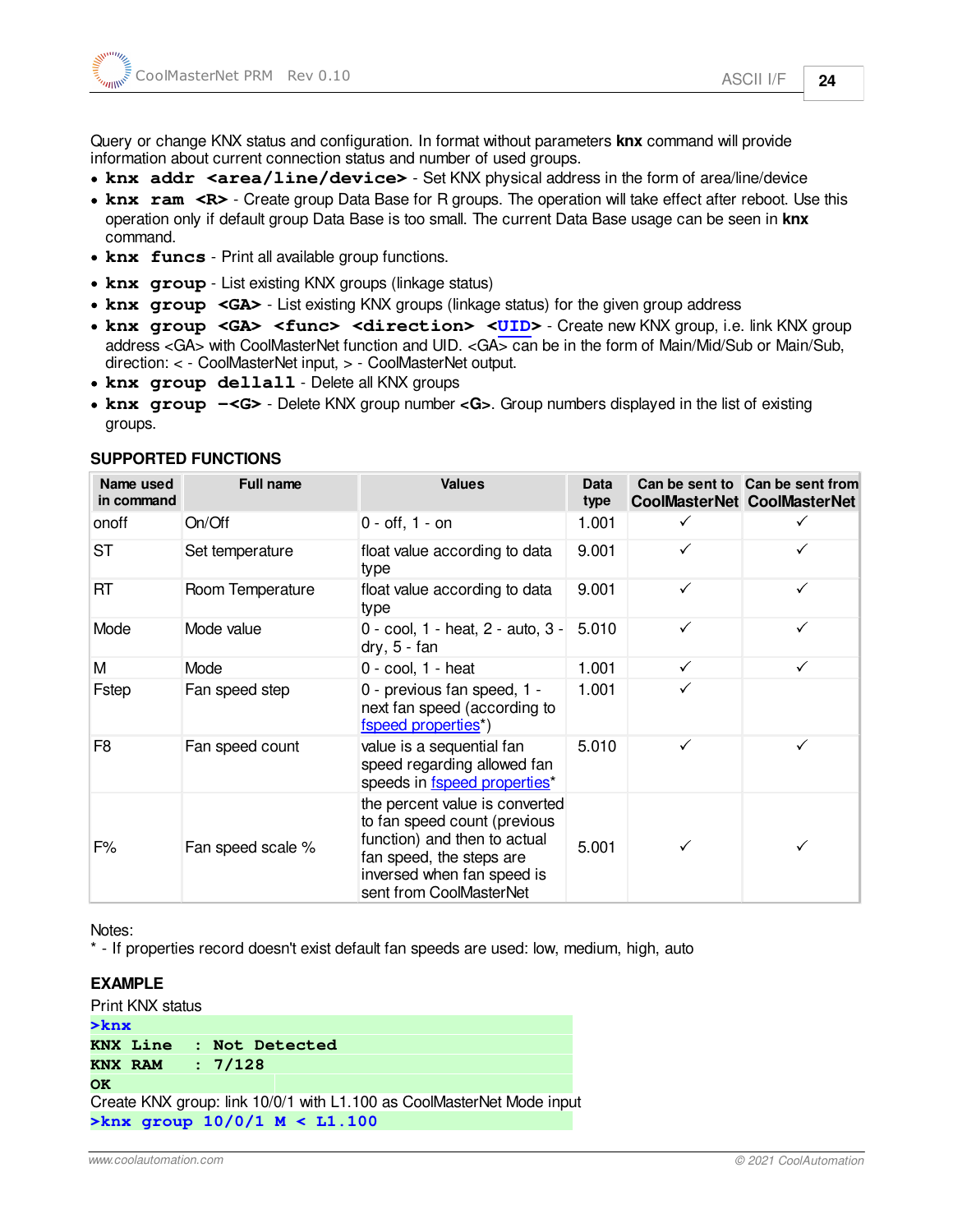#### **OK**

Create KNX group: link 10/0/1 with L1.100 as CoolMasterNet Room Temperature output **>knx group 10/0/1 RT > L1.100 OK**  List KNX group for group address 10/0/1 **>knx group 10/0/1 G000:10/0/1 [ On/Off ] < L1.100 G001:10/0/1 [ Mode ] < L1.100 G002:10/0/1 [ Room temperature ] > L1.100 OK**  Print all available group functions **>knx group 10/0/1 onoff ->** On/Off DT:{1.001}  $\lfloor \langle \cdot | \cdot \rangle \rfloor$  **ST -> Set temperature DT:{9.001} [<|>] RT -> Room temperature DT:{9.001} [<|>] M -> Mode DT:{1.001} [<|>] Fstep -> Fan speed step DT:{1.001} [<| ] F8 -> Fan speed count DT:{5.010} [<|>] F% -> Fan speed scale % DT:{5.001} [<|>] OK**  Delete group number 2 **>knx group -2 OK** 

#### <span id="page-24-0"></span>**props**

#### **SYNOPSIS**

**props props <[UID\\_STRICT>](#page-15-0) <PROPERTY> <VAL> props delall**

#### **DESCRIPTION**

Query or change CoolMasterNet internal database of Indoor Unit properties. Changes made in database have no impact on physical capabilities of related indoor units.

In format without parameters **props** command will list all stored properties in table view.

| <property> Mode</property> |     | Value                                                                                                        | <b>Description</b>                                                                                                                                                                                                                 | <b>Notes</b>                                              |
|----------------------------|-----|--------------------------------------------------------------------------------------------------------------|------------------------------------------------------------------------------------------------------------------------------------------------------------------------------------------------------------------------------------|-----------------------------------------------------------|
| name                       | R/W | string                                                                                                       | Alternate name of the Indoor Unit to be<br>shown on CoolMasterNet's LCD screen.<br>By default, this property is not defined<br>and UID is shown instead.                                                                           |                                                           |
| visi (visible)             | R/W | $0$ or $1$                                                                                                   | Defines Indoor Unit visibility on LCD<br>screen.<br>0 - invisible, 1 - visible. Also depends on<br>filter setting.                                                                                                                 | Effective after reboot                                    |
| fspeed                     | R/W | $\left  \langle +   - \rangle \mathbf{v}, 1, \mathbf{m}, \mathbf{h}, \mathbf{t}, \mathbf{a} \rangle \right $ | Defines Indoor Unit fan speeds available a number of properties<br>via LCD touch screen control and<br>commands to/from KNX bus.<br>+ allow, - forbid, v - very low/quiet, I -<br>low, m - medium, h - high, t - top, a -<br>auto. | can be combined in one<br>command (see examples<br>below) |
| mode                       | R/W |                                                                                                              | $\left  \langle +   - \rangle \right $ c, d, f, h, hx, hh, a Defines Indoor Unit operation modes<br>available via control commands to/from                                                                                         |                                                           |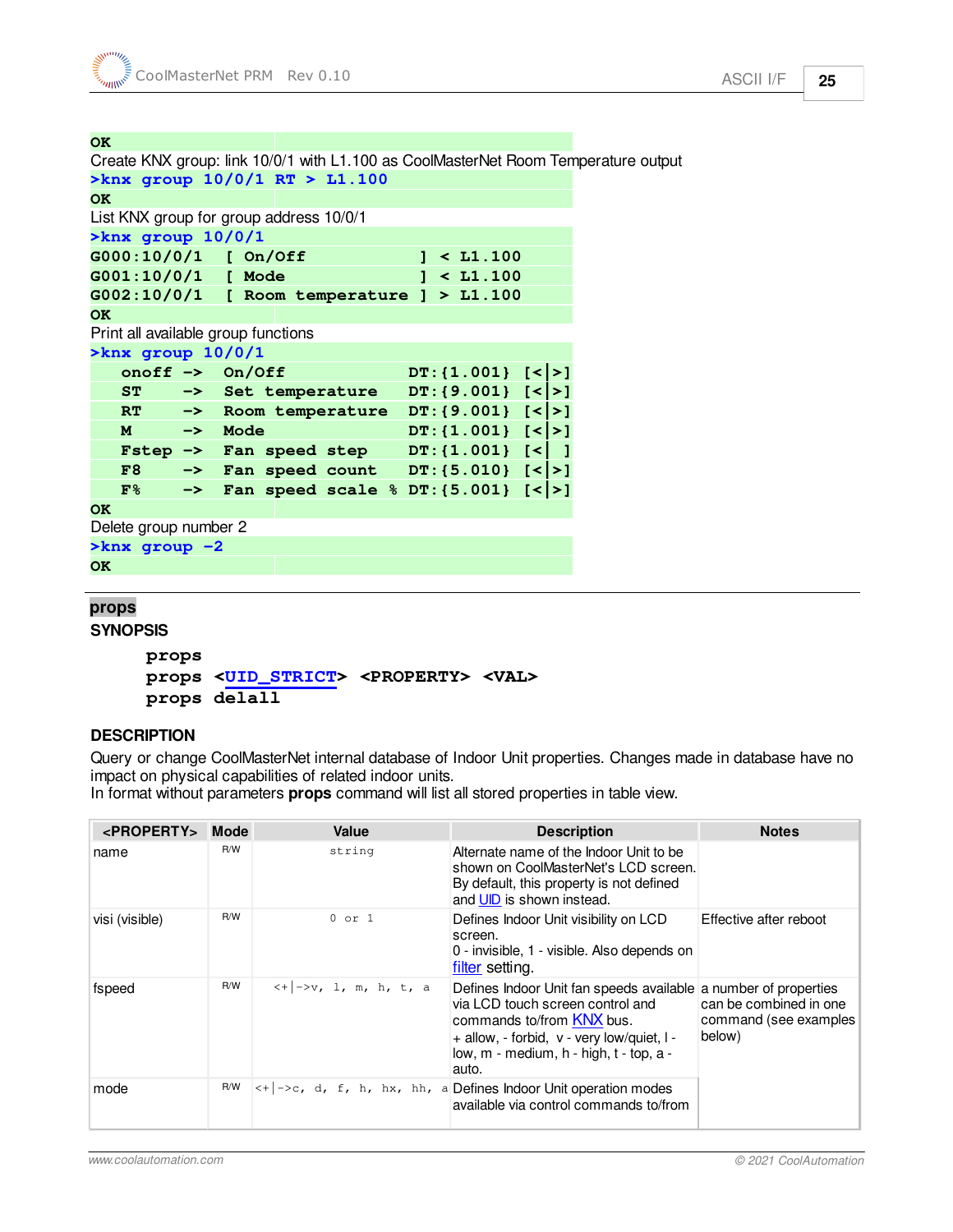|       |     |                                                      | KNX bus.<br>$c$ - cool, d - dry, f - fan, h - heat, hx -<br>haux, hh - heat & haux, a - auto                                                                                                                                                     |                                                         |
|-------|-----|------------------------------------------------------|--------------------------------------------------------------------------------------------------------------------------------------------------------------------------------------------------------------------------------------------------|---------------------------------------------------------|
| elock | R/W | $\left  \langle +   - \rangle_0, m, t, c, h \right $ | Enforced lock to inhibit external<br>changes. CoolMasterNet will override<br>back the changes coming from the<br>external sources.<br>Available locks are: o-ON/OFF, m-<br>operation mode, t-setpoint, c-forced cool<br>mode, h-forced heat mode | a number of locks can be<br>combined in one<br>command. |

Notes:

Bold values represent defaults.

Indoor Unit properties record is created only upon first change in database made for this unit.

Command **props delall** will totally erase database, returning all properties to their default values.

#### **EXAMPLE**

Add name property to Indoor Unit 204 on line L6 **>props L6.204 name Kitchen OK** 

Make Indoor Unit 102 on line L1 invisible on LCD **>props L1.102 visi 0 OK, Boot Required!** 

Forbid medium and auto fan speeds to Indoor Unit 107 on line L2

**>props L1.102 fspeed -m-a** 

**OK** 

Allow only cool, fan and haux modes to Indoor Unit 101 on line L1 **>props L1.101 mode +c+f+hx-h-d-hh-a OK** 

Inhibit external changes of ON/OFF status and setpoint

```
>props L1.101 elock +o+t 
OK
```
List all stored properties

| >props     |             |      |                         |              |                            |
|------------|-------------|------|-------------------------|--------------|----------------------------|
| <b>UID</b> | <b>Name</b> | Visi | <b>Modes</b>            |              | Fspeeds                    |
|            |             |      |                         |              |                            |
| L6.204     | Kitchen     |      | cdfh                    | a            | $1 \t m h$<br>$\mathbf{a}$ |
| L1.102     |             | 0    | cdfh                    | $\mathbf{a}$ | $1$ m h<br>$\mathbf{a}$    |
| L2.107     |             |      | cdfh                    | a            | h                          |
| L1.101     |             | 1    | hx<br>f<br>$\mathbf{C}$ |              | $1 \t m h$<br>$\mathbf{a}$ |
| <b>OK</b>  |             |      |                         |              |                            |

<span id="page-25-0"></span>**link**

**SYNOPSIS**

**link link delall**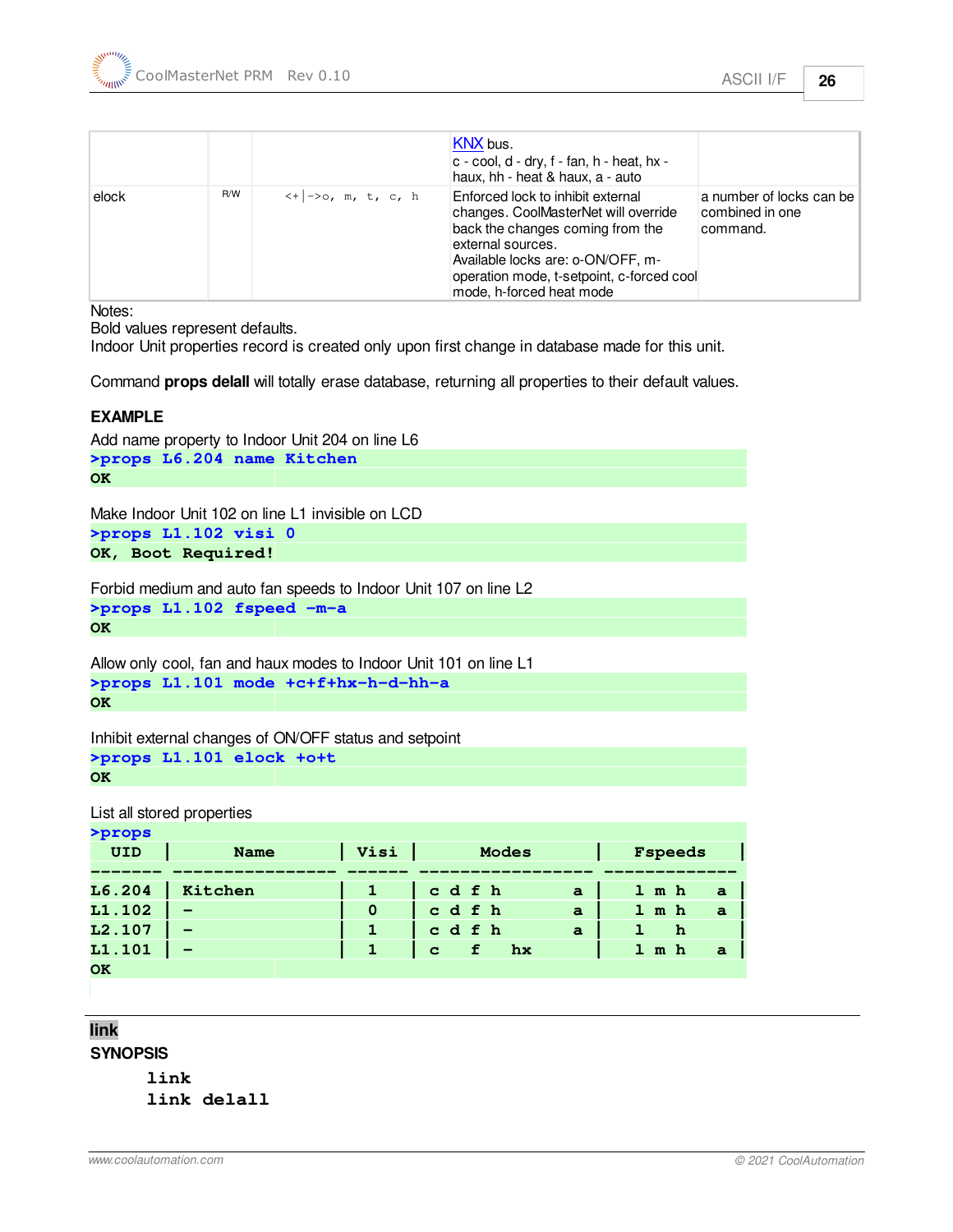```
link -L
link ram R
link <UID1_STRICT><=|~><UID2_STRICT>
```
#### **DESCRIPTION**

Control link operation in CoolMasterNet. Linking ThermoPad on [CoolHub](#page-7-2) line with Indoor Unit will grant the ThermoPad full control over the Unit.

- In format without parameters  $\lim_{k}$  will list existing links
- · **link delall** delete all links
- · **link -L** delete link number L (link numbers displayed in the list of existing links)
- · **link ram R** create link Data Base for R groups. The operation will take effect after reboot. Use this operation only if default link Data Base is too small.
- · **link <[UID1\\_STRICT>](#page-16-0)<=|~><[UID2\\_STRICT>](#page-16-0)** create new link, where UID1 is ThermoPad on [CoolHub](#page-7-2) line and UID2 is Indoor Unit. The command generate invisible [property](#page-24-0) for one of the UID's. **<=|~>** defines link type:  $=$  regular link, the ThermoPad will become invisible;  $\sim$  link with haux mode usage, the Indoor Unit will become invisible. Regular link will allow to control the Indoor Unit through UID2, while haux link through UID1.

#### **EXAMPLE**

List existing links **>link L3.082=L1.101 L000: L3.081 <--> L7.096 L001: L3.083 <--> L1.100 OK**  Delete link number 0 **>link -0 OK**  Link ThermoPad 082 on line L3 with Indoor Unit 101 on line L1 (regular link) **>link L3.082=L1.101 OK, Boot Required!**  Link ThermoPad 080 on line L3 with Indoor Unit 100 on line L1 (haux link) **>link L3.080~L1.100 OK, Boot Required!**  Delete all links **>link delall OK**  Create link Data Base for 60 links **>link ram 60 OK, Boot Required!** 

#### <span id="page-26-0"></span>**plug**

**SYNOPSIS**

**plug [<UID\\_STRICT](#page-15-0)> <ASCII I/F command>**

#### **DESCRIPTION**

Forward ASCII I/F command to CoolPlug device connected to CH line. CoolPlug device is recognized by CoolMasterNet as Indoor Unit referenced by [UID.](#page-15-0)

#### **EXAMPLE**

Send **set** command to CoolPlug device 080 on CoolMasterNet line L3 **>plug L3.080 set**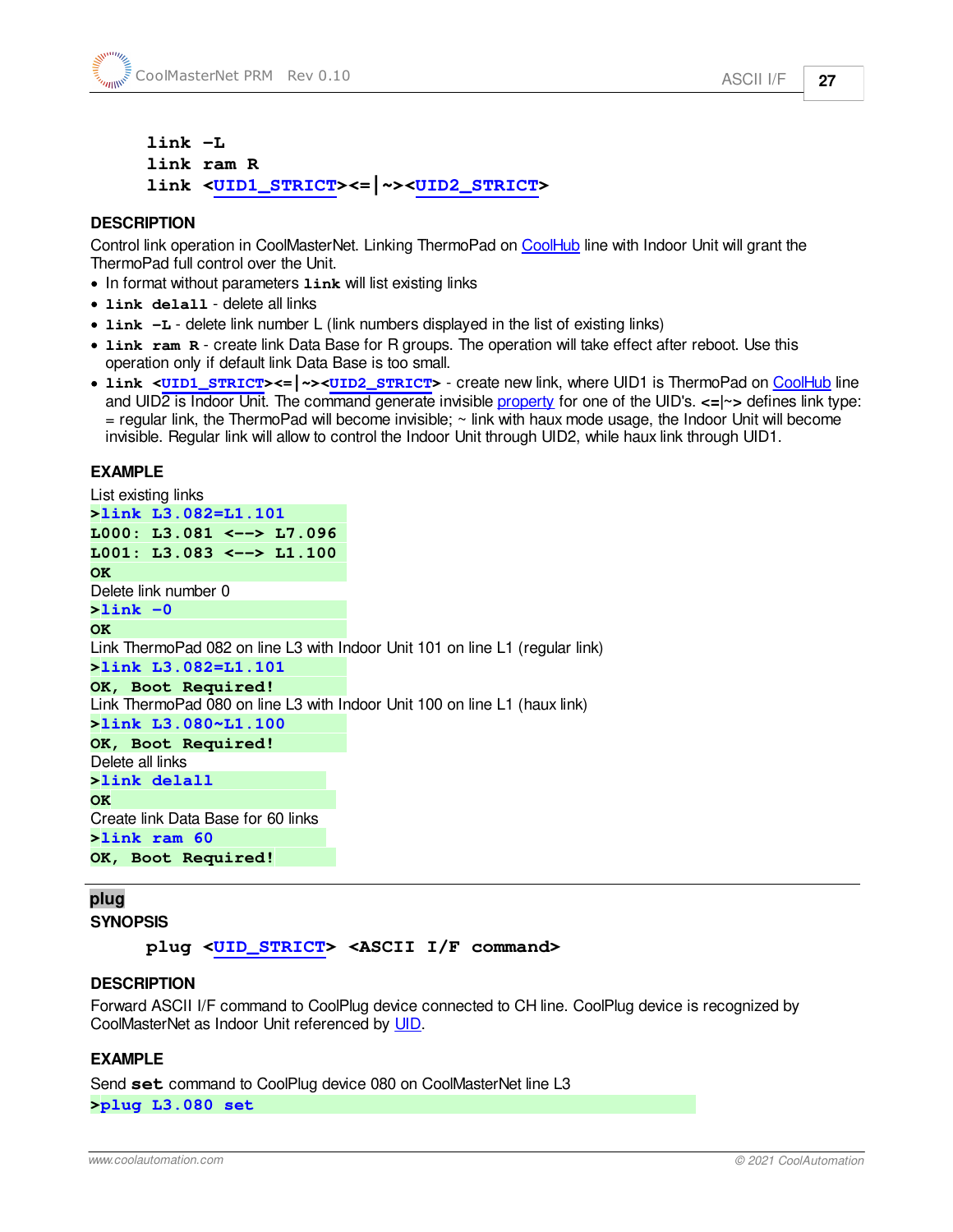| S/N               | : 00E60100     |
|-------------------|----------------|
| version           | : 0.0.2        |
| baud rate         | : 9600         |
| echo              | $\therefore$ 1 |
| verbose           | $\therefore$ 1 |
| deg C/F           | $\therefore$ C |
| <b>HVAC lines</b> | $\therefore$ 1 |
| <b>OK</b>         |                |
| OK                |                |

Query lines status of CoolPlug device 080 on CoolMasterNet line L3

```
>plug L3.080 line 
  L1: P1P2 A:Master U00/G10 Simul(10) Not Main RC 
    Tx:1154/1695 Rx:1153/1694 TO:0/0 CS:0/0 Col:0/0 NAK:0/0 
  L2: PB Address:0x50(80) 9600_8N1 
    Tx:752/1038 Rx:1497/2319 TO:0/0 CS:0/0 Col:0/0 NAK:0/0 
OK
```
**OK** 

#### <span id="page-27-0"></span>**ad**

#### **SYNOPSIS**

**ad <Ln> <ASCII I/F command>**

#### **DESCRIPTION**

Forward ASCII I/F command to CMNET-GR-GMV5 device connected to GMV5 line.

#### **EXAMPLE**

Send **set** command to CMNET-GR-GMV5 on CoolMasterNet line L8

| >ad L8 set |                |
|------------|----------------|
| S/N        | : 12345678     |
| version    | : 0.0.2        |
| baud rate  | : 9600         |
| echo       | : 1            |
| verbose    | $\therefore$ 1 |
| <b>OK</b>  |                |
| >0K        |                |

```
Query current lines status of CMNET-GR-GMV5 on CoolMasterNet line L8
>ad L8 line
```

```
 L1: CAN Speed:50000 myid:728 
    Tx:0/0 Rx:0/0 TO:0/0 CS:0/0 Col:0/0 NAK:0/0 
  L2: CAN Speed:50000 myid:728 
    Tx:0/0 Rx:0/0 TO:0/0 CS:0/0 Col:0/0 NAK:0/0 
OK 
>OK
```
<span id="page-27-1"></span>**hdl**

**SYNOPSIS**

**hdl**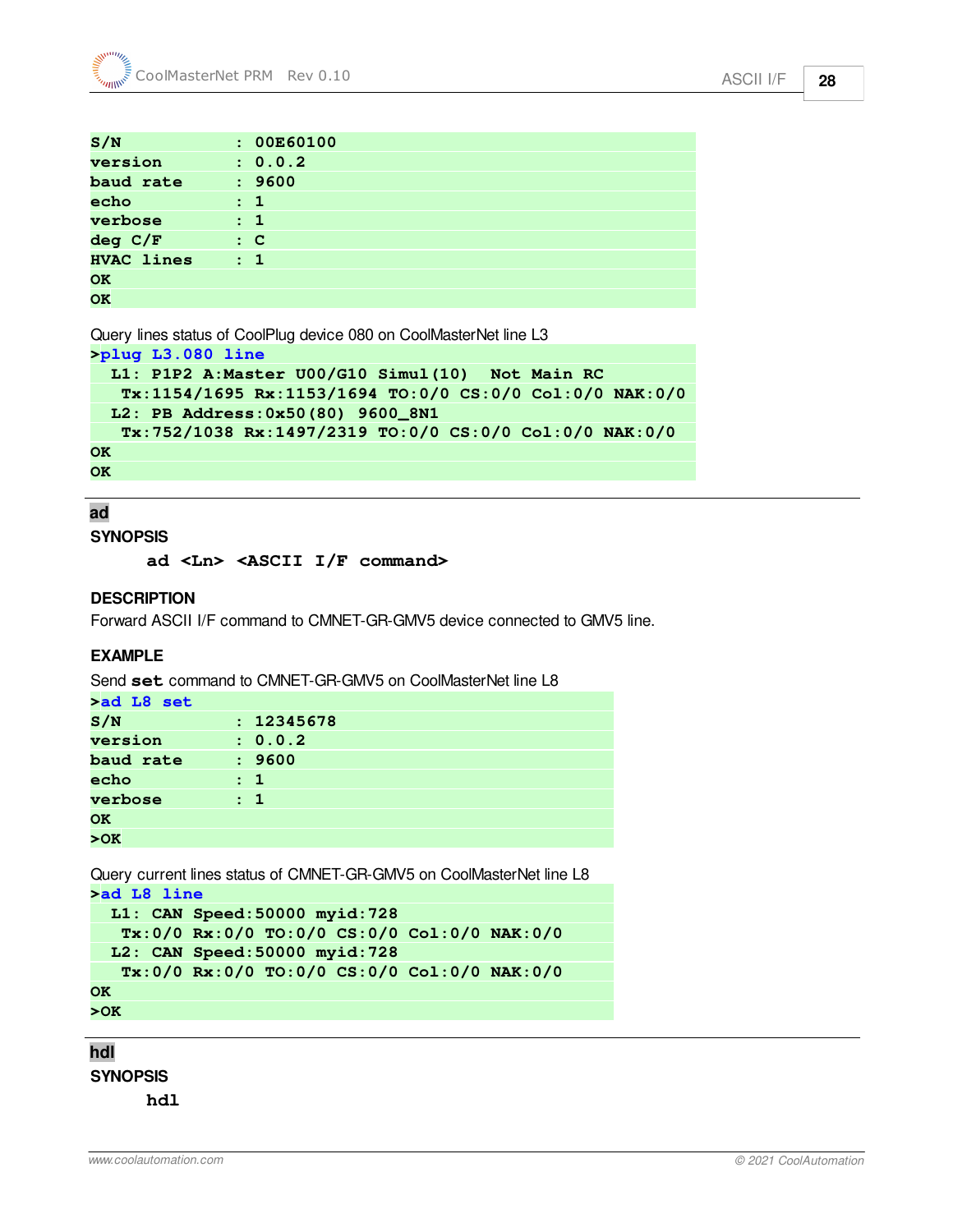```
hdl delall
    hdl - <UID_STRICT>
    hdl + <UID_STRICT> <channel> <AC_No> <enable>
<m0m1m2m3m4f0f1f2f3>
    hdl eth
    hdl eth <enable|disable>
```
**hdl eth myid <ID>**

#### **DESCRIPTION**

Query or change HDL status and configuration. In format without parameters **hdl** command will list existing AC (Air Condition) configurations in similar way it is displayed in HDL Buspro Setup tool.

- · **hdl delall** delete all AC configurations
- **hdl** <**[UID\\_STRICT>](#page-16-0)** delete AC configuration for specific Indoor Unit
- · **hdl + <[UID\\_STRICT>](#page-16-0) <channel> <AC\_No> <enable> <m0m1m2m3m4f0f1f2f3>** create AC configuration for Indoor Unit. All parameters are taken from AC configurations table in HDL Buspro Setup tool: channel - line number in AC configurations table, AC\_No - integer number to bind to Indoor Unit, enable - 0 (invalid) or 1 (valid), modes - m0=cool m1=heat m2=fan m3=auto m4=dry, fan speeds - f0=auto f1=high f2=medium f3=low: +=allowed -=not allowed (see example).
- · **hdl eth** print HDL ethernet status and packet counters
- · **hdl eth <enable|disable>** enable/disable HDL over ethernet
- **hdl** eth myid <ID> change Subnet and Device ID: the ID is entered in hexadecimal format, MS byte is Subnet ID, LS byte is Device ID (see example)

Notes:

Subnet ID and Device ID of HDL RS485 line can be changed with [line myid](#page-19-0) command.

#### **EXAMPLE**

List existing AC configurations

| >hd1 |  |              |                               |                       |  |  |
|------|--|--------------|-------------------------------|-----------------------|--|--|
|      |  | Ch   AC   En | Remark   CA   CHFAD   AHML    |                       |  |  |
|      |  |              |                               |                       |  |  |
|      |  |              | 1   1   1   1.100             | L1.100   ++---   -+-+ |  |  |
|      |  |              | $2 \mid 2 \mid 1 \mid L1.101$ | L1.101   ++++-   ++++ |  |  |
|      |  |              |                               |                       |  |  |

**OK** 

Delete AC configuration for Indoor Unit L1.101

**>hdl - L1.101** 

#### **OK**

Create AC configuration for Indoor Unit L2.301: channel=2, AC number=2, valid, modes=cool heat, fan speeds=high medium

| $\rightharpoonup$ hdl + L2.301 2 2 1 ++----+-+ |
|------------------------------------------------|
| <b>OK</b>                                      |
| HDL ethernet status                            |
| >hdl eth                                       |
| status : enabled                               |
| ID : 0x01 0x63                                 |
| send cntr : 0                                  |
| $recv$ $cntr : 0$                              |
| $circ \;$ cntr : $0$                           |
| <b>OK</b>                                      |
| Enable HDL over ethernet                       |
| >hdl eth enable                                |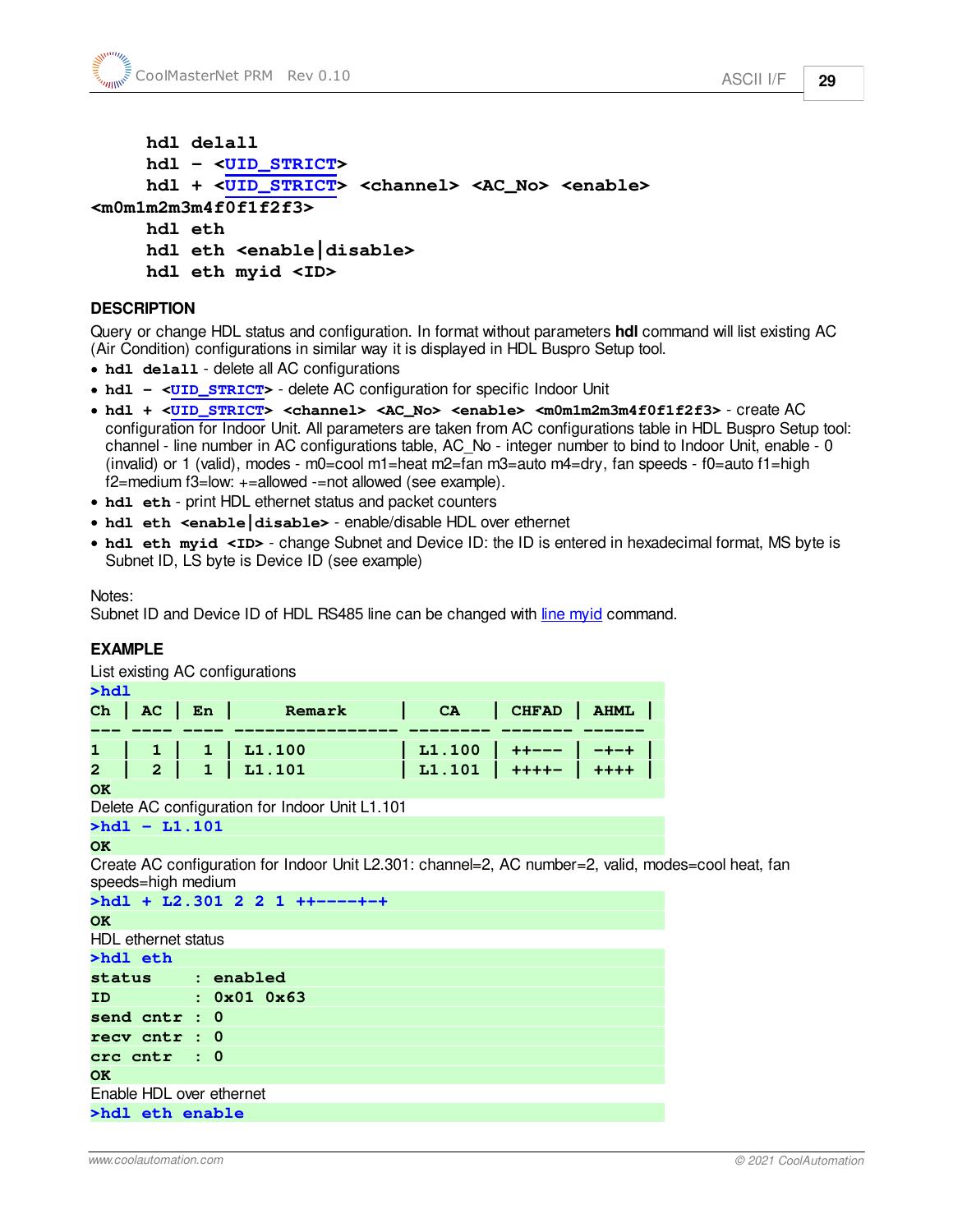#### **OK, Boot Required!**

Change HDL ID of CoolMasterNet: Subnet ID=0x01=1, Device ID=0x63=99

**>hdl eth myid 0163** 

**OK, Boot Required!** 

#### <span id="page-29-0"></span>**simul**

```
SYNOPSIS
```
**simul [Ln] <CNT>**

#### **DESCRIPTION**

Simulate **<CNT>** Indoor Units on HVAC Line **<Ln>**. If **<Ln>** is omitted the first not "Unused" HVAC Line will be taken. Simulation is not persistent and CoolMasterNet reset will terminate it.

#### **EXAMPLE**

Simulate 5 Indoor Units on HVAC Line L2 **>simul L2 5 OK** 

#### <span id="page-29-1"></span>**gpio SYNOPSIS**

```
gpio
gpio func <A|B|C|D> <GPIO_FUNCTION>
gpio norm <A|B|C|D> <c|C|o|O>
```
#### **DESCRIPTION**

Query or configure [GPIO](#page-10-4) functionality. GPIO configurations are persistent (over power reset) and take effect only after reboot.

· Without parameters **gpio** command provides information about current GPIO configuration in the below format:

```
>gpio 
   A: ALL OFF (HI), N.O. 
   B: ALL ON (LO), N.C. 
   C: Unused (HI) 
   D: Unused (HI) 
OK
```
**Field Value Description** GPIO name A,B,C,D GPIO function **Unused** GPIO has no functionality and stays in HiZ input state **ALL OFF** Input Turn all Indoor Units OFF in transition from Normal to Active state **ALL ON** Input Turn all Indoor Units ON in transition from Normal to Active state **OOS** Output **On/Off Status. GPIO** is in Normal state if all Indoor Units are OFF. GPIO is in Active state if at least one Indoor Units is ON **ALL INH Input Turn all Indoor Units OFF in transition from Normal to Active state. Hold** Indoor Units OFF while GPIO is in Active State. Upon transition from Active to Normal state turn ON Indoor Units that were ON before **FLRS** Output Failure Status. GPIO is in Normal state if all Indoor Units have no failure. GPIO is in Active state if at least one Indoor Units has a failure Current GPIO Signal Level  $\frac{(\text{H1})}{(\text{LO})}$  Signal Level on GPIO is HI Signal Level on GPIO is LO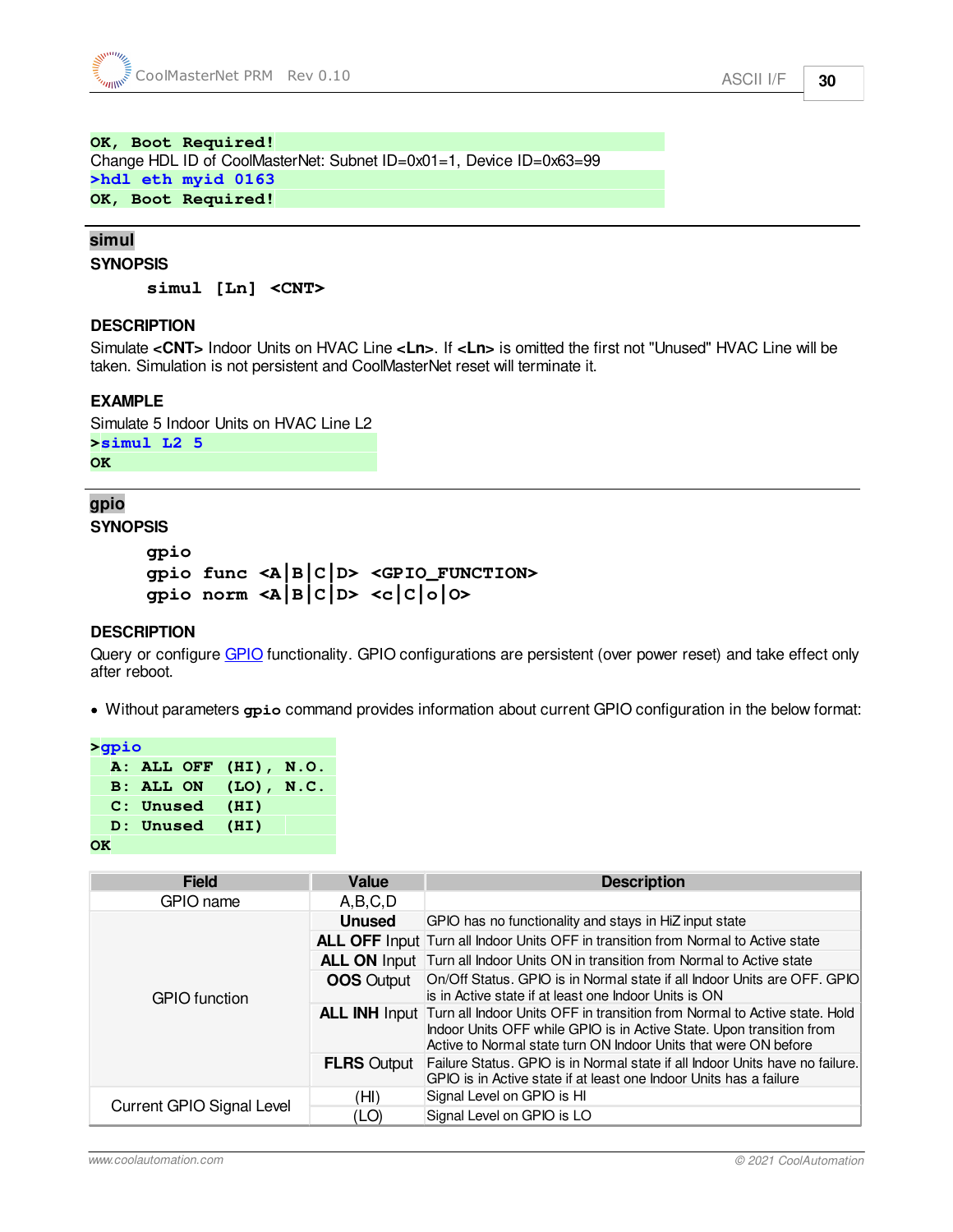|                              |      | Normal state of GPIO is "Normally Open" (HI)   |
|------------------------------|------|------------------------------------------------|
| Signal Level in Normal State | N.C. | Normal state of GPIO is "Normally Closed" (LO) |

#### · **gpio func <A|B|C|D> <GPIO\_FUNCTION>**

Configure GPIO function. Supported GPIO functions are listed in table above.

· **gpio norm <A|B|C|D> <c|C|o|O>** Configure Normal state of GPIO.

#### **EXAMPLE**

Disable GPIO A functionality **>gpio func A Unused OK, Boot Required!** 

Set GPIO C function to "ALL OFF" **>gpio func C ALL OFF OK, Boot Required!** 

Set Normal state of GPIO A to N.C. **>gpio norm A C OK** 

#### <span id="page-30-0"></span>**info**

**SYNOPSIS**

**info**

#### **DESCRIPTION**

Query CollMasterNet dip switches position and DC output on lines L1 and L2.

| <b>&gt;info</b> |            |                                      |    |    |              |  |
|-----------------|------------|--------------------------------------|----|----|--------------|--|
|                 |            | DIP $P:  X $ OFF $ X $               |    |    | $\mathbf{x}$ |  |
|                 |            | DIP $Q:  ON  X$                      |    | ON | $\mathbf{X}$ |  |
|                 |            | DIP R: $\vert$ X $\vert$ X $\vert$ X |    |    | $\mathbf{x}$ |  |
|                 |            | DIP S:   X  ON  ON                   |    |    | ON           |  |
|                 | L1 DC- OFF |                                      | 0v |    |              |  |
|                 |            | $L2$ DC+ ON 16V                      |    |    |              |  |
|                 |            |                                      |    |    |              |  |

**Parameter Description** DIP switch ON DIP switch is ON OFF DIP switch is OFF X DIP switch can't be read Line DC + [DCOUT](#page-19-0) enable command was given to CoolMasterNet - [DCOUT](#page-19-0) disable or no command at all was given to CoolMasterNet 0v No voltage detected on the line 16v 16 volt detected on the line (own or external) ON CoolMasterNet enabled DC On reboot, CoolMasterNet will enable DC output output on the line only if **[DCOUT](#page-19-0)** enable command was given and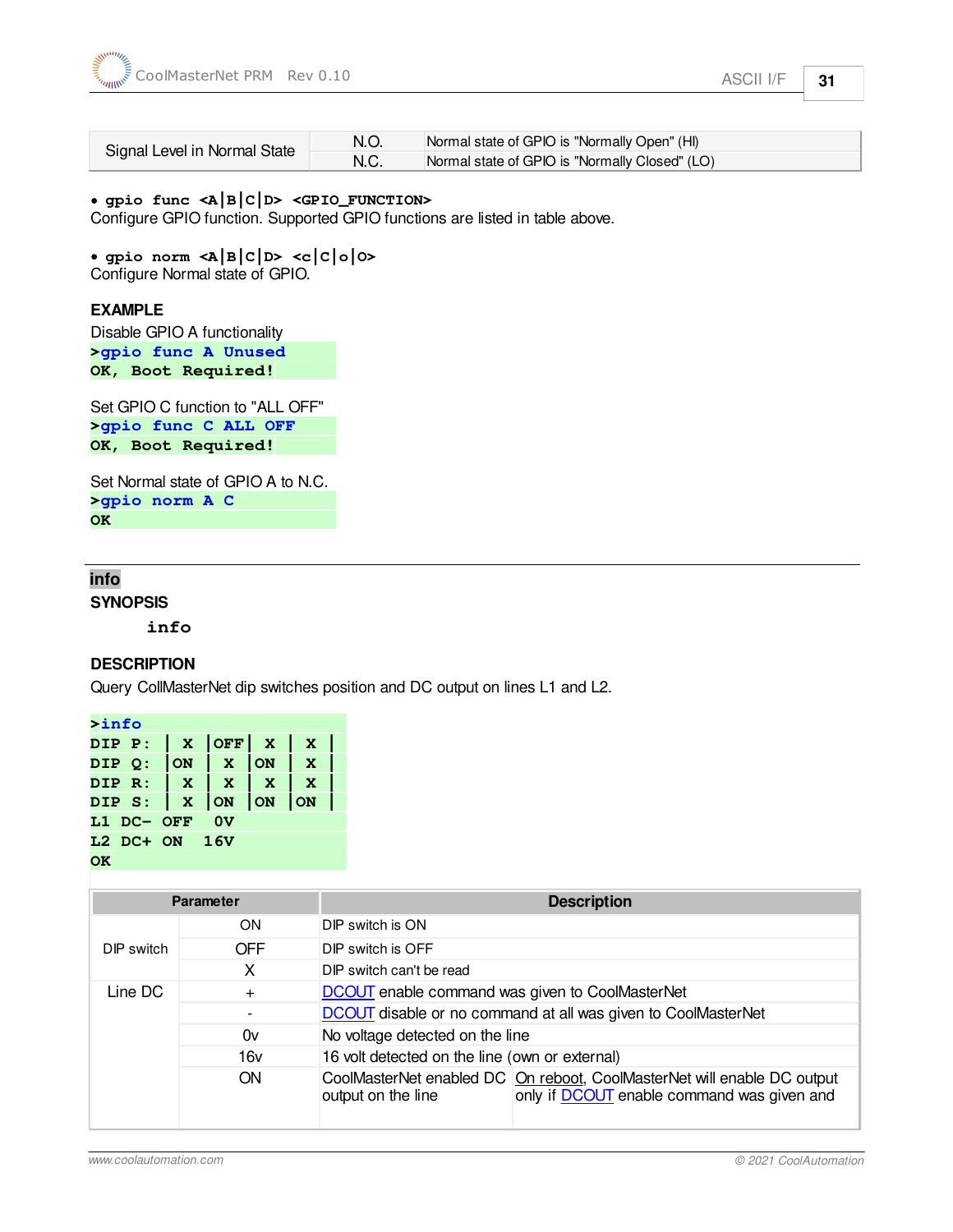

| OFF |                    | CoolMasterNet disabled DC DIP switch S is in correct position, otherwise it will |
|-----|--------------------|----------------------------------------------------------------------------------|
|     | output on the line | disable DC output                                                                |

#### <span id="page-31-0"></span>**modbus**

#### **SYNOPSIS**

```
modbus [<SETTING> <VALUE>]
modbus cg4
```
#### **DESCRIPTION**

Query or change CoolMasterNet ModBus configurations. Without parameters **modbus** command will list current ModBus configurations.

| <setting></setting> | <b>Mode</b>    | <b>Printed as</b> | Value   | <b>Description</b>                                                                                    |
|---------------------|----------------|-------------------|---------|-------------------------------------------------------------------------------------------------------|
| IP                  | R/W            | ModBus IP         |         | enable or disable Enable/Disable ModBus IP server                                                     |
| server port         | R/W            | server<br>port    | integer | Change Modbus IP server port                                                                          |
| ignore              | R/W            | CG4 ignore*       |         | The setting is togglable, first command will enable the setting,<br>second will disable (see example) |
| $\log$              | R <sub>O</sub> |                   |         | List CoolGate 4 ModBus addresses of existing (visible with Is<br>command) Indoor Units                |

Notes:

\* - This setting is applicable only for [CoolGate 4.](#page-7-2) When the setting is enabled it will allow to read/write registers of several indoors by one request. Pay attention that there are reserved registers for every indoor, that will return an error when read/write requested without this setting. If the read request started from one of the readable registers (not reserved) the values of reserved registers will be 0xFFFF in the response. If the read request started from reserved register the response will be illegal data address. In a similar way it works with the write request. If the write request started from one of the writable registers (not reserved) the values that were intended for reserved registers will be ignored. If the write request started from one of the reserved registers the response will be illegal data address.

#### **EXAMPLE**

List current ModBus configuration

| >modbus                           |  |  |  |  |  |
|-----------------------------------|--|--|--|--|--|
| ModBus IP : disabled              |  |  |  |  |  |
| server port : 502                 |  |  |  |  |  |
| CG4 ignore : none                 |  |  |  |  |  |
| <b>OK</b>                         |  |  |  |  |  |
| Enable ignore setting             |  |  |  |  |  |
| >modbus ignore r                  |  |  |  |  |  |
| <b>OK</b>                         |  |  |  |  |  |
| Lisk current ModBus configuration |  |  |  |  |  |
| $>$ modbus                        |  |  |  |  |  |
| ModBus IP : disabled              |  |  |  |  |  |
| server port : 502                 |  |  |  |  |  |
| CG4 ignore : regs                 |  |  |  |  |  |
| <b>OK</b>                         |  |  |  |  |  |
| Disable ignore setting            |  |  |  |  |  |
| >modbus ignore r                  |  |  |  |  |  |
| OK                                |  |  |  |  |  |
| Enable ModBus IP                  |  |  |  |  |  |
| >modbus IP enable                 |  |  |  |  |  |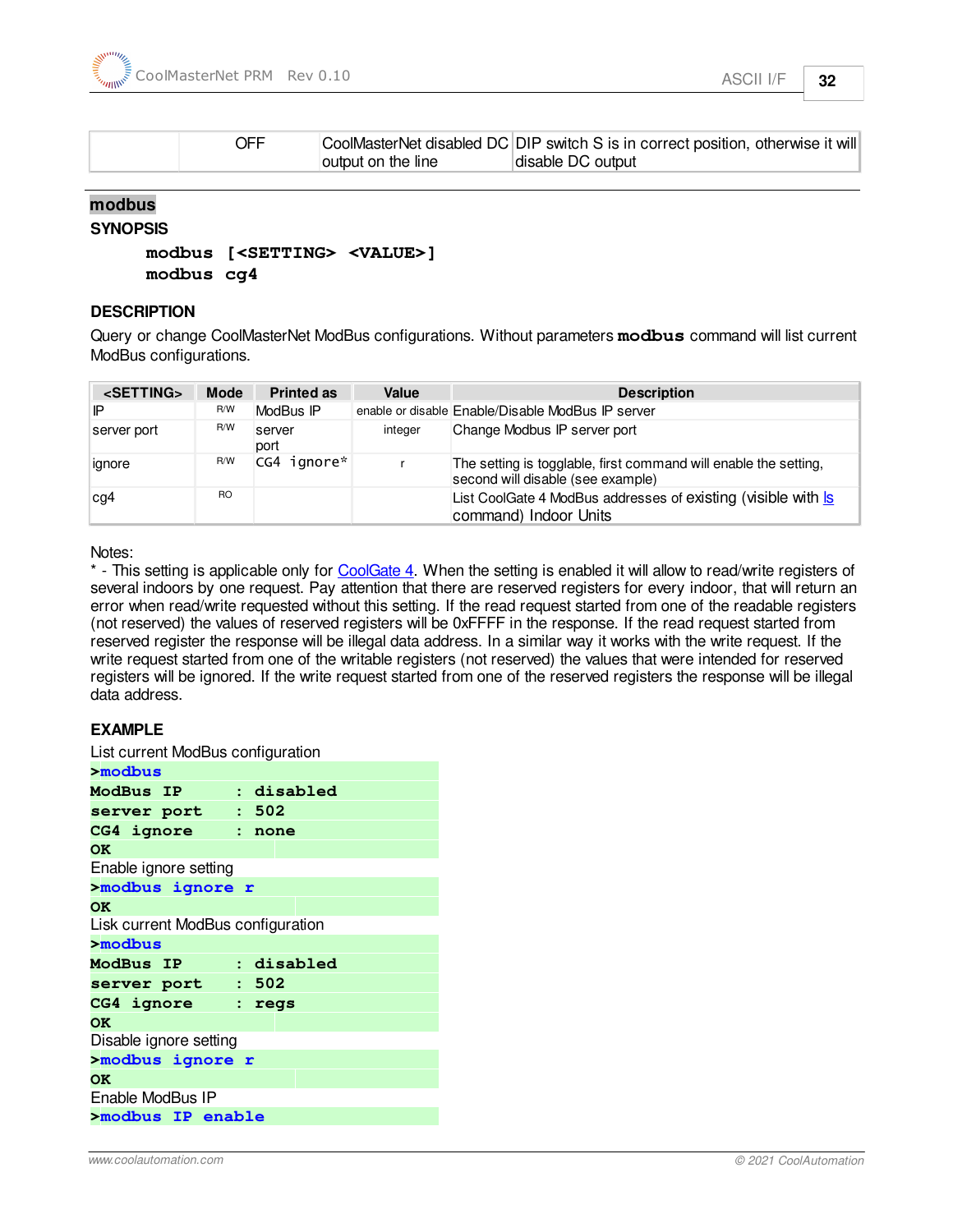```
OK, Boot Required! 
Change ModBus IP server port
>modbus server port 500 
OK, Boot Required! 
List CoolGate 4 ModBus addresses of existing Indoor Units
>modbus cg4 
L1.100 --> Hex: 0x1001, Dec: 4097 
L1.101 --> Hex: 0x1011, Dec: 4113 
OK
```
## <span id="page-32-0"></span>**6.2.2 HVAC Status and Control Commands**

[on](#page-32-1) [allon](#page-33-0) [off](#page-33-1) [alloff](#page-33-2) [cool](#page-33-3) [heat](#page-34-0) [fan](#page-34-1) [dry](#page-35-0) [auto](#page-35-1) [temp](#page-35-2) [fspeed](#page-38-0) [vam](#page-45-0) [filt](#page-40-0) **[swing](#page-39-0)** [stat](#page-40-1) [ls](#page-40-2) [ls2](#page-41-0) **[query](#page-42-0)** [feed](#page-37-0) [main](#page-44-0) [wh](#page-43-0) [vam](#page-45-0) [lock](#page-46-0) [inhibit](#page-47-0) [group](#page-48-0) [va](#page-48-1)

# <span id="page-32-1"></span>**on**

**SYNOPSIS**

**on [[UID\]](#page-15-0)**

#### **DESCRIPTION**

Turn on Indoor Unit(s).

#### **EXAMPLE**

Turn on Indoor Unit 102 on line L1 **>on L1.102 OK**  Turn on all Indoor Units on Line L2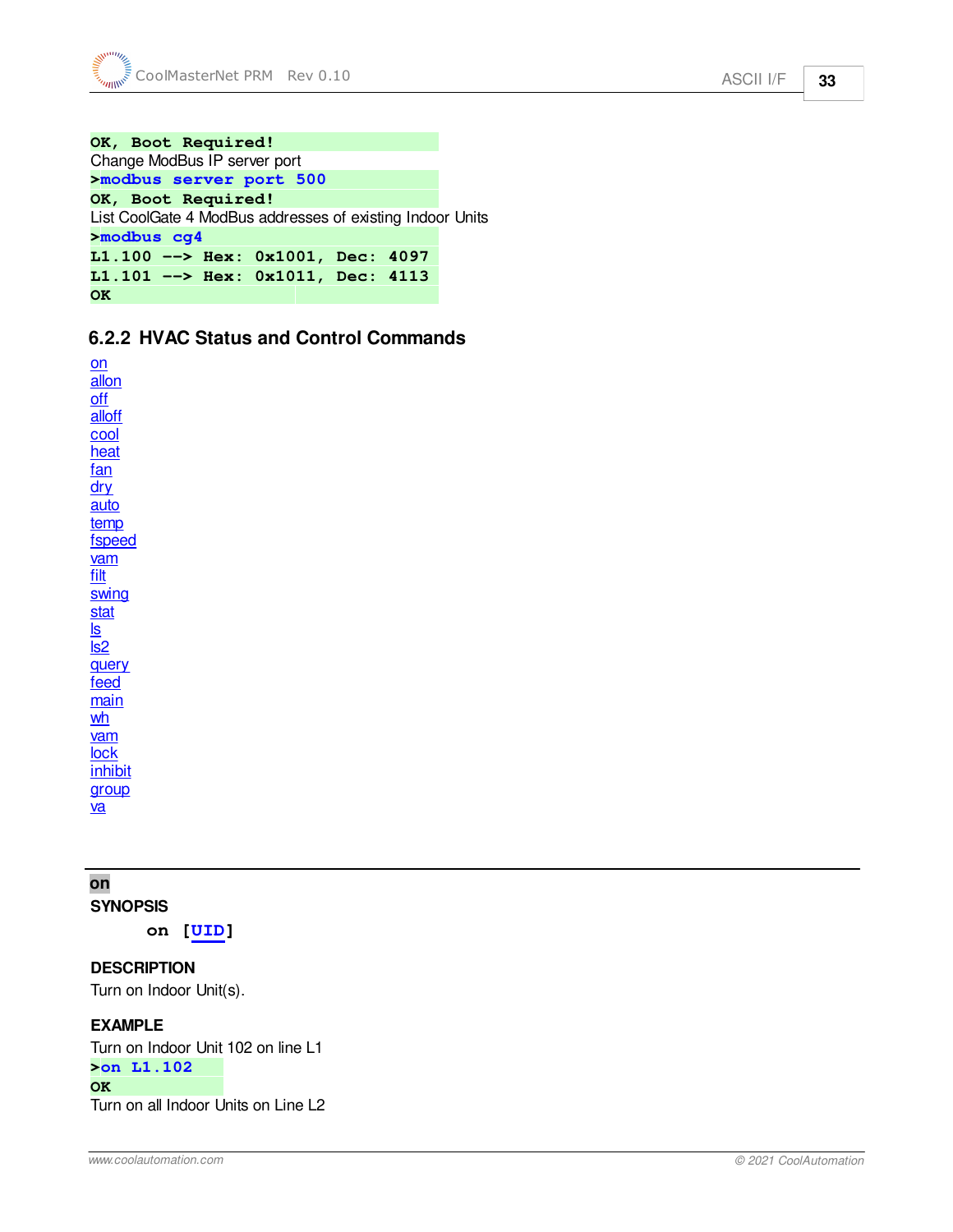#### **>on L2\***

**OK**  Turn on all Indoor Units **>on** 

**OK** 

# <span id="page-33-0"></span>**allon**

**SYNOPSIS**

**allon**

#### **DESCRIPTION**

Turn on all Indoor Units.

### <span id="page-33-1"></span>**off**

#### **SYNOPSIS**

**off [\[UID\]](#page-15-0)**

**DESCRIPTION** Turn off Indoor Unit(s).

#### **EXAMPLE**

Turn off Indoor Unit 102 on line L1 **>off L1.102 OK**  Turn off all Indoor Units on line L2 **>off L2\* OK**  Turn off all Indoor Units **>off OK** 

<span id="page-33-2"></span>**alloff SYNOPSIS**

**alloff**

#### **DESCRIPTION**

Turn off all Indoor Units.

### <span id="page-33-3"></span>**cool**

**SYNOPSIS**

**cool [\[UID](#page-15-0)]**

#### **DESCRIPTION**

Set Indoor Unit(s) operation mode to cool.

#### **EXAMPLE**

Set Indoor Unit 102 on line L1 to cool mode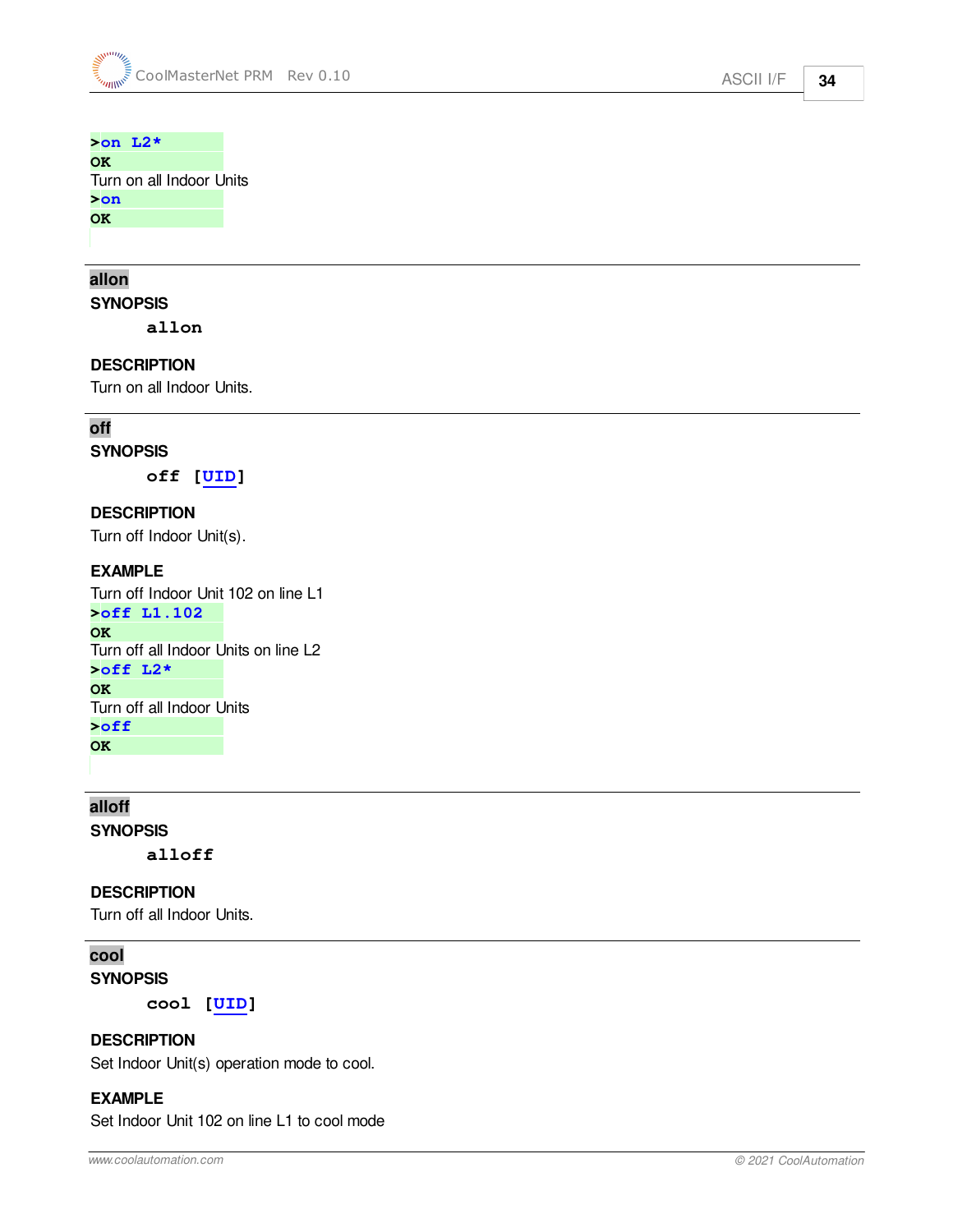#### **>cool L1.102 OK**  Set all Indoor Units on line L2 to cool mode **>cool L2\* OK**

Set all Indoor Units to cool mode **>cool OK** 

<span id="page-34-0"></span>**heat**

**SYNOPSIS**

**heat [\[UID](#page-15-0)]**

#### **DESCRIPTION**

Set Indoor Unit(s) operation mode to heat.

#### **EXAMPLE**

Set Indoor Unit 102 on line L1 to heat mode

**>heat L1.102** 

**OK** 

Set all Indoor Units on line L2 to heat mode

**>heat L2\*** 

**OK** 

Set all Indoor Units to heat mode **>heat** 

**OK** 

#### <span id="page-34-1"></span>**fan SYNOPSIS**

**fan [\[UID\]](#page-15-0)**

#### **DESCRIPTION**

Set Indoor Unit(s) operation mode to fan.

#### **EXAMPLE**

Set Indoor Unit 102 on line L1 to fan mode **>fan L1.102 OK**  Set all Indoor Units on line L2 to fan mode **>fan L2\* OK**  Set all Indoor Units to fan mode **>fan OK**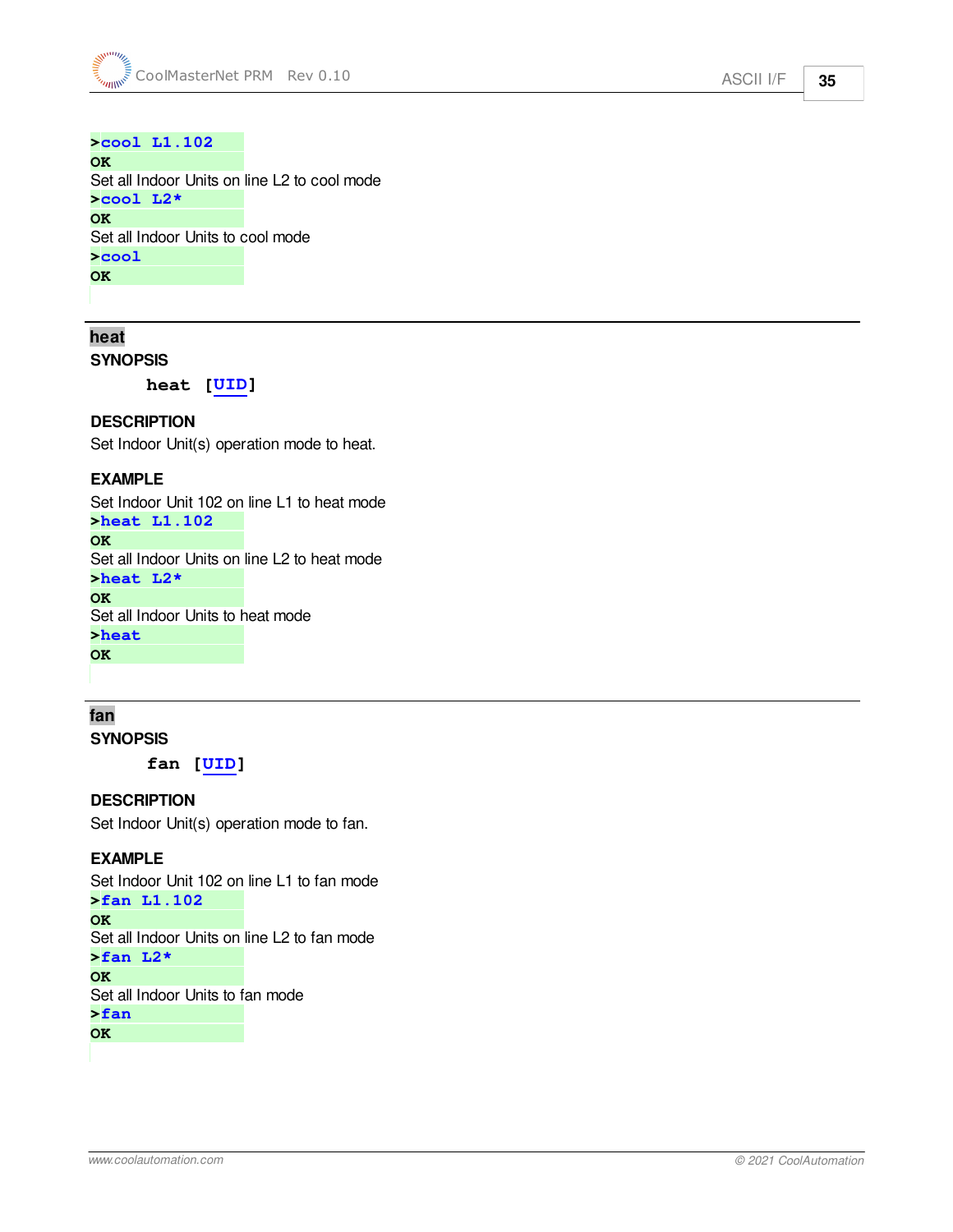# <span id="page-35-0"></span>**dry**

**SYNOPSIS**

**dry [\[UID\]](#page-15-0)**

#### **DESCRIPTION**

Set Indoor Unit(s) operation mode to dry.

#### **EXAMPLE**

Set Indoor Unit 102 on line L1 to dry mode **>dry L1.102** 

**OK**  Set all Indoor Units on line L2 to dry mode **>dry L2\* OK**  Set all Indoor Units to dry mode **>dry OK** 

### <span id="page-35-1"></span>**auto**

**SYNOPSIS**

**auto [\[UID](#page-15-0)]**

#### **DESCRIPTION**

Set Indoor Unit(s) operation mode to auto.

#### **EXAMPLE**

Set Indoor Unit 102 on line L1 to auto mode **>auto L1.102 OK**  Set all Indoor Units on line L2 to auto mode **>auto L2\* OK**  Set all Indoor Units to auto mode **>auto OK** 

<span id="page-35-2"></span>**temp SYNOPSIS**

> **temp [\[UID](#page-15-0)] [±]<TEMP> temp [\[UID](#page-15-0)] <TEMP.d>**

#### **DESCRIPTION**

Change Indoor Unit(s) Set Temperature.

#### · In form **temp [UID] [±]<TEMP>**

**<TEMP>** parameter must be decimal natural number. Command can work in relative or absolute manner. If plus '+' or minus '-' sign precedes **<TEMP>** parameter it's value will be added to or substituted from current Set Temperature value. Otherwise Set Temperature will be set to the given **<TEMP>** value.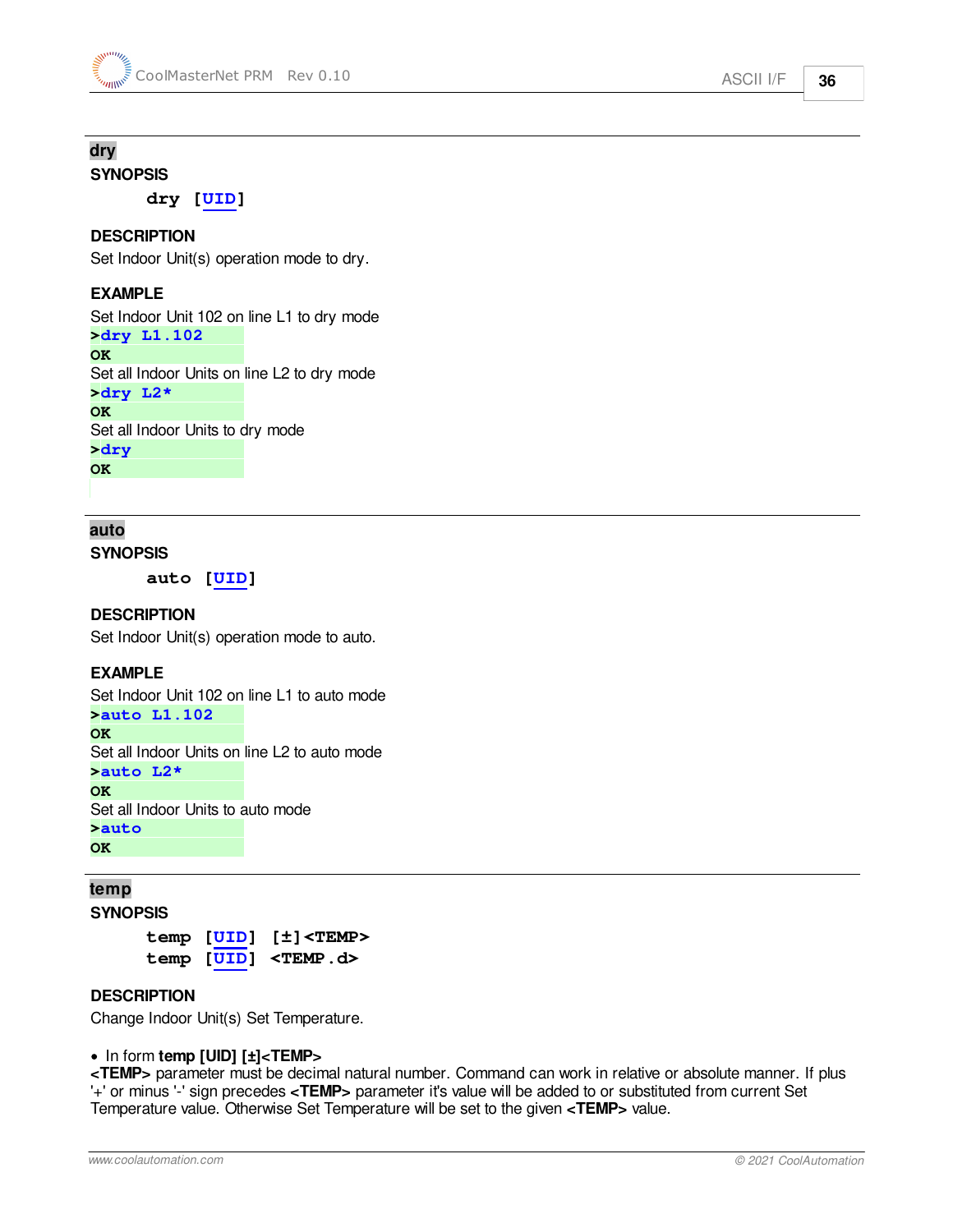#### · In form **temp [UID] <TEMP.d>**

Set Temperature parameter **<TEMP.d>** is a fractal number with 0.1 precision. (In this case preceding +|- are not allowed). If HVAC System does not support 0.1 precision for the Set Temperature (see table below), the final value will be nearest supported value.

| <b>AC Type</b> | Set Temperature<br>Precision |
|----------------|------------------------------|
| DK             | $0.1$ <sup>o</sup> C         |
| <b>ME</b>      | $0.1$ <sup>o</sup> C         |
| <b>SM</b>      | $0.1$ <sup>o</sup> C         |
| FJ             | $0.3$ <sup>o</sup> C         |
| <b>SA</b>      | $0.5$ <sup>o</sup> C         |
| TO             | $0.5$ <sup>o</sup> C         |
| <b>PN</b>      | $0.5$ <sup>o</sup> C         |
| <b>MH</b>      | $0.5$ <sup>o</sup> C         |
| LG             | $0.5$ <sup>o</sup> C         |
| HТ             | 1ºC                          |
| GR             | 1ºC                          |
| MD, CG, KT, TR | 1ºC                          |
| TI             | 1ºC                          |
| ΜТ             | 1ºC                          |
| <b>BSM</b>     | 1ºC                          |

The **deg** setting (see [set](#page-18-0) command) defines which temperature scale Celsius or Fahrenheit is used for **<TEMP>** and **<TEMP.d>** parameters value.

#### **EXAMPLE**

Set Indoor Unit 102 on line L1 Set Temperature to 23º **>temp L1.102 23 OK**  Decrease all Indoor Units on line L2 Set Temperature by 2º **>temp L2\* -2 OK**  Set all Indoor Units on line L2 Set Temperature to 24.5º **>temp L2\* 24.5 OK**  Set all Indoor Units Set Temperature to 22º **>temp 22 OK**  --------------------OLD\_TEXT---------------------

**SYNOPSIS**

**temp [\[UID](#page-15-0)] [±]<TEMP> temp [\[UID](#page-15-0)] <TEMP.d>**

#### **DESCRIPTION**

Change Indoor Unit(s) Set Temperature.

· In form **temp [UID] [±]<TEMP>**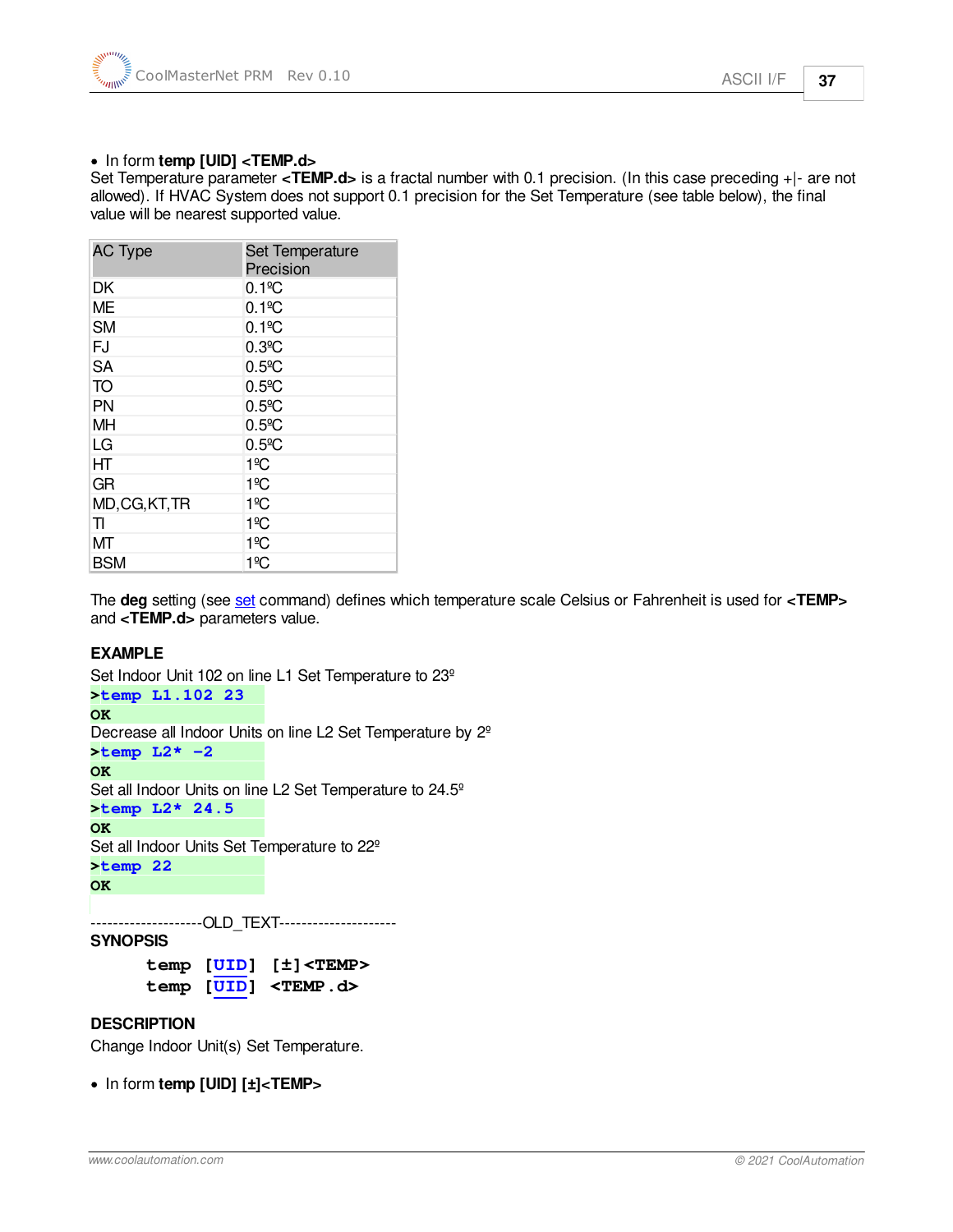**<TEMP>** parameter must be decimal natural number. Command can work in relative or absolute manner. If plus '+' or minus '-' sign precedes **<TEMP>** parameter it's value will be added to or substituted from current Set Temperature value. Otherwise Set Temperature will be set to the given **<TEMP>** value.

#### · In form **temp [UID] <TEMP.d>**

Set Temperature parameter **<TEMP.d>** is a fractal number with 0.1 precision. (In this case preceding +|- are not allowed). If HVAC System does not support 0.1 precision for the Set Temperature (see table below), the final value will be nearest supported value.

| <b>AC Type</b> | Set Temperature<br>Precision |
|----------------|------------------------------|
| DK             | $0.1$ <sup>o</sup> C         |
| ME             | $0.1$ <sup>o</sup> C         |
| <b>SM</b>      | $0.1$ <sup>o</sup> C         |
| FJ             | $0.3$ <sup>o</sup> C         |
| <b>SA</b>      | $0.5$ <sup>o</sup> C         |
| TO             | $0.5$ <sup>o</sup> C         |
| <b>PN</b>      | $0.5$ <sup>o</sup> C         |
| MH             | $0.5$ <sup>o</sup> C         |
| LG             | $0.5$ <sup>o</sup> C         |
| HT             | 1ºC                          |
| GR             | 1ºC                          |
| MD, CG, KT, TR | 1ºC                          |
| TI             | 1ºC                          |
| ΜТ             | 1ºC                          |

The **deg** setting (see [set](#page-18-0) command) defines which temperature scale Celsius or Fahrenheit is used for **<TEMP>** and **<TEMP.d>** parameters value.

#### **EXAMPLE**

```
Set Indoor Unit 102 on line L1 Set Temperature to 23º
>temp L1.102 23 
OK 
Decrease all Indoor Units on line L2 Set Temperature by 2º
>temp L2* -2 
OK 
Set all Indoor Units on line L2 Set Temperature to 24.5º
>temp L2* 24.5 
OK 
Set all Indoor Units Set Temperature to 22º
>temp 22 
OK
```
<span id="page-37-0"></span>**feed SYNOPSIS feed [\[UID](#page-15-0)] [±]<TEMP>**

**feed [\[UID](#page-15-0)] <TEMP.d>**

#### **DESCRIPTION**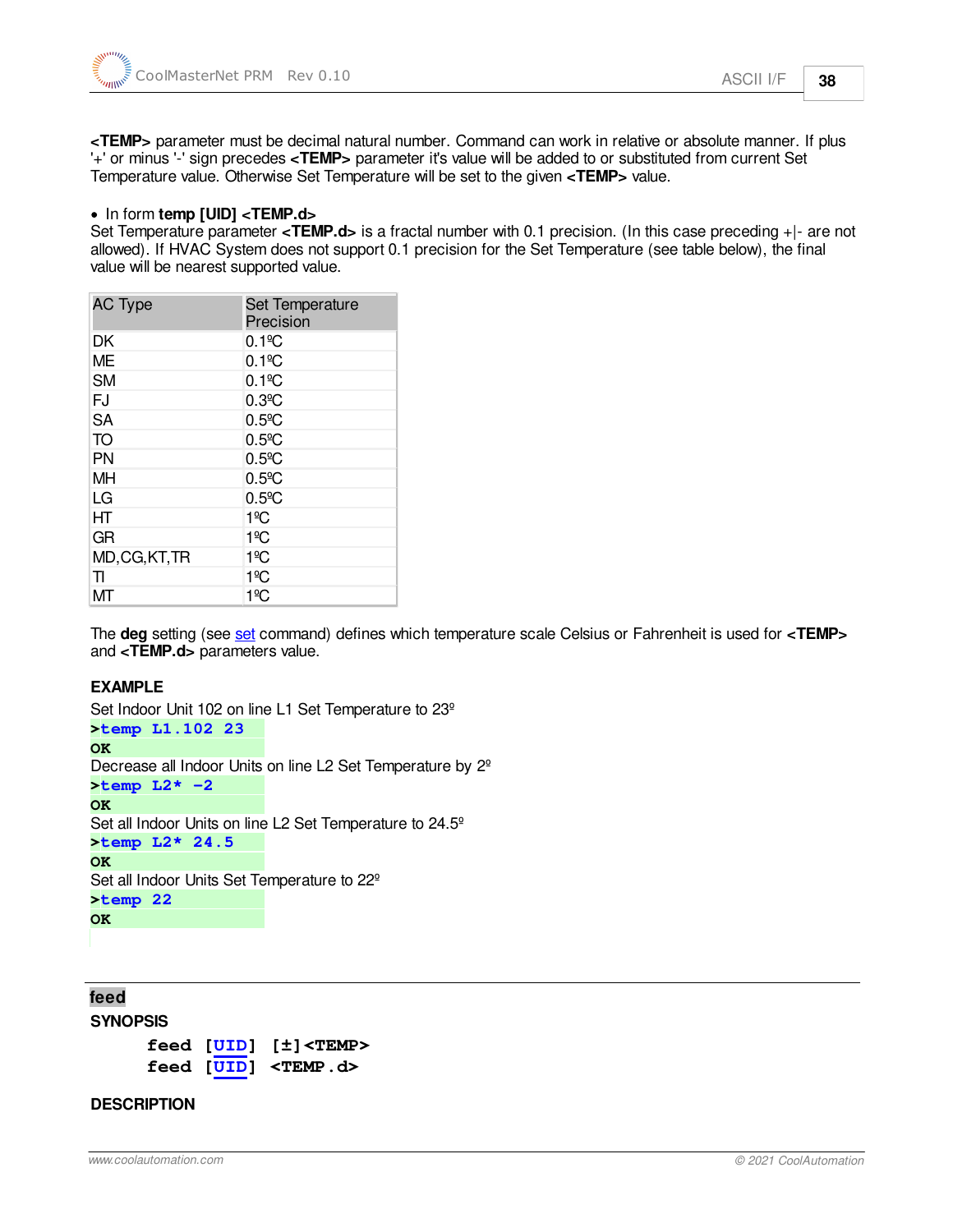Provides Ambient Temperature suggestion to Indoor Unit(s) referenced by UID. If **<TEMP>** is zero CoolMasterNet will stop suggesting Ambient Temperature. Suggested Ambient Temperature is not persistent and is lost (set to zero) after power reset of CoolMasterNet.

#### · In form **feed [UID] [±]<TEMP>**

**<TEMP>** parameter must be decimal natural number. Command can work in relative or absolute manner. If plus '+' or minus '-' sign precedes **<TEMP>** parameter it's value will be added to or substituted from the current Ambient Temperature suggested value. Otherwise it will be set to the given **<TEMP>** value.

#### · In form **feed [UID] <TEMP.d>**

Parameter **<TEMP.d>** is a fractal number with 0.1 precision. (In this case preceding +|- are not allowed).

It is not guaranteed that the Ambient Temperature reported by Indoor Unit will be equal to the suggested Ambient Temperature provided with **feed** command. The **feed** command is supported for the following AC types:

| AC Type     | <b>Firmware Version</b> |
|-------------|-------------------------|
| MF          |                         |
| <b>PBM</b>  |                         |
| SI          | 0.4.7                   |
| EL.         |                         |
| <b>GRNS</b> |                         |

#### **EXAMPLE**

```
Suggest Ambient Temperature of 23.5º to Indoor Unit L1.102
>feed L1.102 23.5 
OK
```
Decrease suggested Ambient Temperature for all Indoor Units on line L2 by 2º

**>feed L2\* -2 OK** 

#### <span id="page-38-0"></span>**fspeed SYNOPSIS**

```
fspeed UID] < v, V|1, L|m, M|h, H|t, T|a, Ax
```
#### **DESCRIPTION**

Set Indoor Unit(s) Fan Speed to:

- v, V very low or quiet
- $\bullet$  l, L low
- · m, M medium
- $\bullet$  h, H high
- t, T top or very high
- · a, A auto

Not all Indoor Units support Fan Speed options listed above. Specific Fan Speeds support depend on specific Indoor Unit capabilities. If requested Fan Speed is not supported by Indoor Unit(s) **fspeed** command will have no effect.

#### **EXAMPLE**

Set Indoor Unit 102 on line L1 Fan Speed to low **>fspeed L1.102 l OK**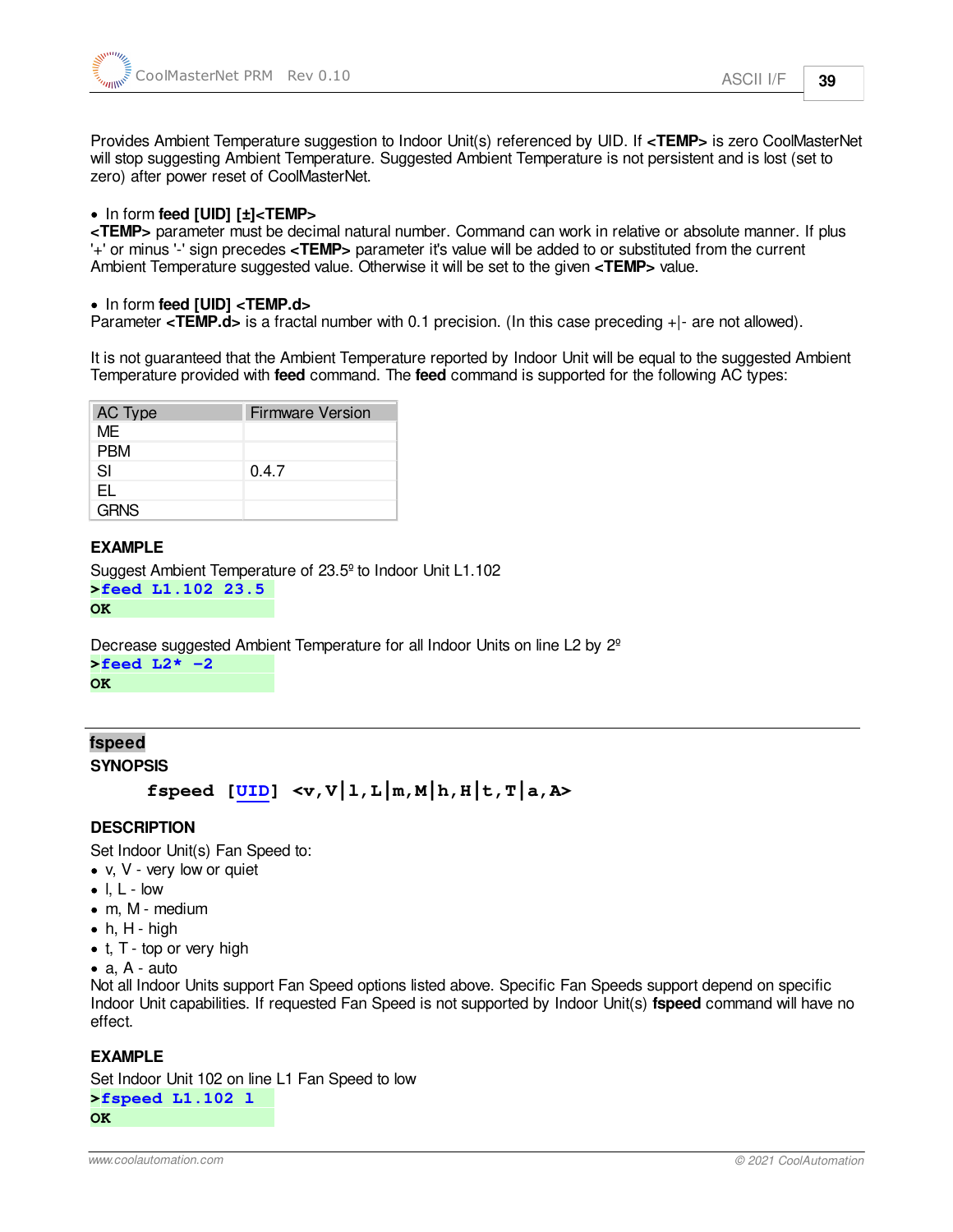Set all Indoor Units on Line L2 Fan Speed to high **>fspeed L2\* h OK**  Set all Indoor Units Fan Speed to medium **>fspeed m** 

**OK** 

# <span id="page-39-0"></span>**swing**

**SYNOPSIS**

**swing [[UID](#page-15-0)] <h|v|a|3|4|6|x>**

#### **DESCRIPTION**

Set Indoor Unit(s) louver position to:

- h horizontal
- · v vertical
- a auto (swing)
- · 3 30º
- $4 45^{\circ}$
- $6 60°$
- - (minus) stop swing

Not all HVAC Manufacturers and specific Indoor Units support louver position options listed above or have louver position control at all. Louver control is capability of the specific Indoor Unit type. If requested louver position is not supported by Indoor Unit, **swing** command will have no effect or will return an error.

#### Supported options per HVAC Manufacturer

| <b>HVAC Manufacturer</b>              | <b>Acronym</b> | h            | $\mathsf{V}$ | a            | 3            | $\overline{4}$ | 6            | -            |
|---------------------------------------|----------------|--------------|--------------|--------------|--------------|----------------|--------------|--------------|
| Daikin                                | <b>DK</b>      |              |              |              |              |                |              |              |
| Mitsubishi Electric                   | <b>ME</b>      |              |              |              |              |                |              |              |
| Sanyo                                 | <b>SA</b>      | $\checkmark$ | $\checkmark$ | $\checkmark$ | $\checkmark$ | $\checkmark$   | $\checkmark$ | $\checkmark$ |
| Toshiba                               | TO             | $\checkmark$ | $\checkmark$ | $\checkmark$ | $\checkmark$ | $\checkmark$   | $\checkmark$ | $\checkmark$ |
| Panasonic                             | <b>PN</b>      | $\checkmark$ | $\checkmark$ | $\checkmark$ | $\checkmark$ | $\checkmark$   | $\checkmark$ | $\checkmark$ |
| Hitachi                               | HT             |              |              |              |              |                |              |              |
| LG                                    | LG             |              |              |              |              |                |              |              |
| Mitsubishi Heavy<br><b>Industries</b> | <b>MH</b>      |              |              |              |              |                |              |              |
| Gree                                  | <b>GR</b>      |              |              |              |              |                |              |              |
| Midea                                 | <b>MD</b>      |              |              |              |              |                |              |              |
| Kentatsu                              | <b>KT</b>      |              |              |              |              |                |              |              |
| Trane                                 | <b>TR</b>      |              |              |              |              |                |              |              |
| Chigo                                 | CG             |              |              |              |              |                |              |              |
| Fujitsu                               | <b>FJ</b>      |              |              |              |              |                |              |              |
| Samsung                               | <b>SM</b>      |              |              |              |              |                |              |              |
| Tadiran Inverter                      | TI             |              |              |              |              |                |              |              |
| Meitav                                | <b>MT</b>      |              |              |              |              |                |              |              |
| Haier                                 | HA             |              |              |              |              |                |              |              |
| <b>Bluestar</b>                       | <b>BSM</b>     |              |              |              |              |                |              |              |

#### **EXAMPLE**

Set Indoor Unit 102 on line L1 louver to horizontal position **>swing L1.102 h**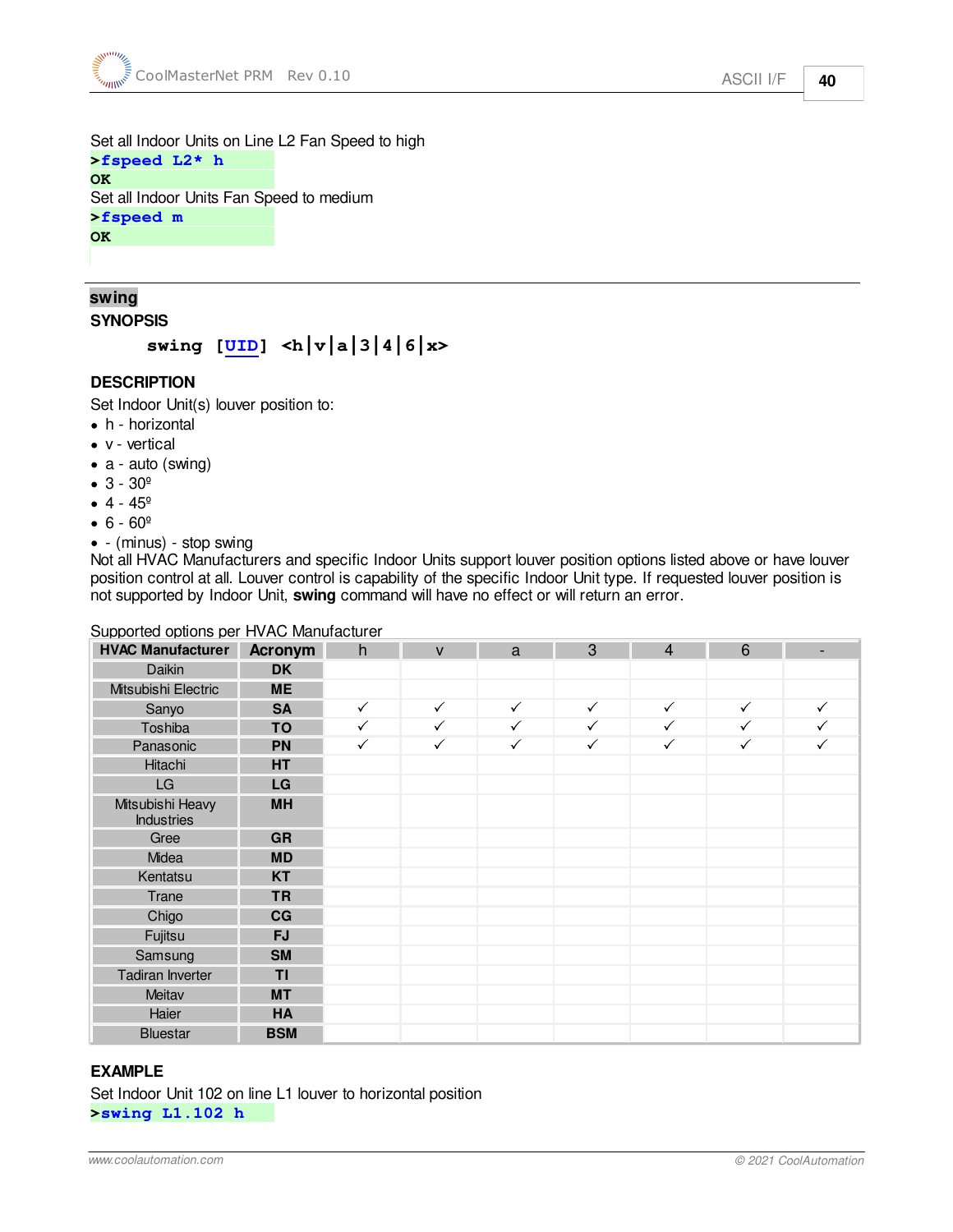#### **OK**

Set all Indoor Units louver to 30º position **>swing 3 OK** 

### <span id="page-40-0"></span>**filt SYNOPSIS**

**filt [\[UID](#page-15-0)]**

#### **DESCRIPTION**

Reset Filter Sign.

#### **EXAMPLE**

Reset Filter Sign on Indoor Unit 102 0n line L1

**>filt L1.102** 

**OK**  Reset Filter Sign on all Indoor Units on Line L2 **>filt L2\* OK**  Reset Filter Sign on all Indoor Units **>filt OK** 

#### <span id="page-40-1"></span>**stat SYNOPSIS**

```
stat [UID]
stat2 [UID]
stat3 [UID]
stat4 [UID]
```
#### **DESCRIPTION**

Get Indoor Unit(s) status list.

These commands are deprecated and are not recommended for use in CooMasterNet. They are implemented for backward compatibility only. Detailed description of these commands can be found in the PRM of previous CooMaster versions.

# <span id="page-40-2"></span>**ls**

**SYNOPSIS ls [[UID\]](#page-15-0)**

**ls+**

#### **DESCRIPTION**

Get Indoor Unit(s) status list.

In case UID is omitted, **ls** command will list all visible Indoor Units connected to CoolMasterNet, while **ls+** command will list all Indoor Units including the invisible (see [props](#page-24-0) command) ones. Indoor Unit status line has strict format, so that every status field is printed at fixed position.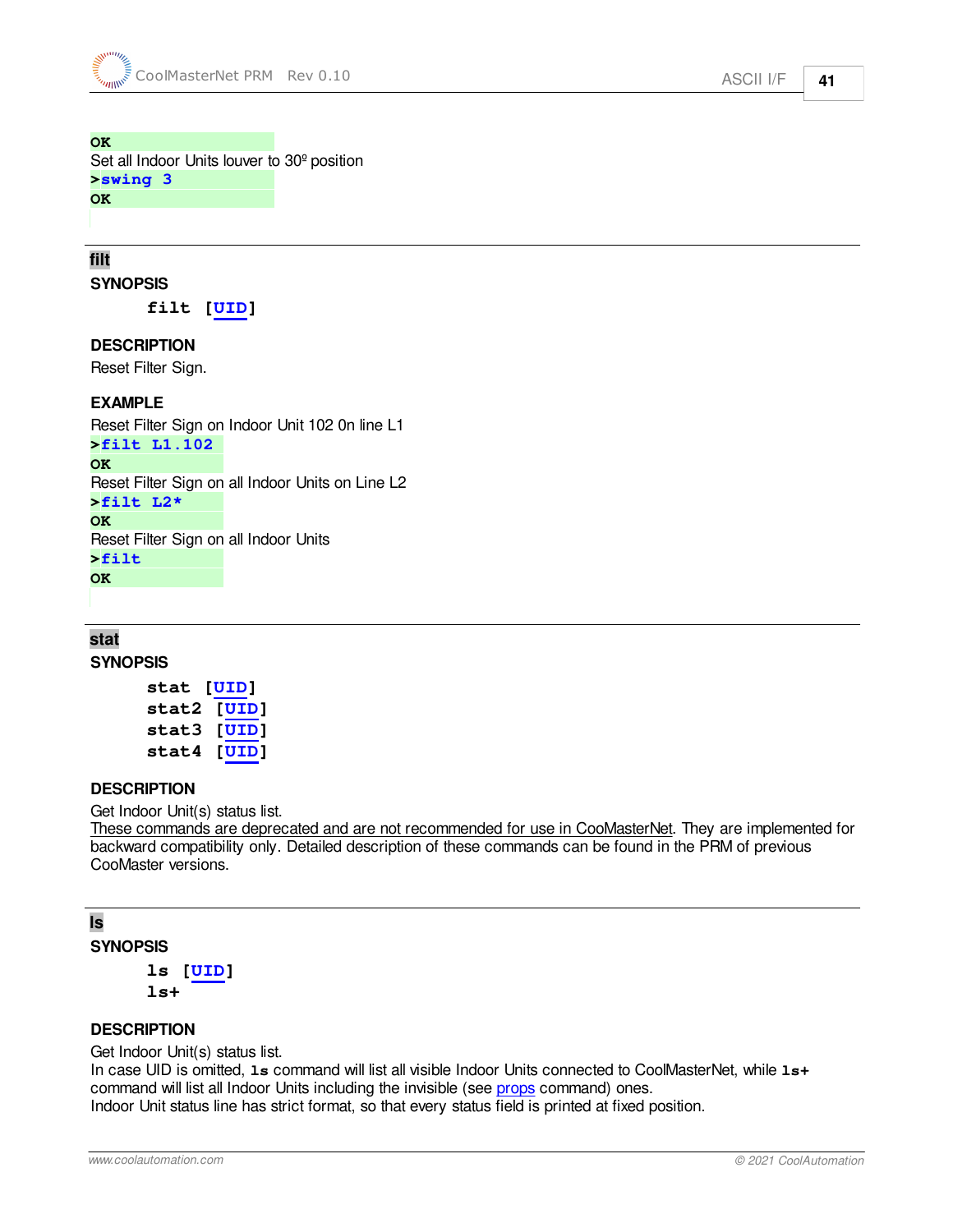# · Indoor Unit status line with Celsius temperature scale

**0123456789012345678901234567890123456**

**L2.102 OFF 20C 27C High Cool OK - 0**

· Indoor Unit status line with Fahrenheit temperature scale

**012345678901234567890123456789012345678**

**L2.102 OFF 120F 127F High Cool OK - 0**

| <b>Field</b>               | <b>Position in string</b> |                   | <b>Values</b>                             |
|----------------------------|---------------------------|-------------------|-------------------------------------------|
|                            | <b>Celsius</b>            | <b>Fahrenheit</b> |                                           |
| <b>UID</b>                 | $0 - 5$                   |                   | LN.XYY                                    |
| On/Off                     | 7-9                       |                   | ON.OFF                                    |
| Set Temperature            | $11 - 12$                 | $11 - 13$         | $nC$ or $nnF$                             |
| Room Temperature           | 15-16                     | 16-18             | $nC$ or $nnF$                             |
| Fan Speed                  | 19-22                     | $21 - 24$         | VLow, Low, Med, High, Top, Auto,          |
| <b>Operation Mode</b>      | $24 - 27$                 | 26-29             | Cool, Heat, Fan, Dry, Auto,               |
| <b>Indoor Failure Code</b> | 29-32                     | $31 - 34$         | OK - no failure, else Indoor Failure Code |
| Filter Sign                | 34                        | 36                | - or # (Filter Sign)                      |
| Demand                     | 36                        | 38                | 0 or 1                                    |

#### **EXAMPLE**

```
>ls L2 
L2.101 ON 25C 27C Low Cool OK - 1 
L2.102 OFF 20C 27C High Cool OK - 0 
OK 
>ls L2.101 
L2.101 ON 25C 27C Low Cool OK - 1 
OK 
>ls 
L1.101 ON 25C 24C Low Cool OK - 1 
L1.102 ON 22C 23C Med Cool OK - 0 
L2.101 ON 25C 27C Low Cool OK - 1 
L2.102 OFF 20C 27C High Cool OK - 0 
OK
```
#### <span id="page-41-0"></span>**ls2**

**SYNOPSIS**

**ls2 [\[UID\]](#page-15-0)**

#### **DESCRIPTION**

Same as ls, but with decimal precision in temperatures. Get Indoor Unit(s) status list. If UID is omitted all Indoor Units connected to CoolMasterNet will be listed. Indoor Unit status line has strict format, so that every status field is printed in fixed position.

· Indoor Unit status line with Celsius temperature scale

**01234567890123456789012345678901234567890**

**L1.102 ON 16.9C 27.0C High Cool OK - 0**

· Indoor Unit status line with Fahrenheit temperature scale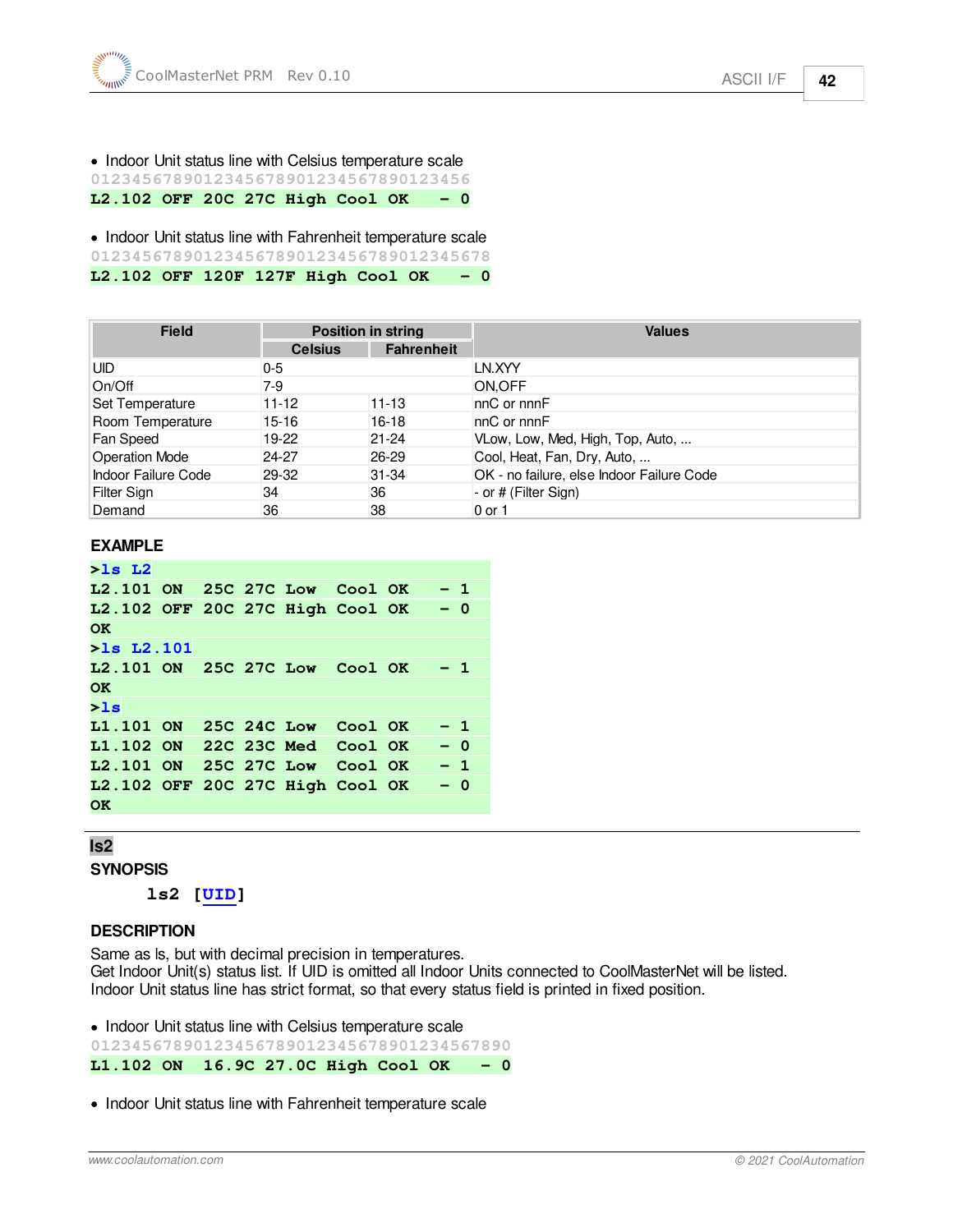#### **0123456789012345678901234567890123456789012**

**L1.102 ON 062.4F 080.6F High Cool OK - 0**

| <b>Field</b>               | <b>Position in string</b> |                   | <b>Values</b>                             |
|----------------------------|---------------------------|-------------------|-------------------------------------------|
|                            | <b>Celsius</b>            | <b>Fahrenheit</b> |                                           |
| <b>UID</b>                 | $0 - 5$                   |                   | LN.XYY                                    |
| On/Off                     | $7-9$                     |                   | ON.OFF                                    |
| Set Temperature            | $11 - 14$                 | $11 - 15$         | $nn.nC$ or $nnn.nF$                       |
| Room Temperature           | $17-20$                   | 18-22             | nn.nC or nnn.nF                           |
| Fan Speed                  | $23 - 26$                 | 25-28             | VLow, Low, Med, High, Top, Auto           |
| <b>Operation Mode</b>      | 28-31                     | $30-33$           | Cool, Heat, Fan, Dry, Auto                |
| <b>Indoor Failure Code</b> | 33-36                     | 35-38             | OK - no failure, else Indoor Failure Code |
| <b>Filter Sign</b>         | 38                        | 40                | - or # (Filter Sign)                      |
| Demand                     | 40                        | 42                | 0 or 1                                    |

#### **EXAMPLE**

```
>ls L2 
L2.101 ON 25.7C 27.2C Low Cool OK - 1 
L2.102 OFF 20.0C 27.3C High Cool OK - 0 
OK 
>ls L2.101 
L2.101 ON 25.7C 27.2C Low Cool OK - 1 
OK 
>ls 
L1.101 ON 25.4C 24.1C Low Cool OK - 1 
L1.102 ON 22.1C 23.4C Med Cool OK - 0 
L2.101 ON 25.7C 27.2C Low Cool OK - 1 
L2.102 OFF 20.0C 27.3C High Cool OK - 0 
OK
```
#### <span id="page-42-0"></span>**query**

```
SYNOPSIS
```
# **query <[UID\\_STRICT>](#page-15-0) <o|m|f|t|h|e|a|s>**

#### **DESCRIPTION**

Query one of the operation conditions of given Indoor Unit. <**UID\_STRICT**> parameter must define single Indoor Unit in form **Ln.XYY** or **XYY**. Resulting value is printed as alpha-numeric value according to the table below.

| Query | <b>Operation Condition</b> | Value                                                                  |
|-------|----------------------------|------------------------------------------------------------------------|
| 0     | On/Off                     | $0 -$ Off, 1 - On                                                      |
| m     | <b>Operation Mode</b>      | 0 - Cool<br>1 - Heat<br>2 - Auto<br>$3 - Dry$<br>4 - Haux<br>$5 - Fan$ |
|       | Fan Speed                  | $0 - Low$<br>1 - Medium<br>$2 - High$<br>3 - Auto<br>$4 - Top$         |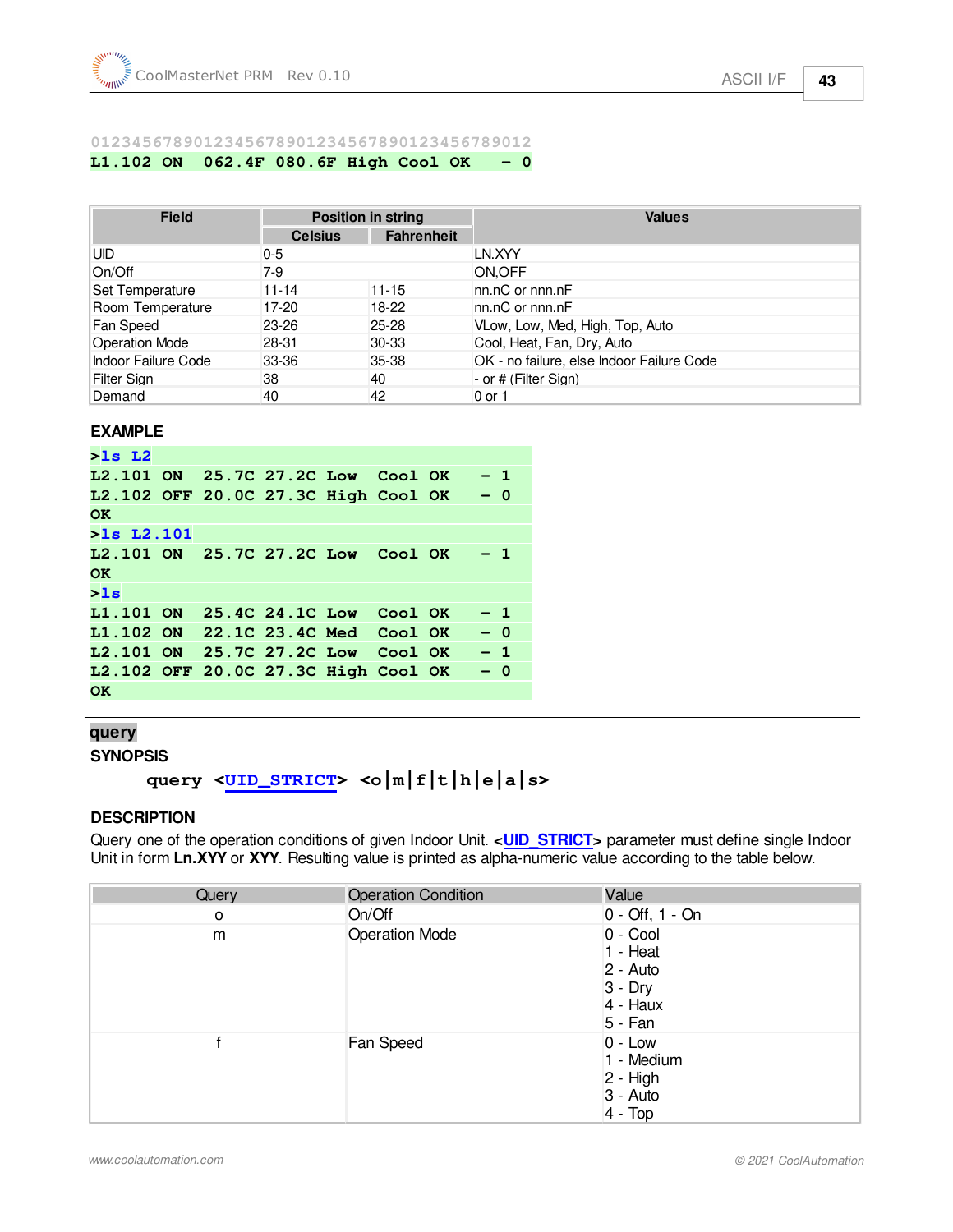|   | Set Temperature            | Natural                                                                                                                                                       |
|---|----------------------------|---------------------------------------------------------------------------------------------------------------------------------------------------------------|
| e | <b>Failure Code</b>        | 0 - No failure, otherwise failure code<br>same as in <b>s</b> command                                                                                         |
| a | <b>Ambient Temperature</b> | Natural                                                                                                                                                       |
| h | Set Temperature            | 0.01 <sup>°</sup> Precision                                                                                                                                   |
| s | Louver Position            | 0 - No Louver Control<br>a - auto (swing)<br>h - horizontal<br>$3 - 30^{\circ}$<br>$4 - 45^{\circ}$<br>$6 - 60^{\circ}$<br>v - vertical<br>$x - stop$ (swing) |

#### **EXAMPLE**

|                | $>$ query $L1.100$ o |  |
|----------------|----------------------|--|
| 1              |                      |  |
| <b>OK</b>      |                      |  |
|                | >query L1.100 m      |  |
| 0              |                      |  |
| <b>OK</b>      |                      |  |
|                | >query L1.100 t      |  |
| 25             |                      |  |
| <b>OK</b>      |                      |  |
|                | >query L1.100 a      |  |
| 27             |                      |  |
| <b>OK</b>      |                      |  |
|                | >query L1.100 f      |  |
| $\overline{2}$ |                      |  |
| <b>OK</b>      |                      |  |
|                | >query L1.100 e      |  |
| U4             |                      |  |
| <b>OK</b>      |                      |  |
|                | >query L1.100 e      |  |
| 0              |                      |  |
| <b>OK</b>      |                      |  |
|                | >query L1.100 h      |  |
| 20.50          |                      |  |
| <b>OK</b>      |                      |  |
|                |                      |  |

# <span id="page-43-0"></span>**wh**

```
SYNOPSIS
```

```
wh \leqUID_STRICT</u>> \leq h|e|w|a|t\leq +|-|temp>|b\leq +|->>wh <UID_STRICT>
```
#### **DESCRIPTION**

Control Water Heater Unit. When letter is omitted special water heater status is displayed.

| Letter | Operation | Compatibility |
|--------|-----------|---------------|
|        |           |               |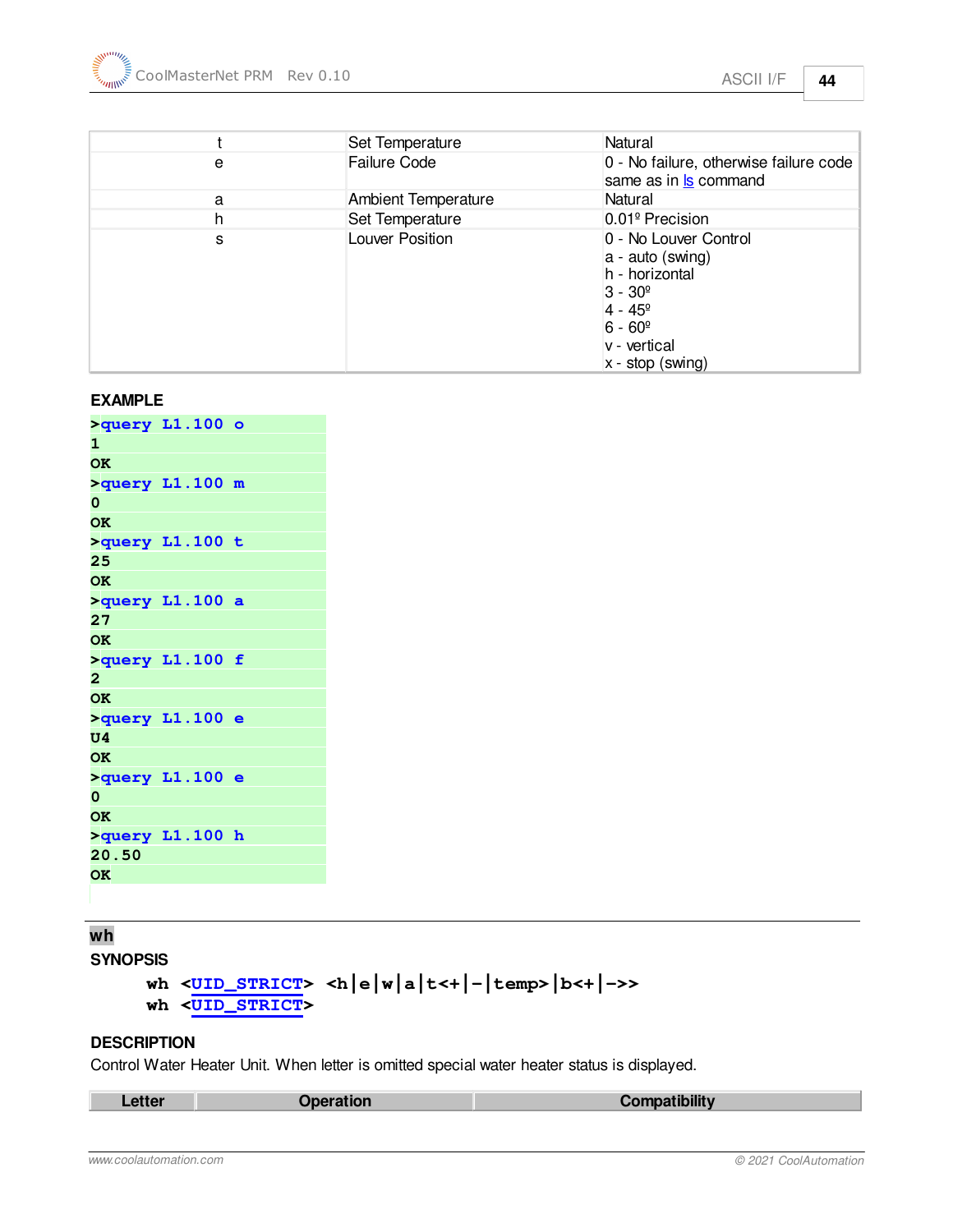|             |                                     | <b>ME</b> | P1P2 (Altherma) |
|-------------|-------------------------------------|-----------|-----------------|
|             | Heat Mode                           |           |                 |
| e           | Eco Mode                            |           |                 |
| W           | <b>Hot Mode</b>                     |           |                 |
| a           | Anti-freeze Mode                    |           |                 |
|             | Tank $(+=on, -off, temp=set point)$ |           |                 |
|             | Booster $(+=on, -=off)$             |           |                 |
| "no letter" | Print status                        |           |                 |

ON/OFF control of the Water Heater Unit is performed with regular **[on](#page-32-1)** and **[off](#page-33-1)** commands.

#### **EXAMPLE**

Set Hot Mode on Water Heater Unit 101 on Line L1 **>wh L1.101 w OK**  Set Altherma Unit 000 on Line L4 Tank Set Temperature to 40º **>wh L4.000 t40 OK**  Turn on Tank of Altherma Unit 000 on Line L4 **>wh L4.000 t+ OK**  Turn on Tank Booster of Altherma Unit 000 on Line L4 **>wh L4.000 b+ OK**  Print Tank status of Altherma Unit 000 on Line L4 **>wh L4.000 L4.000 ON 40C 35C + OK** 

#### <span id="page-44-0"></span>**main**

**SYNOPSIS**

**main [Ln] main [<UID\\_STRICT](#page-15-0)> <0|1>**

#### **DESCRIPTION**

Change or query Daikin Indoor Units main RC setting. Without parameters **main** command will list main RC setting of all Daikin Indoor Units on all lines. Line number **Ln** can be indicated to list Daikin Indoor Units on specific line.

| <b>Main RC setting</b> | <b>Description</b>         |
|------------------------|----------------------------|
|                        | Indoor Unit is main RC     |
| -                      | Indoor Unit is not main RC |
|                        | No main RC in the system   |

#### Notes:

To set Indoor Unit as main RC the previous main RC have to be unset first.

#### **EXAMPLE**

List main RC setting of Indoor Units on line L2 **>main L2**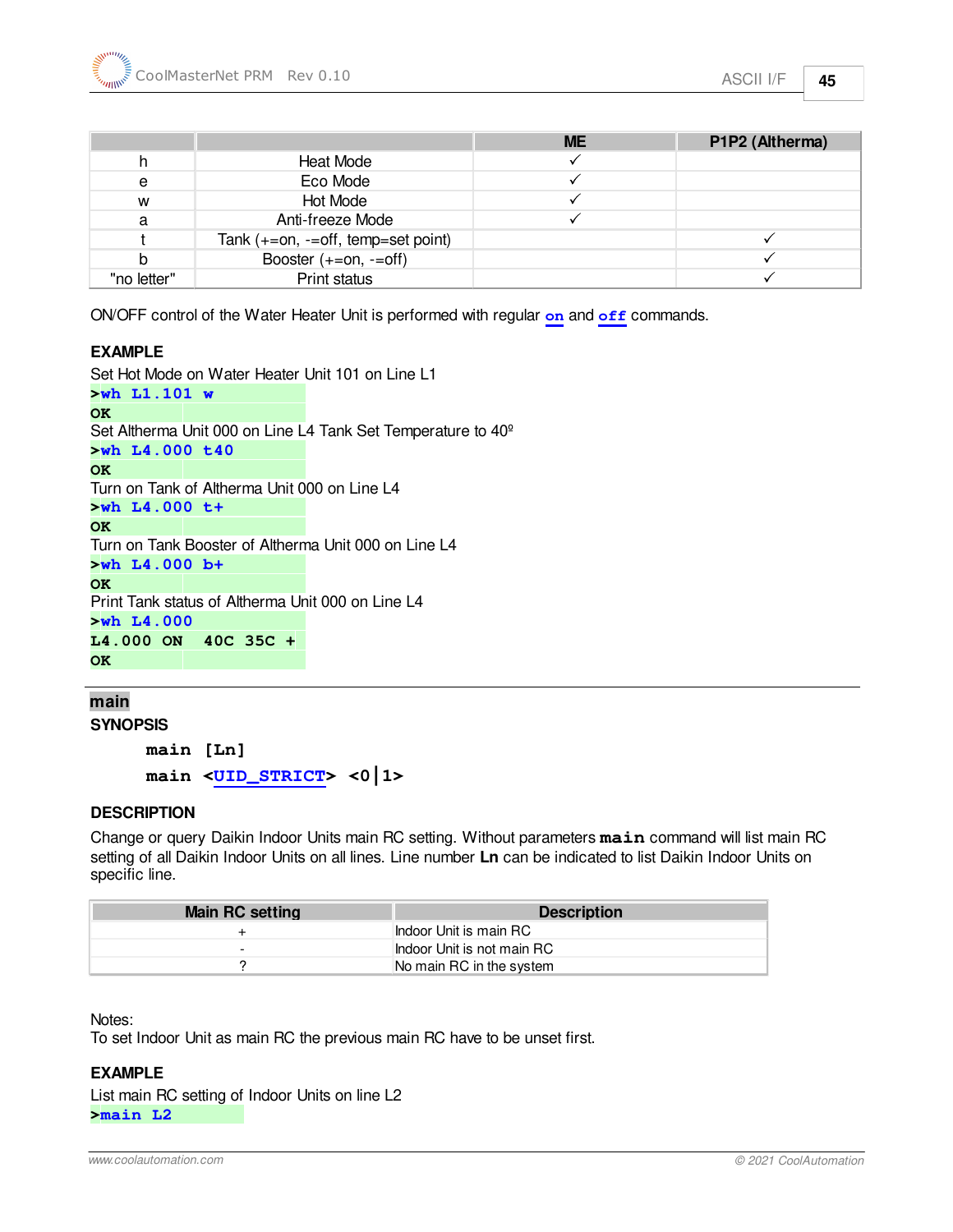**L2.200 - L2.201 - L2.202 - L2.203 - L2.204 - L2.205 - L2.206 + OK**  List main RC setting of all Indoor Units **>main L1.300 - L1.301 + L1.302 - L2.100 ? L2.101 ? L2.102 ? L2.103 ? OK**  Unset main RC: Indoor Unit 206 on line L2 **>main L2.206 0 OK**  Set new main RC: Indoor Unit 201 on line L2 **>main L2.201 1 OK** 

#### <span id="page-45-0"></span>**vam**

**SYNOPSIS**

**vam [<UID\\_STRICT](#page-15-0)> <a|b|x|n|l|L|h|H|s|t|A|+|-> vam vam [<UID\\_STRICT](#page-15-0)>**

#### **DESCRIPTION**

Control Ventilation Unit.

- · **vam <UID\_STRICT>** get Ventilation Unit status.
- · **vam** get all Ventilation Units status.

| Letter                    | <b>Operation</b>          |           |              | <b>Compatibility</b> |           |
|---------------------------|---------------------------|-----------|--------------|----------------------|-----------|
|                           |                           | <b>DK</b> | <b>ME</b>    | LG                   | <b>SM</b> |
| a                         | Auto Mode                 |           |              |                      |           |
| b                         | Bypass (Bps) Mode         |           |              |                      |           |
| $\boldsymbol{\mathsf{x}}$ | Heat Exchange (HExc) Mode |           |              |                      |           |
| n                         | Normal Mode               |           |              |                      |           |
| S.                        | Sleep Mode                |           |              |                      |           |
|                           | Low Fan                   |           |              | ✓                    |           |
|                           | Low Fan with Fresh-Up     |           |              |                      |           |
| h                         | High Fan                  |           | $\checkmark$ | $\checkmark$         |           |
| Н                         | High Fan with Fresh-Up    |           |              |                      |           |
| S                         | Super High Fan            |           |              |                      |           |
|                           | Top Fan                   |           |              |                      |           |
| A                         | Auto Fan                  |           |              |                      |           |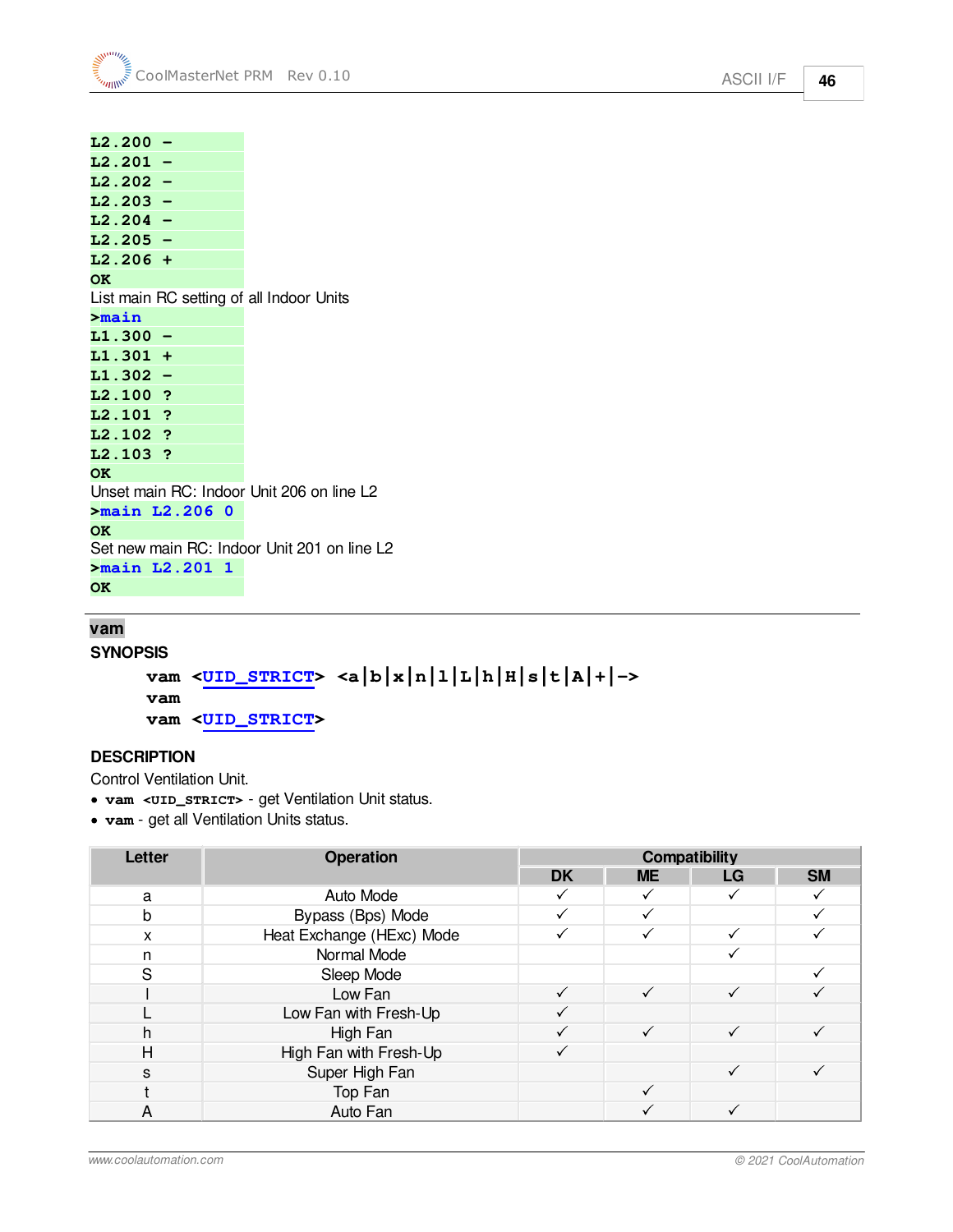| Turn on ventilation unit*  |  |
|----------------------------|--|
| Turn off ventilation unit* |  |

ON/OFF control of the Ventilation Unit is performed with regular **[on](#page-32-1)** and **[off](#page-33-1)** commands.

There are, though, dual units, that consist of Air Condition Unit and Ventilation unit. In this case **[on](#page-32-1)** and **[off](#page-33-1)** commands will control the Air Condition Unit, while **vam [<UID\\_STRICT](#page-15-0)> +/vam [<UID\\_STRICT](#page-15-0)> -** will control the Ventilation Unit.

#### **EXAMPLE**

Set Heat Exchange mode on Ventilation Unit 101 on Line L1 **>vam L1.101 x** 

**OK** 

# <span id="page-46-0"></span>**lock**

**SYNOPSIS**

```
lock [UID_STRICT]
\text{lock} [UID]} \leftarrow} +>\text{[o]} \text{m} \leftarrow \text{[n]}
```
#### **DESCRIPTION**

Most of the HVAC systems have a lock (inhibit) functionality to prevent user from changing Indoor Unit status via wired or remote local controller. Same functionality is provided by CoolMasterNet with **lock** command.

• **lock [<UID\\_STRICT>](#page-16-0)** - Query locks for all or specific Indoor Unit. <**UID\_STRICT**> defines specific Indoor Unit in form **Ln.XYY**

| <b>Lock</b><br>options   | <b>Operation</b>                           |  |  |
|--------------------------|--------------------------------------------|--|--|
| $\ddot{}$                | Full Lock: On/Off, Mode, Set Temperature   |  |  |
| $\overline{\phantom{a}}$ | Full Unlock: On/Off, Mode, Set Temperature |  |  |
| $+0$                     | Lock On/Off                                |  |  |
| -0                       | Unlock On/Off                              |  |  |
| $+m$                     | Lock Mode                                  |  |  |
| -m                       | <b>Unlock Mode</b>                         |  |  |
| $+t$                     | Lock Set Temperature                       |  |  |
| -t                       | <b>Unlock Set Temperature</b>              |  |  |
| $+n$                     | Lock On                                    |  |  |
| -n                       | Unlock On                                  |  |  |

Different Lock options can be combined in one command (see examples below)

#### **COMPATIBILITY**

| AC Type   | Lock Options |        |      |          |           |
|-----------|--------------|--------|------|----------|-----------|
|           | Full Lock    | On/Off | Mode | SetPoint | <b>On</b> |
| DK        |              |        |      |          |           |
| <b>SA</b> |              |        |      |          |           |
| ME        |              |        |      |          |           |
| LG        |              |        |      |          |           |
| <b>SM</b> |              |        |      |          |           |
| TO        |              |        |      |          |           |
| MH        |              |        |      |          |           |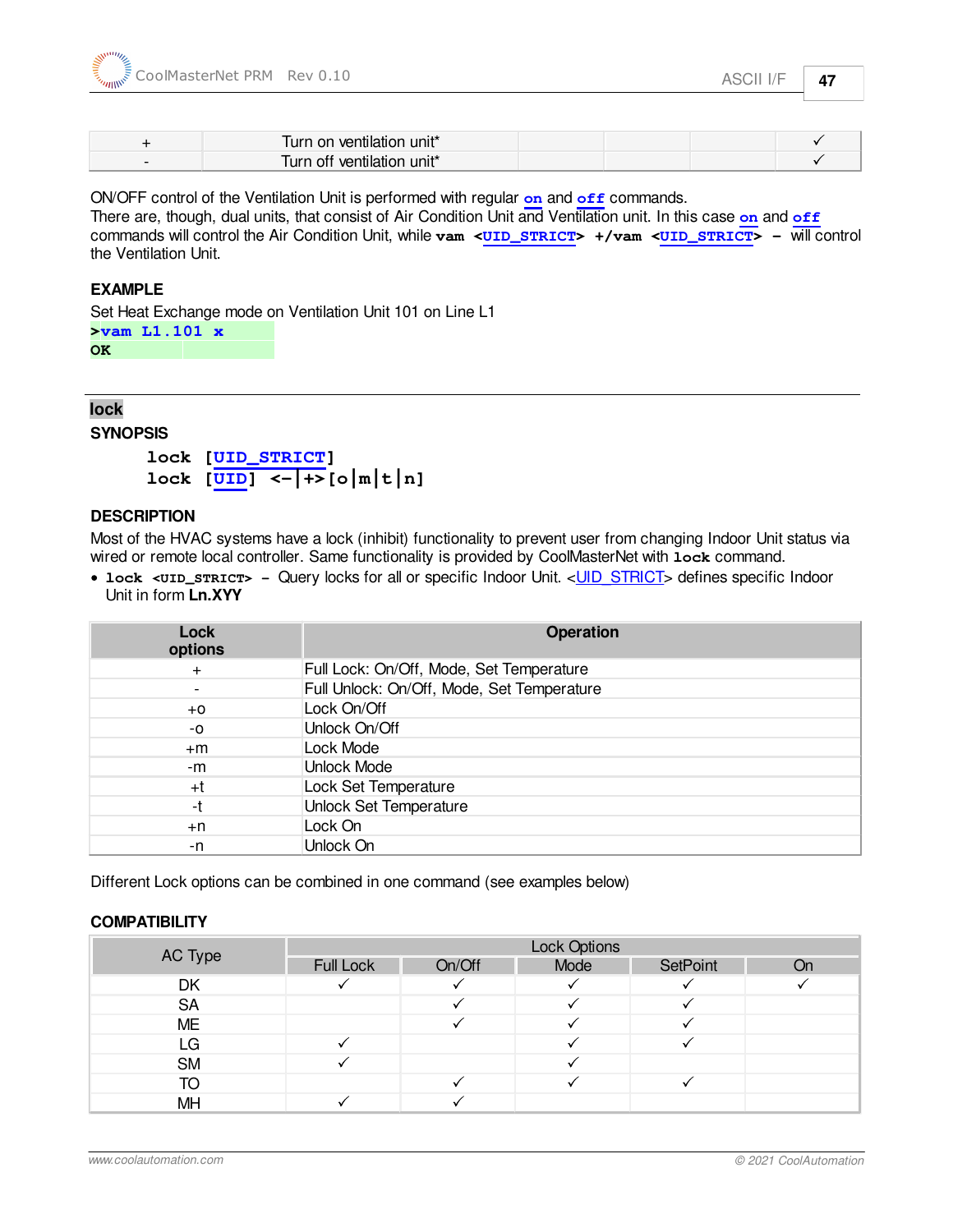| HГ           |  |  |  |
|--------------|--|--|--|
| $\mathbf{C}$ |  |  |  |

| FJ               |  |         |  |
|------------------|--|---------|--|
| MD, TR, KT, CG   |  |         |  |
| HA               |  |         |  |
| GMV <sub>5</sub> |  | $\cdot$ |  |
| <b>BS</b>        |  |         |  |

#### **EXAMPLE**

```
Query locks for Indoor Unit L1.103 (SA/TO/PN)
>lock L1.103 
-o -m -t 
OK 
Query locks for Indoor Unit L2.101 (MD/KT/TR/CG/HT)
>lock L2.101 
+ 
OK 
Query locks for Indoor Unit L1.100 (DK)
>lock L1.100 
-o -m -t +n 
OK 
Lock Mode change and Unlock Set Point change
>lock L1.102 +m-t 
OK 
Full Lock
>lock L5.002 + 
OK
```
### <span id="page-47-0"></span>**inhibit**

**SYNOPSIS**

**inhibit [[UID\]](#page-15-0) <0|1>** 

#### **DESCRIPTION**

CoolMasterNet will force Indoor Unit(s) to OFF state, when **inhibit** is set to 1(enabled). Setting **inhibit** back to 0(disabled) restores Indoor Unit(s) ON/OFF state. Indoor Unit will be turned ON if it was ON before the inhibit.

#### **EXAMPLE**

Inhibit Indoor Unit 102 on line L1. Unit will be forced OFF. **>inhibit L1.102 1 OK**  Remove Inhibit from Indoor Unit 102 on line L1 **>inhibit L1.102 0 OK**  Inhibit all Indoor Units **>inhibit 1 OK**  Remove Inhibit from all Indoor Units **>inhibit 0 OK**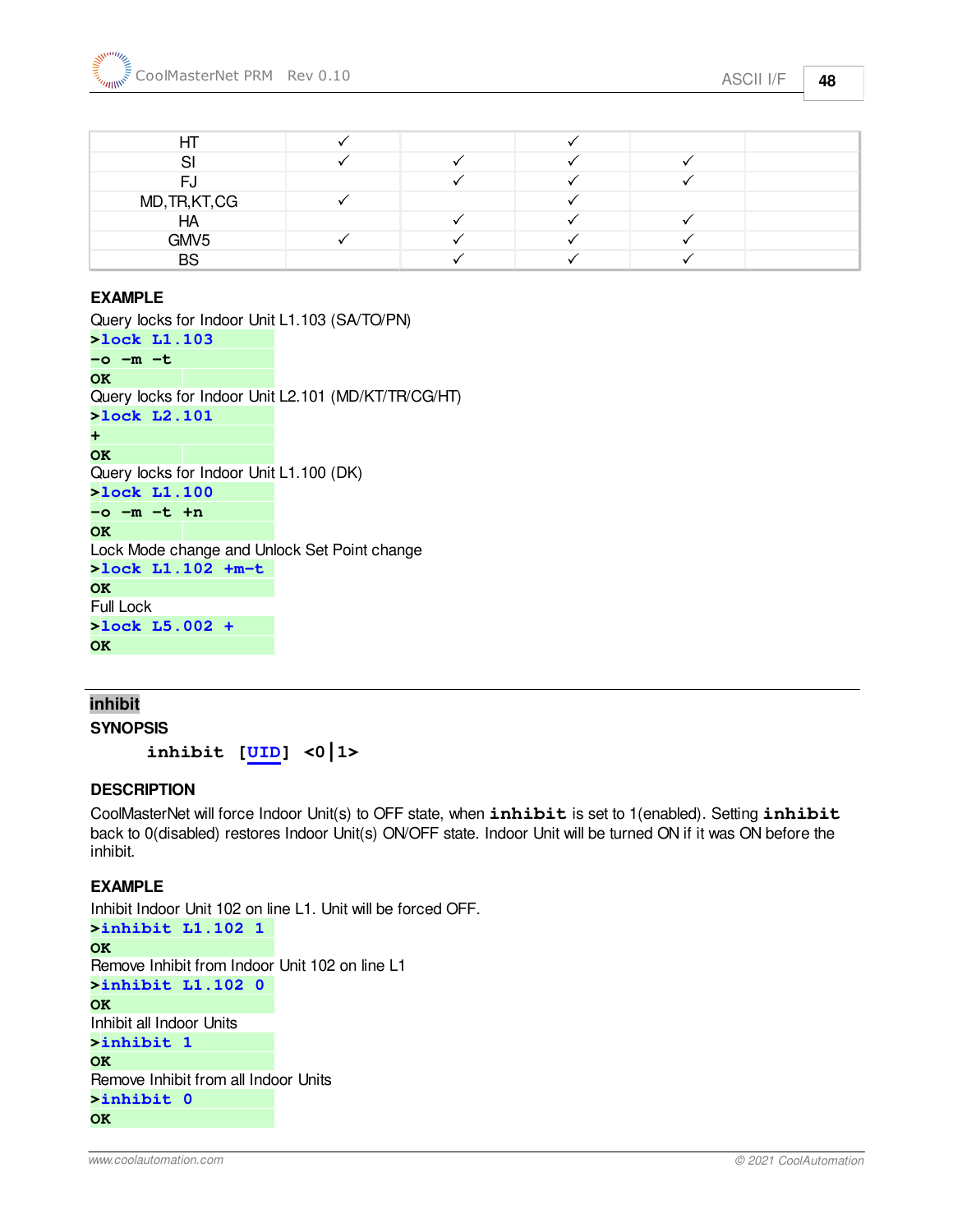#### <span id="page-48-0"></span>**group SYNOPSIS**

```
group
group <UID1_STRICT> <UID2_STRICT>
group delall
group -G
group ram R
```
#### **DESCRIPTION**

Control group operation in CoolMasterNet. Grouping of two Indoor Units means that second Indoor Unit will follow ON/OFF, Mode, Fan Speed, Set Temperature and Swing settings of the first Indoor Unit.

- · In format without parameters **group** will list existing groups
- · **group delall** delete all groups
- · **group -G** delete group number G (group numbers displayed in the list of existing groups)
- · **group <[UID1\\_STRICT>](#page-16-0) <[UID2\\_STRICT>](#page-16-0)** create new group, where UID2 will follow UID1
- · **group ram R** create group Data Base for R groups. The operation will take effect after reboot. Use this operation only if default group Data Base is too small.

#### **EXAMPLE**

Group Indoor unit L5.001 with L5.002 **>group L5.001 L5.002 OK**  List existing groups **>group G000: L5.001 --> L5.002 G001: L5.001 --> L5.003 OK**  Delete group number 0 **>group -0 OK**  Delete all groups **>group delall OK**  Create group Data Base for 50 groups **>group ram 50 OK, Boot Required!** 

#### <span id="page-48-1"></span>**va**

**SYNOPSIS**

```
va
va auto
va delall
va ram R
va - <UID_STRICT|VA>
va + <UID_STRICT> <VA>
```
#### **DESCRIPTION**

In order to simplify translation of the [UID](#page-15-0) into Modbus object address, CoolMasterNet uses VA (Virtual Address), associated with [UID.](#page-15-0) Each [UID](#page-15-0) can have none, one or a number of associated VA's, but each VA can be